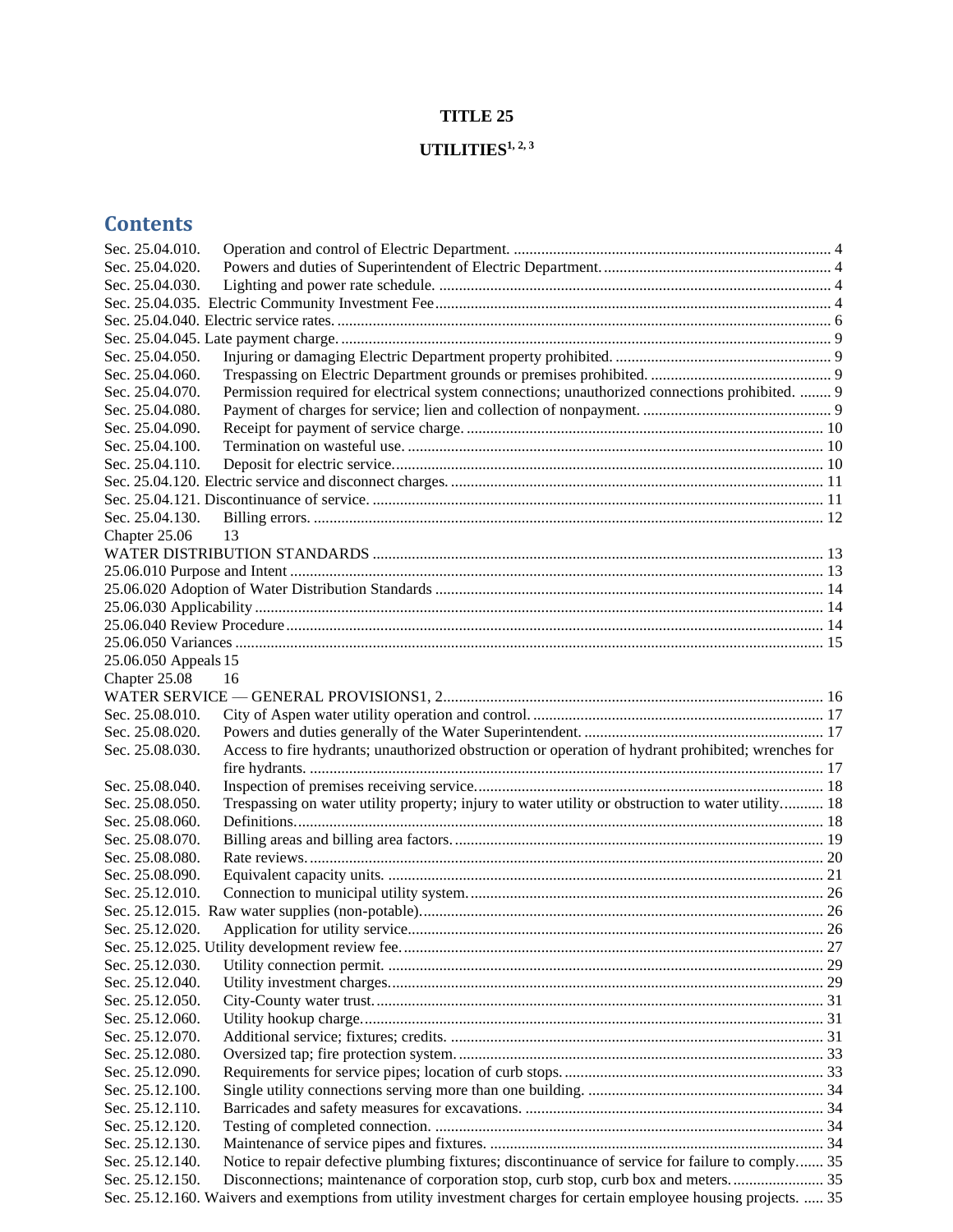| Chapter 25.16<br>37                                                                                         |  |
|-------------------------------------------------------------------------------------------------------------|--|
|                                                                                                             |  |
|                                                                                                             |  |
|                                                                                                             |  |
| Sec. 25.16.013. Raw water rates for Thomas Raw Water and other pressurized non-potable line accounts 39     |  |
|                                                                                                             |  |
|                                                                                                             |  |
|                                                                                                             |  |
|                                                                                                             |  |
|                                                                                                             |  |
| Sec. 25.16.030.                                                                                             |  |
|                                                                                                             |  |
| Sec. 25.16.040.                                                                                             |  |
| Sec. 25.16.050.                                                                                             |  |
|                                                                                                             |  |
|                                                                                                             |  |
| Sec. 25.16.070.                                                                                             |  |
| Determination of charge when more than one business exists in one building. 53<br>Sec. 25.16.080.           |  |
|                                                                                                             |  |
| Sec. 25.16.100.                                                                                             |  |
| 55<br>Chapter 25.18                                                                                         |  |
|                                                                                                             |  |
| Sec. 25.18.010.                                                                                             |  |
| Sec. 25.18.020.                                                                                             |  |
| Chapter 25.20<br>55                                                                                         |  |
|                                                                                                             |  |
| Sec. 25.20.010.                                                                                             |  |
| Sec. 25.20.020.                                                                                             |  |
| Sec. 25.20.030.                                                                                             |  |
| Sec. 25.20.040.                                                                                             |  |
| Sec. 25.20.050.                                                                                             |  |
| Sec. 25.20.060.                                                                                             |  |
| Sec. 25.20.070.                                                                                             |  |
| Sec. 25.20.080.                                                                                             |  |
| 58<br>Chapter 25.24                                                                                         |  |
|                                                                                                             |  |
| Sec. 25.24.010.                                                                                             |  |
| Authorization of contracts for the supply of municipal water for snowmaking purposes. 58<br>Sec. 25.24.020. |  |
| Water service rates for the supply of municipal water for snowmaking purposes59<br>Sec. 25.24.030.          |  |
| Chapter 25.28<br>60                                                                                         |  |
|                                                                                                             |  |
| Sec. 25.28.010.                                                                                             |  |
|                                                                                                             |  |
| Sec. 25.28.020.                                                                                             |  |
| Sec. 25.28.030.                                                                                             |  |
| Sec. 25.28.040.                                                                                             |  |
| <b>CHAPTER 25.30 64</b>                                                                                     |  |
|                                                                                                             |  |
|                                                                                                             |  |
|                                                                                                             |  |
|                                                                                                             |  |
|                                                                                                             |  |
|                                                                                                             |  |
|                                                                                                             |  |
|                                                                                                             |  |
|                                                                                                             |  |
|                                                                                                             |  |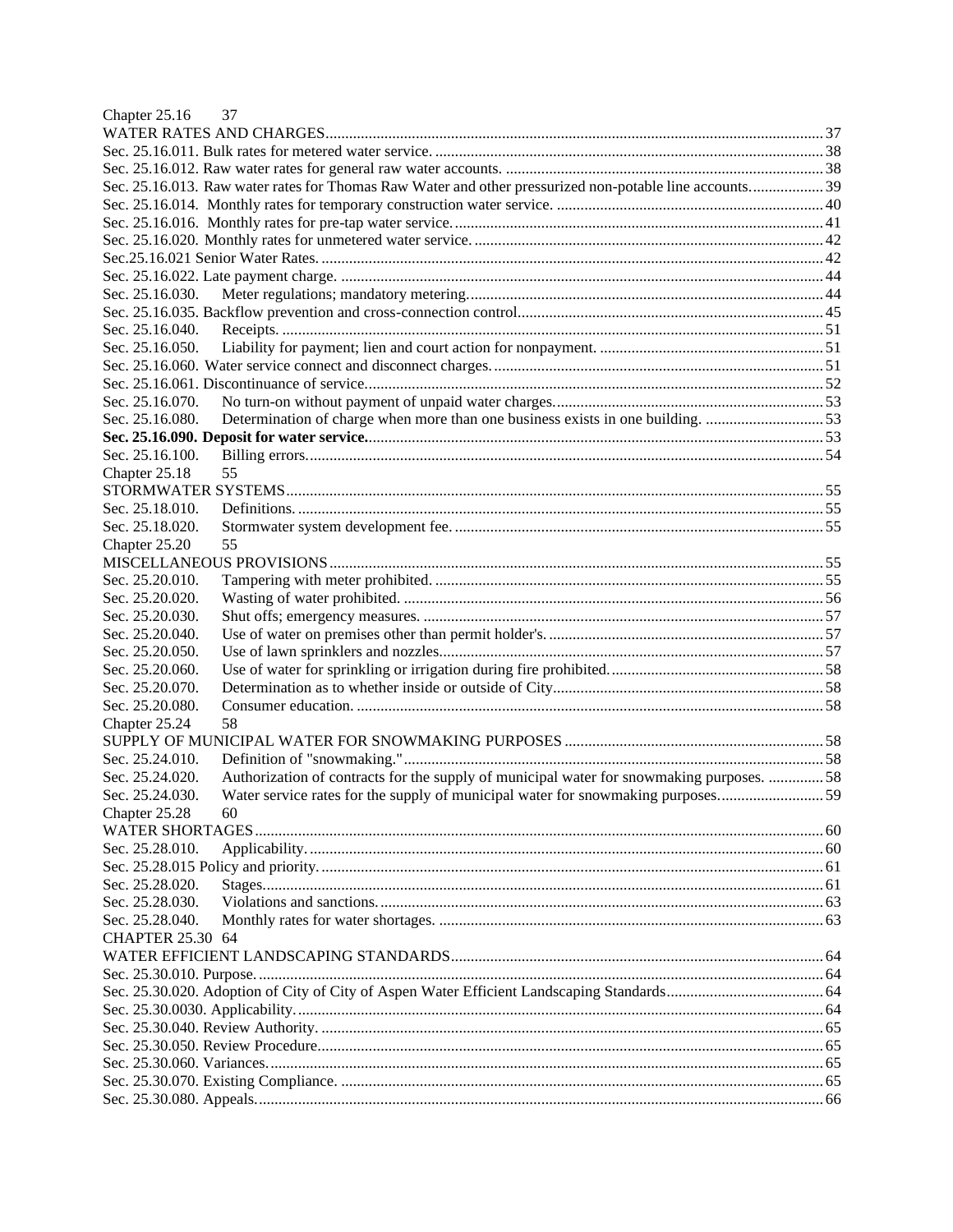- <sup>1</sup> **Charter reference**—Ordinances fixing rates of City owned utilities not to be passed as emergency ordinances, §4.11; Public utilities generally, §11.1 et seq.
- <sup>2</sup> Cross-reference—Buildings and building regulations, Title 8; Streets and sidewalks, Title 21; Land use regulations, Title 26; Cable television systems, Title 27.
- <sup>3</sup> **State law reference**—Municipal utilities, C.R.S. 31-15-707 et seq.; Public improvements, C.R.S. 31-15-701 et seq.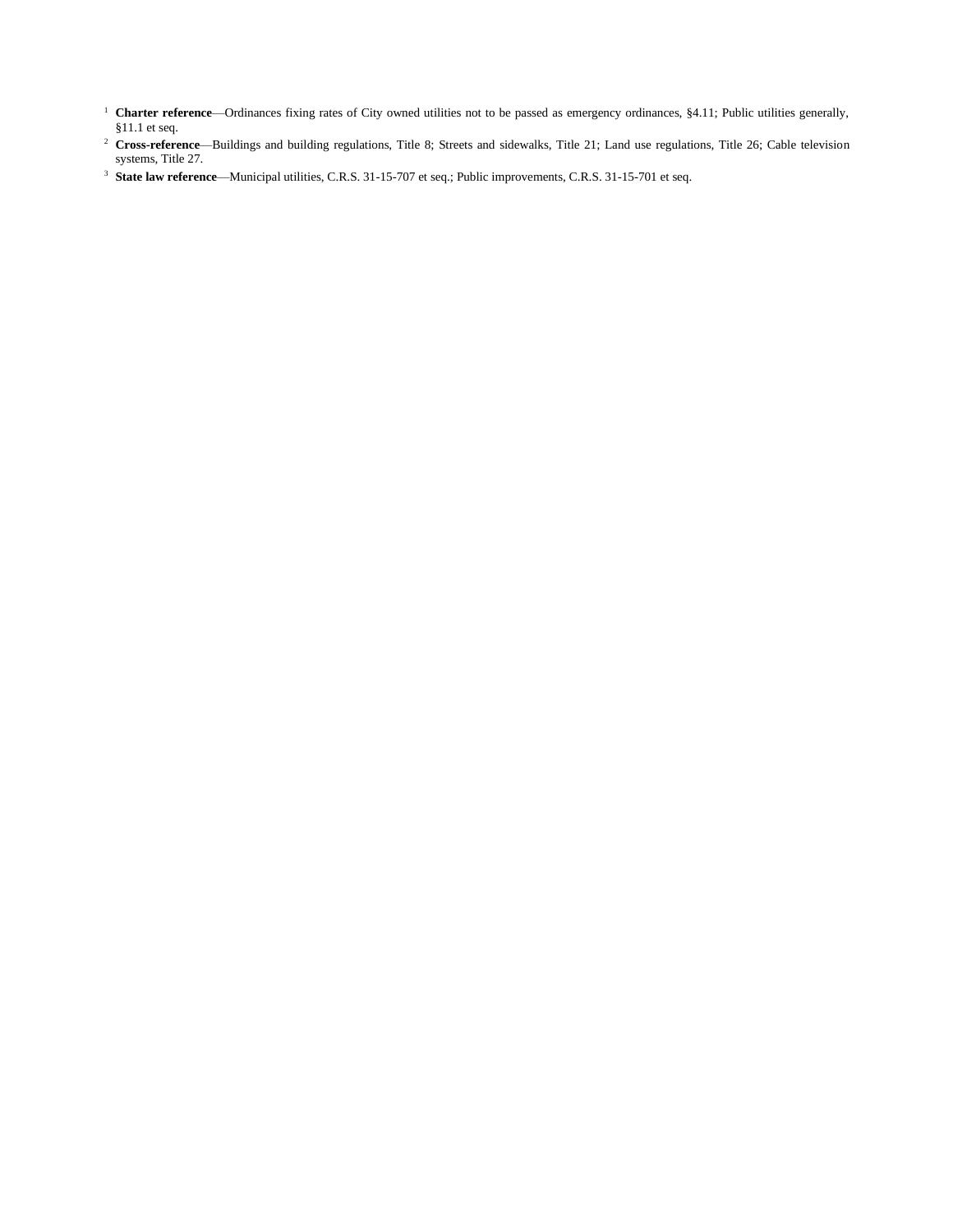#### **Chapter 25.04**

# **ELECTRICITY<sup>1</sup>**

## <sup>1</sup> **Cross-reference**—Electrical Code, § 8.24.010 et seq.

## <span id="page-3-0"></span>**Sec. 25.04.010. Operation and control of Electric Department.**

The electric light and power system owned and operated by the City and used to supply the City and the inhabitants thereof with electric light and power, shall be known as "The Aspen Electric Department." The operation and management of the Electric Department shall be under the control of the City Manager, who shall direct the construction of additions thereto and the maintenance and operation thereof and in all cases not particularly provided for by this Code, shall determine in what manner and upon what terms, electric power may be taken from such system by any property owner or consumer of electric power and the character of the connections and appliances which may be made or used therefor. (Code 1962, § 3-4-1; Code 1971, § 23-16, [Ord. No. 38-2016\)](http://205.170.51.183/WebLink/0/doc/471374/Page1.aspx)

**Charter references**—Authority to establish departments, § 6.9.

## <span id="page-3-1"></span>**Sec. 25.04.020. Powers and duties of Superintendent of Electric Department.**

The Superintendent of the Electric Department shall be the manager of the department, who shall have charge of all facilities of such Department and it shall be his or her duty to manage the department and to maintain and control the same as directed by the City Manager and as provided in this Chapter. The Superintendent of the Electric Department shall be the manager of the department, who shall have charge of all facilities of such Department and it shall be his or her duty to manage the department and to maintain and control the same as directed by the City Manager and as provided in this Chapter.

The Superintendent of the Electric Department shall have control of the installation and extension of all electric lines, transformers, generating and other equipment, general supervision of the making of all service connections and the regulation of the electric supply to all users of electric power. He or she shall also have charge of and be responsible for all tools, machinery, wire, poles, meters, fixtures, materials and all other apparatus and appliances owned by the City or used by it in the maintenance and the operation of the electric system and shall keep account of all such material and the manner in which the same is used, kept or disposed of.

The Superintendent shall supervise and administer the connection of all service drops. (Code 1962, §§ 3-4-2, 3-4-5; Code 1971, § 23-17, [Ord. No. 38-2016\)](http://205.170.51.183/WebLink/0/doc/471374/Page1.aspx)

## <span id="page-3-2"></span>**Sec. 25.04.030. Lighting and power rate schedule.**

All rates for lighting and power, including street lighting, the extension policy and the rules and regulations governing the operation of the Electric Department shall be as set forth in the most recent rate schedule as set by the City Council and, if service is for outside the City limits, as approved for the department by the Public Utilities Commission of the State of Colorado, hereinafter referred to as the PUC, a copy of which shall be on file in the office of the Director of Finance and available for inspection by any consumer or applicant for service at any time during reasonable business hours. (Code 1962, § 3-4-6; Code 1971, § 23-18)

## <span id="page-3-3"></span>**Sec. 25.04.035. Electric Community Investment Fee**

The Electric Department must expand the electric system facilities to accommodate new development without decreasing current reliability and service standards. The Electric Department distributes electricity to the customers in its service area by means of an integrated and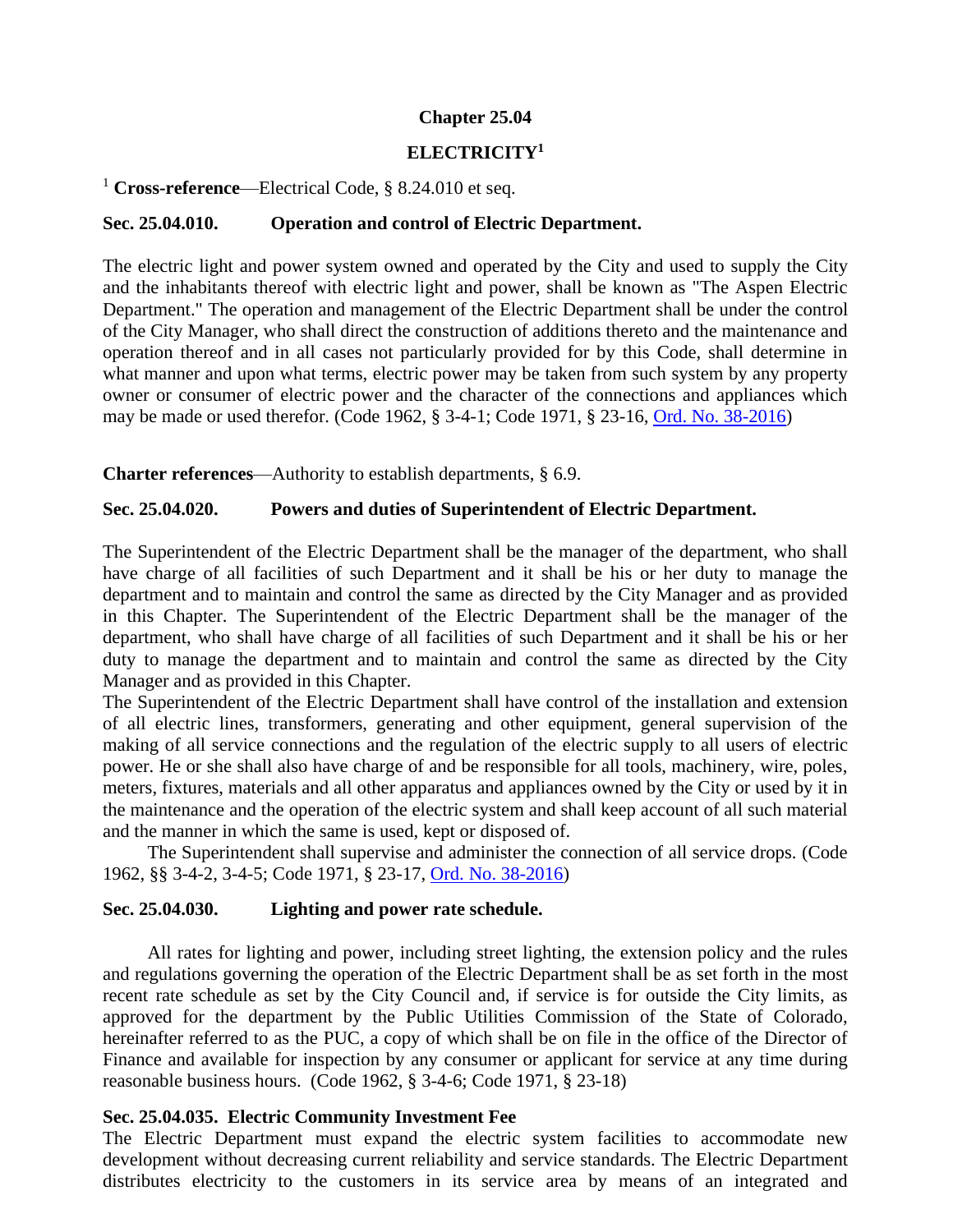interdependent system-wide network of electric facilities. The Electric Community Investment (ECI) fee will be charged to any customer requesting services for new development and expansion of existing services within the service area. The ECI will provide additional capital to the Electric Department to pay for a portion of the new facilities needed to deliver electric services to new or expanded services. Effective January 1, 2018, all residential, commercial and city facilities customers of the Aspen Electric Department shall pay the ECI fee as follows:

|                   | <b>ECI Residential</b> | <b>ECI Commercial</b> |    |                   |    |                   |
|-------------------|------------------------|-----------------------|----|-------------------|----|-------------------|
| <b>Panel Amps</b> | 1 Phase 120/240V       | 1 Phase 120/240V      |    | 3 Phase, 120/208V |    | 3 Phase, 277/480V |
| 100               | \$<br>1,079            | \$<br>2,876           | \$ | 3,234             | \$ | 7,463             |
| 200               | \$<br>2,157            | \$<br>5,752           | \$ | 6,468             | \$ | 12,439            |
| 300               | \$<br>4,314            | \$<br>8,628           | \$ | 9,702             | \$ | 22,390            |
| 400               | \$<br>5,752            | \$<br>11,504          | \$ | 12,937            | \$ | 29,854            |
| 600               | \$<br>8,628            | \$<br>17,257          | \$ | 19,405            | \$ | 44,781            |
| 800               | \$<br>11,504           | \$<br>23,009          | \$ | 25,873            | \$ | 59,708            |
| 1000              | \$<br>14,380           | \$<br>28,761          | \$ | 32,342            | \$ | 74,634            |
| 1200              | \$<br>17,257           | \$<br>34,513          | \$ | 38,810            | \$ | 89,561            |
| 1400              | \$<br>20,133           | \$<br>40,265          | \$ | 45,278            | \$ | 104,488           |
| 1600 and above    | \$<br>22,028           | \$<br>44,057          | \$ | 49,542            | \$ | 114,327           |

[\(Ord. NO 27-2017\)](https://records.cityofaspen.com/WebLink/0/doc/649832/Page1.aspx)

# **Sec. 25.04.036. Waivers and exemptions from electric community investment charges for certain employee housing projects.**

(a) Purpose. The purpose of this section is to identify those affordable housing projects that may be eligible for exemption from and waivers of the electric community investment charges when connecting to the City of Aspen's electric system. There are three types of affordable housing projects that are eligible for exemptions or waivers: (i) projects that are determined to be Qualified Employee Housing as defined herein; (ii) affordable housing projects that are eligible to receive Affordable Housing Credits pursuant to Chapter 26.540 of the Municipal Code; and (iii) projects that consist of a mix of affordable housing units subject to the Aspen/Pitkin County Housing Authority Guidelines, as may be amended from time to time; and, unrestricted (free market) units. To be eligible for an exemption or waiver pursuant to this section of the Municipal Code, a project shall have installed in all units properly maintained and continuously operable electric efficiency/conservation devices and practices as designated from time to time by the City Council by ordinance, resolution, or by regulations issued by the City Manager or the Electric Department.

(b) Definitions. As used in this Code, unless the context requires otherwise, the following terms shall be defined as follows:

(i) Qualified Employee Housing shall be defined as publicly or privately constructed and owned projects which:

● are not constructed for mitigation purposes or which receive any form of Affordable Housing Credits such as those set forth at Chapter 26.540 of the Municipal Code; and

- are composed of one hundred percent (100%) employee housing units; and,
- are deed restricted to ensure that all units are subject to, and administered by, Aspen/Pitkin County Housing Authority Guidelines, as may be amended from time to time; and,
- are maintained as qualified employee housing.

(ii) The Fee Waiver Schedule refers to the following schedule of the percent of the utility investment charges that may be waived based upon the category of the units within the affordable housing project.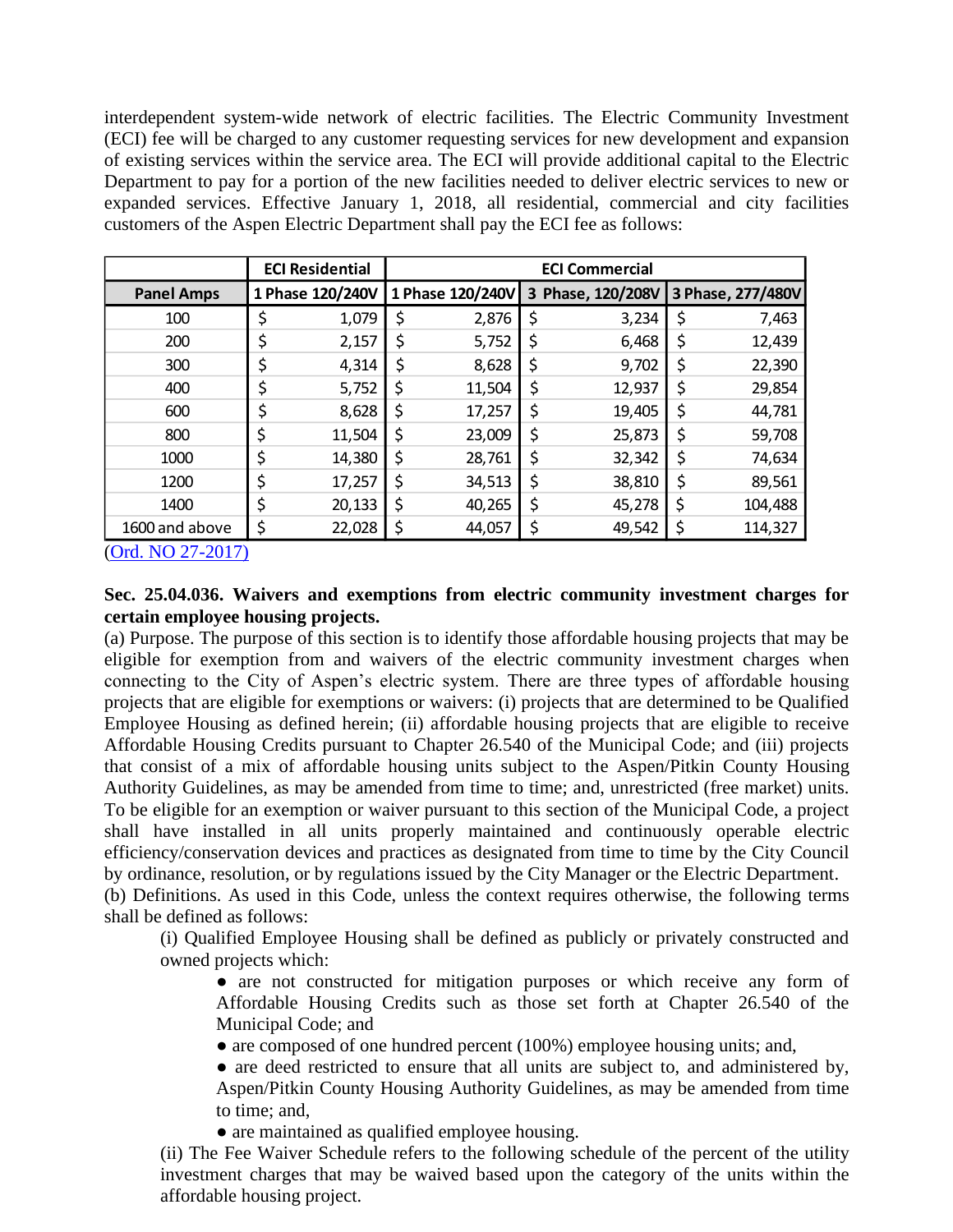| Housing Categories as referenced in the Aspen/Pitkin   |                  |
|--------------------------------------------------------|------------------|
| County Housing Authority Guidelines, as may be amended |                  |
| from time to time.                                     | Fee Waiver Level |
| Category 1                                             | 100% Waiver      |
| Category 2                                             | 70% Waiver       |
| Category 3                                             | 40% Waiver       |
| Category 4                                             | 0% Waiver        |
| Category 5                                             | 0% Waiver        |
| Category 6                                             | 0% Waiver        |
| Category 7                                             | 0% Waiver        |
| <b>Resident Occupied</b>                               | 0% Waiver        |
| <b>Free Market Units</b>                               | 0% Waiver        |

(iii) Affordable and Free Market Mix shall be defined as a project that:

• consist of a mix of both deed restricted housing to ensure that all units are subject to the Aspen/Pitkin County Housing Authority Guidelines, as may be amended from time to time and unrestricted housing (free market) units; and,

● were not constructed for mitigation purposes.

(c) Qualified Employee Housing. Qualified Employee housing shall be exempt from any electric community investment charges when connection is made to the City of Aspen's electric system.

(d) Projects Receiving Affordable Housing Credits. Projects that receive Affordable Housing Credits pursuant to Chapter 26.540 of the Municipal Code are eligible for a waiver of the percentage of the total electric community investment charge as set forth in the Fee Waiver Schedule.

(e) Affordable and Free Market Mix. Projects that are determined to be Affordable and Free Market Mix of units, and where no mitigation is required for these units or there is no association with free market development, are eligible for a waiver of the percentage of the total electric community investment charge as set forth in the Fee Waiver Schedule.

(f) Revocation of Exemptions and Waivers. In the event that Qualified Employee Housing units, projects receiving Affordable Housing Credits, or projects that are considered Affordable and Free Market Mix projects, receive an exemption or a waiver in accordance with this section, and thereafter fail to continue being affordable housing units as contemplated herein; or, the electric efficiency/conservation devices and practices are not be installed as required, are not properly maintained or continuously operable, the developer of such units and the owners thereof shall be jointly and severally liable to reimburse the City for the cost of the electric community investment charges exempted by this Section. The City Manager shall establish a method of accomplishing this payment so as not to be unduly burdensome on the developer or owners.

<span id="page-5-0"></span>(g) Electric Community Investment Charge Waiver - Single Occurrence. Electric community investment charge waivers for employee housing exemptions are a one-time occurrence at the time of project completion. Additions, remodels, and, or changes that occur after original project completion will not receive an electric community investment charge waiver, however a credit for the AMPs assigned to the specific employee housing unit will be allowed against additional fees due to these improvements.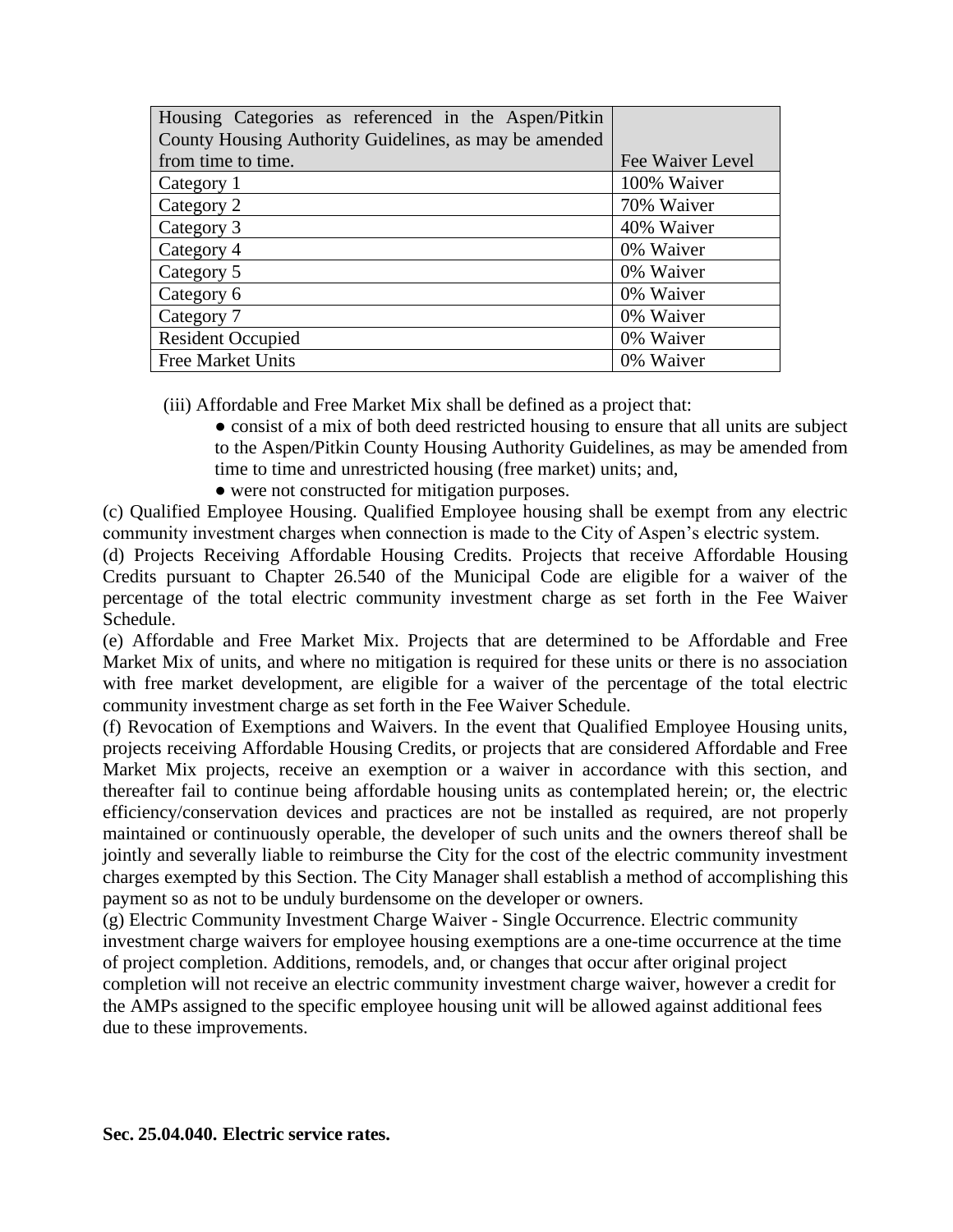(a) Effective in the January 2019 monthly billing, all residential, commercial and city facilities customers of the Aspen Electric Department shall pay a monthly customer availability charge as follows:

|                 |             | Small      | Large      |
|-----------------|-------------|------------|------------|
|                 | Residential | Commercial | Commercial |
| <b>AMP</b> Size | Customer    | Customer   | Customer   |
| 100 AMP         | \$9.95      | \$9.54     | \$6.87     |
| <b>200 AMP</b>  | 24.42       | 23.20      | 16.00      |
| <b>300 AMP</b>  | 43.16       | 40.88      | 27.82      |
| <b>400 AMP</b>  | 65.36       | 61.83      | 41.81      |
| 600 AMP         | 118.37      | 111.86     | 75.23      |
| <b>800 AMP</b>  | 181.14      | 171.10     | 114.81     |
| 1000 AMP        | 252.34      | 238.30     | 159.71     |
| 1200 AMP        | 331.07      | 312.61     | 209.35     |
| 1600 AMP        | 508.62      | 480.18     | 321.29     |
| 1800 AMP        | 606.52      | 572.57     | 383.02     |
| 2000 AMP        | 710.01      | 670.25     | 448.27     |

(b) In addition to the monthly customer availability charge, and effective in the January 2019 monthly billing, the **residential** customer shall pay the sum of the metered use of electric energy measured in kilowatt-hours (kWh) during the department's monthly meter reading cycle multiplied by the appropriate service rate as follows:

|                 |       |          | Additional |            | Additional  |            | Remainin   |          |
|-----------------|-------|----------|------------|------------|-------------|------------|------------|----------|
|                 | Usage |          | Usage Up   | Per        | Usage<br>Up | Per        | Usage<br>g |          |
| <b>AMP</b> Size | Up To | Per KWh  | To         | <b>KWh</b> | To          | <b>KWh</b> | Over       | Per KWh  |
| <b>100 AMP</b>  | 400   | \$0.0863 | 1,080      | \$0.1295   | 1,920       | \$0.1943   | 1,920      | \$0.3400 |
| <b>200 AMP</b>  | 520   | \$0.0863 | 1,360      | \$0.1295   | 2,800       | \$0.1943   | 2,800      | \$0.3400 |
| <b>300 AMP</b>  | 1,600 | \$0.0863 | 3,600      | \$0.1295   | 6,160       | \$0.1943   | 6,160      | \$0.3400 |
| 400 AMP         | 1,600 | \$0.0863 | 3,600      | \$0.1295   | 6,160       | \$0.1943   | 6,160      | \$0.3400 |
| 600 AMP         | 2,800 | \$0.0863 | 5,440      | \$0.1295   | 8,800       | \$0.1943   | 8,800      | \$0.3400 |
| <b>800 AMP</b>  | 2,800 | \$0.0863 | 5,440      | \$0.1295   | 8,800       | \$0.1943   | 8,800      | \$0.3400 |
| 1000 AMP        | 2,800 | \$0.0863 | 5,440      | \$0.1295   | 8,800       | \$0.1943   | 8,800      | \$0.3400 |
| 1200 AMP        | 2,800 | \$0.0863 | 5,440      | \$0.1295   | 8,800       | \$0.1943   | 8,800      | \$0.3400 |
| 1600 AMP        | 2,800 | \$0.0863 | 5,440      | \$0.1295   | 8,800       | \$0.1943   | 8,800      | \$0.3400 |
| 1800 AMP        | 2,800 | \$0.0863 | 5,440      | \$0.1295   | 8,800       | \$0.1943   | 8,800      | \$0.3400 |
| 2000 AMP        | 2,800 | \$0.0863 | 5,440      | \$0.1295   | 8,800       | \$0.1943   | 8,800      | \$0.3400 |

(c) Effective January 1, 2019 all electric accounts that service 5 or more individual units shall be considered a small commercial customer and shall have rates associated with a small commercial account rather than a residential account. Additionally, all commercial accounts that do not meet the requirements for large commercial designation shall be considered small commercial accounts, which includes previous class of small commercial city facilities customers. In addition to the monthly customer availability charge, and effective in the January 2019 monthly billing, the **small commercial** customer shall pay the sum of the metered use of electric energy measured in kilowatt-hours (kWh) during the department's monthly meter reading cycle multiplied by the appropriate service rate as follows: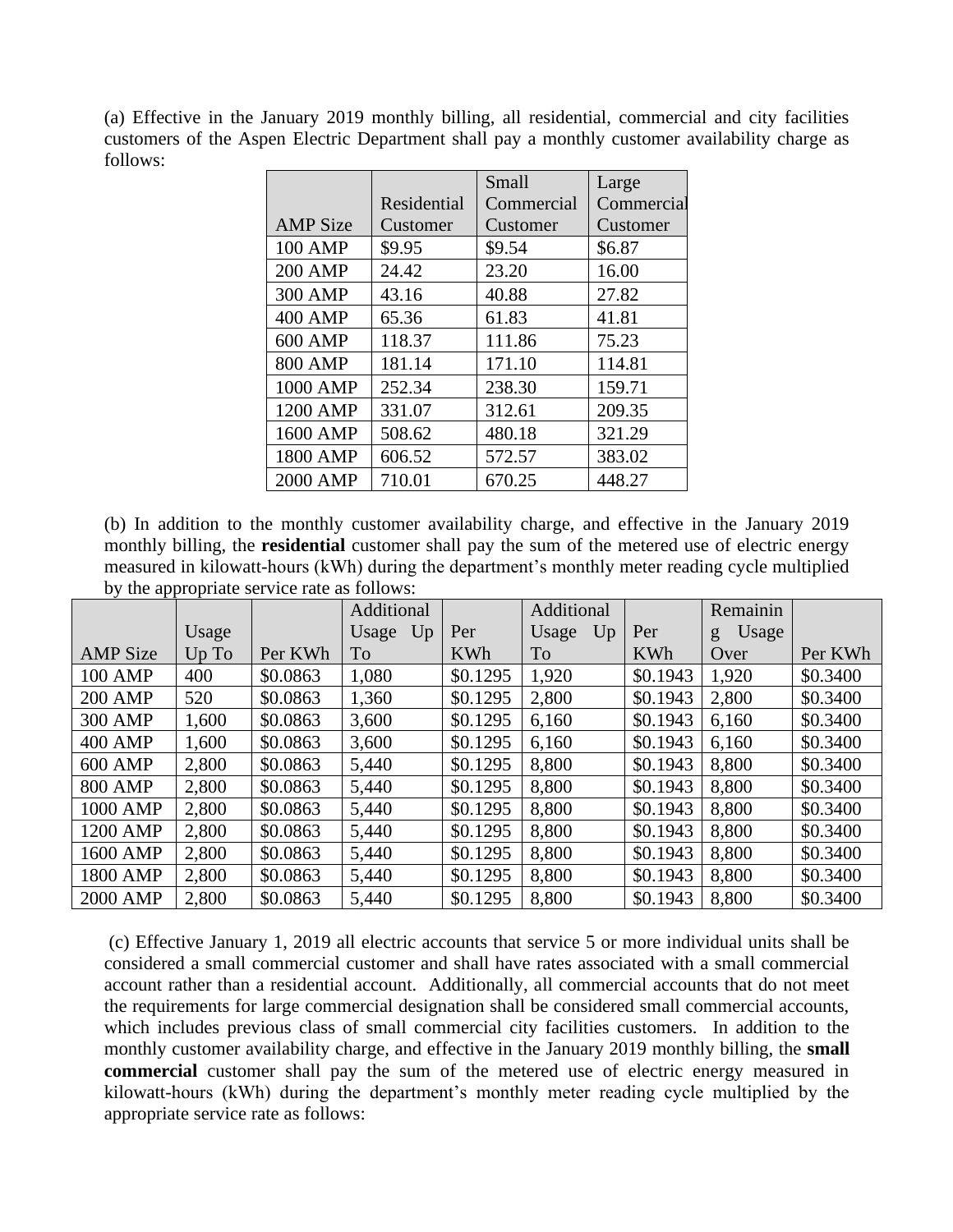|                 |       |          | Additional |            | Additional  |            | <b>Remaining</b> |          |
|-----------------|-------|----------|------------|------------|-------------|------------|------------------|----------|
|                 | Usage |          | Usage Up   | Per        | Usage<br>Up | Per        | Usage            |          |
| <b>AMP</b> Size | Up To | Per KWh  | To         | <b>KWh</b> | <b>To</b>   | <b>KWh</b> | Over             | Per KWh  |
| <b>100 AMP</b>  | 880   | \$0.0927 | 2320       | \$0.1159   | 4800        | \$0.1739   | 4800             | \$0.2782 |
| <b>200 AMP</b>  | 1280  | \$0.0927 | 3120       | \$0.1159   | 5760        | \$0.1739   | 5760             | \$0.2782 |
| 300 AMP         | 3360  | \$0.0927 | 7120       | \$0.1159   | 12240       | \$0.1739   | 12240            | \$0.2782 |
| 400 AMP         | 3360  | \$0.0927 | 7120       | \$0.1159   | 12240       | \$0.1739   | 12240            | \$0.2782 |
| 600 AMP         | 6560  | \$0.0927 | 13200      | \$0.1159   | 18400       | \$0.1739   | 18400            | \$0.2782 |
| <b>800 AMP</b>  | 13600 | \$0.0927 | 28000      | \$0.1159   | 44800       | \$0.1739   | 44800            | \$0.2782 |
| 1000 AMP        | 13600 | \$0.0927 | 28000      | \$0.1159   | 44800       | \$0.1739   | 44800            | \$0.2782 |
| 1200 AMP        | 13600 | \$0.0927 | 28000      | \$0.1159   | 44800       | \$0.1739   | 44800            | \$0.2782 |
| 1600 AMP        | 13600 | \$0.0927 | 28000      | \$0.1159   | 44800       | \$0.1739   | 44800            | \$0.2782 |
| 1800 AMP        | 13600 | \$0.0927 | 28000      | \$0.1159   | 44800       | \$0.1739   | 44800            | \$0.2782 |
| 2000 AMP        | 13600 | \$0.0927 | 28000      | \$0.1159   | 44800       | \$0.1739   | 44800            | \$0.2782 |

(d) In addition to the monthly customer availability charge, and effective in the January 2019 monthly billing, the **large commercial** customer, which includes previous class of large commercial city facilities customers, (with operable demand metering systems in place and measured usage of forty (40) kW and greater) shall pay the sum of the metered use of electric energy measured in kilowatt-hours (kWh) during the department's monthly meter reading cycle multiplied by the appropriate service rate as follows, plus a demand charge per kW of metered customer peak usage for that meter reading cycle:

|                 |          |          |           |          | Demand    |
|-----------------|----------|----------|-----------|----------|-----------|
|                 |          |          | Remaining |          | Charge on |
|                 | Usage Up |          | Usage     |          | Customer  |
| <b>AMP</b> Size | To       | Per KWh  | Over      | Per KWh  | Peak kW   |
| <b>100 AMP</b>  | 23200    | \$0.0727 | 23200     | \$0.0909 | \$14.22   |
| <b>200 AMP</b>  | 23200    | \$0.0727 | 23200     | \$0.0909 | \$14.22   |
| <b>300 AMP</b>  | 23200    | \$0.0727 | 23200     | \$0.0909 | \$14.22   |
| <b>400 AMP</b>  | 23200    | \$0.0727 | 23200     | \$0.0909 | \$14.22   |
| <b>600 AMP</b>  | 23200    | \$0.0727 | 23200     | \$0.0909 | \$14.22   |
| <b>800 AMP</b>  | 23200    | \$0.0727 | 23200     | \$0.0909 | \$14.22   |
| 1000 AMP        | 23200    | \$0.0727 | 23200     | \$0.0909 | \$14.22   |
| 1200 AMP        | 23200    | \$0.0727 | 23200     | \$0.0909 | \$14.22   |
| 1600 AMP        | 23200    | \$0.0727 | 23200     | \$0.0909 | \$14.22   |
| 1800 AMP        | 23200    | \$0.0727 | 23200     | \$0.0909 | \$14.22   |
| 2000 AMP        | 23200    | \$0.0727 | 23200     | \$0.0909 | \$14.22   |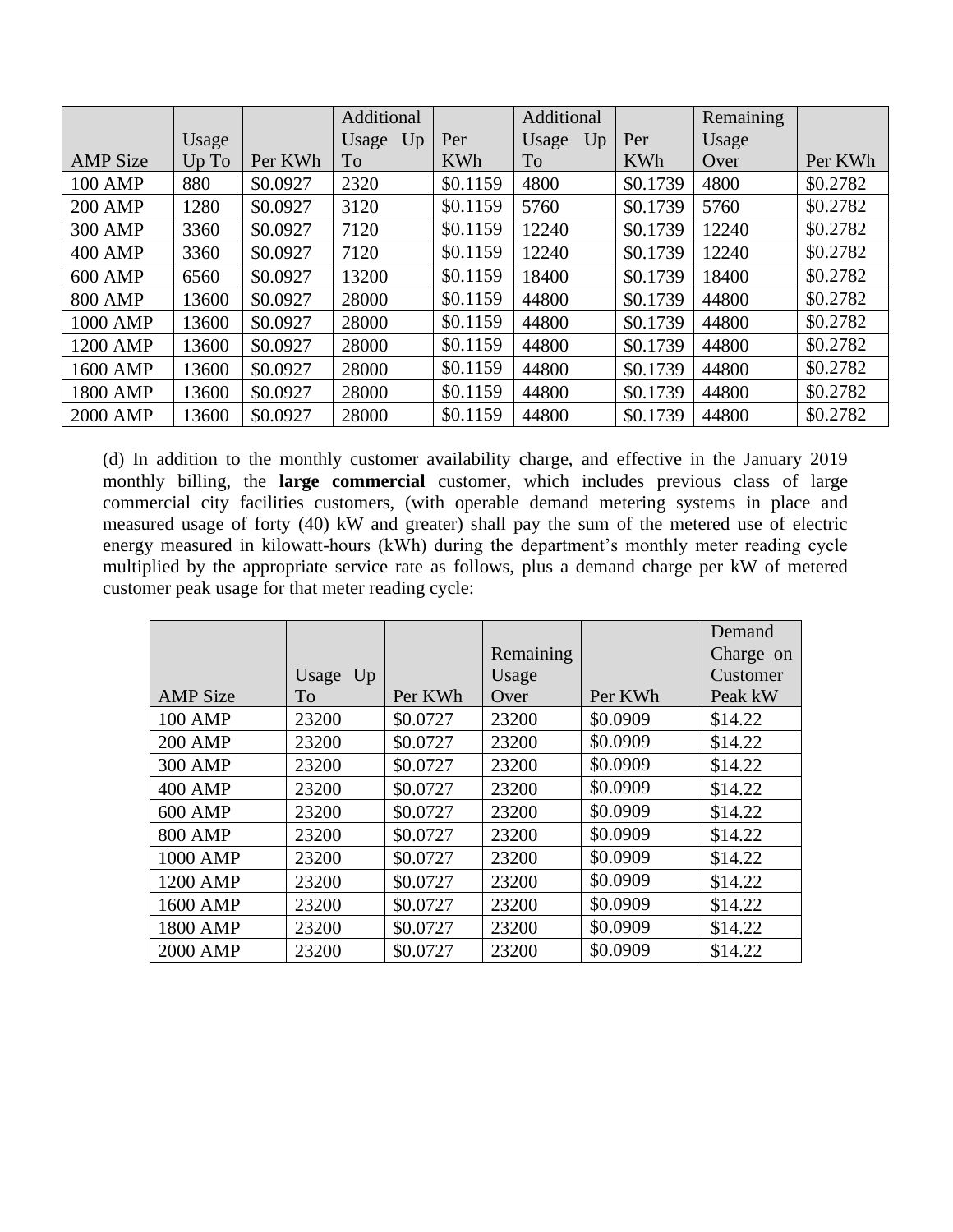(Code 1971, § 23-18.1; [Ord. No. 42-1984, § 1;](https://records.cityofaspen.com/WebLink/0/doc/8938/Page1.aspx) [Ord. No. 76-1992, § 1;](https://records.cityofaspen.com/WebLink/0/doc/4905/Page1.aspx) [Ord. No. 36-1996, § 1;](https://records.cityofaspen.com/WebLink/0/doc/3635/Page1.aspx) [Ord.](https://records.cityofaspen.com/WebLink/0/doc/62107/Page1.aspx)  [No. 41-2004, §1;](https://records.cityofaspen.com/WebLink/0/doc/62107/Page1.aspx) [Ord. No. 7-2006, § 1;](https://records.cityofaspen.com/WebLink/0/doc/74547/Page1.aspx) [Ord. No. 37-2008;](https://records.cityofaspen.com/WebLink/0/doc/113782/Page1.aspx) [Ord. No 29-2011;](https://records.cityofaspen.com/WebLink/0/doc/161868/Page1.aspx) [Ord. No. 36-2011;](https://records.cityofaspen.com/WebLink/0/doc/163541/Page1.aspx) [Ord. No. 37-2014, §1;](https://records.cityofaspen.com/WebLink/0/doc/205922/Page1.aspx) [Ord. No. 44-2015,](https://records.cityofaspen.com/WebLink/0/doc/211963/Page1.aspx) [Ord. No. 38-2016,](http://205.170.51.183/WebLink/0/doc/471374/Page1.aspx) [Ord. No. 27-2017;](https://records.cityofaspen.com/WebLink/0/doc/649832/Page1.aspx) [Ord. No. 28-2018\)](https://records.cityofaspen.com/WebLink/0/doc/1412784/Page1.aspx)

#### <span id="page-8-0"></span>**Sec. 25.04.045. Late payment charge.**

Payments for electric service, transformers and other associated electric fees and charges shall be due thirty (30) days after the billed date. Any amount due, but not received by the City by the due date, shall be subject to a past due monthly interest charge of one and one-half percent (1½%) of the total amount due; subject, however, to a minimum charge of three dollars (\$3.00). Balances of less than five dollars (\$5.00) shall not be subject to this charge. [\(Ord. 36-1996, §§ 2, 3;](https://records.cityofaspen.com/WebLink/0/doc/3635/Page1.aspx) [Ord. No.](https://records.cityofaspen.com/WebLink/0/doc/5651/Page1.aspx)  [45-1999, § 16 \(part\);](https://records.cityofaspen.com/WebLink/0/doc/5651/Page1.aspx) [Ord. No. 30-2012 §29,](https://records.cityofaspen.com/WebLink/0/doc/185014/Page1.aspx) [Ord. No. 38-2016\)](http://205.170.51.183/WebLink/0/doc/471374/Page1.aspx)

## <span id="page-8-1"></span>**Sec. 25.04.050. Injuring or damaging Electric Department property prohibited**.

It shall be unlawful for any person, unless authorized by the provisions of this Code or other ordinance of the City, to injure or in anywise damage or to meddle or interfere with in any way any property or appliance constituting or being a part of such Electric Department or the electric system controlled and operated thereby or any fence, guard rail, box cover, pole, wire, transformer, connector, insulator or any other structure, apparatus or appliance used as a part of such Electric Department or electric distribution system. (Code 1962, § 3-4-7; Code 1971, § 23-19)

**Cross-reference**—Injury to public or private property, § 15.04.240.

## <span id="page-8-2"></span>**Sec. 25.04.060. Trespassing on Electric Department grounds or premises prohibited.**

It shall be unlawful for any person, unless authorized by the provisions of this Code or other ordinances of the City, to trespass upon any grounds or premises of the Electric Department. (Code 1962, § 3-4-7; Code 1971, § 23-20)

**Cross-reference**—Trespassing generally, § 15.04.280.

## <span id="page-8-3"></span>**Sec. 25.04.070. Permission required for electrical system connections; unauthorized connections prohibited.**

It shall be unlawful for any person to make any connection with the electric system or any portion thereof, without first having obtained permission therefor, as in this Title and, if for service outside the City limits, the PUC approved rules and regulations provided. It shall be unlawful for any person not authorized by this Title or, the PUC approved rules and regulations to make any connection if for service outside the City limits, to the electric system. (Code 1962, § 3-4-8; Code 1971, § 23-21)

## <span id="page-8-4"></span>**Sec. 25.04.080. Payment of charges for service; lien and collection of nonpayment.**

(a) The Manager shall disconnect the electrical service to any consumer who fails to pay any electric service charges and fees fifteen (15) days after their due date.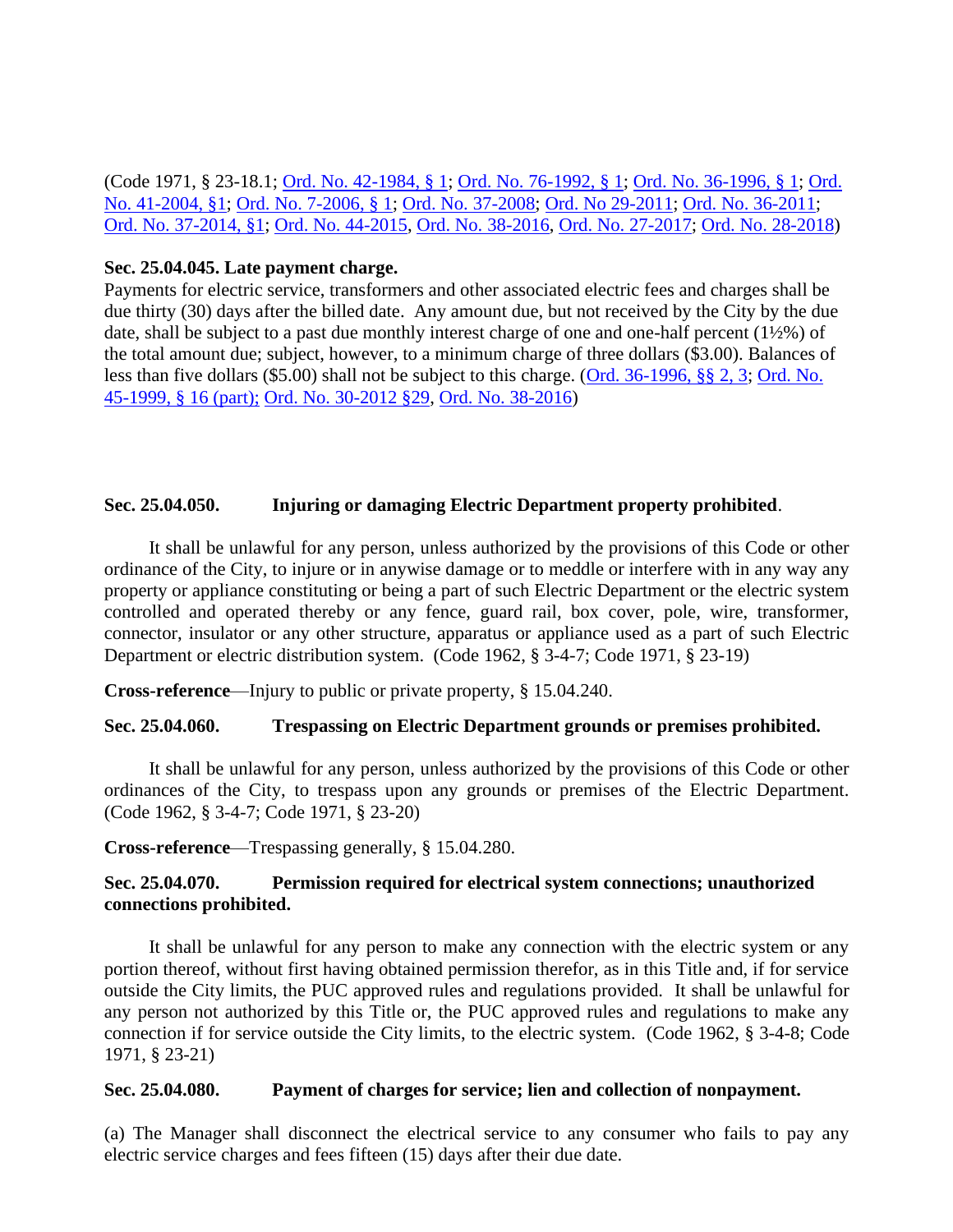(b) All the rates and charges specified in the approved schedules shall be paid by the owner of the premises on which the electric power was issued or the occupant thereof and all such rates and charges from the time the same shall be due and payable shall become and remain a lien upon the premises until such rates or charges shall be paid and such rates and charges for electric power may be collected against any owner or occupant by suit, such action to be brought in the name of the City in any court having jurisdiction thereof and shall be prosecuted as an action in personam against the owner or occupant or by an action in rem for the enforcement of the lien or both.

(c) Any lien for unpaid electric power rates and charges against any premises may also be collected as provided by the statutes of the State for the collection of taxes and other liens and assessments against real estate. (Code 1962, § 3-4-10; Code 1971, § 23-22; [Ord. No. 11-1979, § 1,](https://records.cityofaspen.com/WebLink/0/doc/65285/Page1.aspx) **[Ord. No. 38-](http://205.170.51.183/WebLink/0/doc/471374/Page1.aspx) [2016](http://205.170.51.183/WebLink/0/doc/471374/Page1.aspx)**)

#### <span id="page-9-0"></span>**Sec. 25.04.090. Receipt for payment of service charge.**

Upon the payment of any charge for electric power and lights, the Director of Finance shall issue or cause to be issued a receipt which shall state the date thereof, the amount of money received, from whom received and on what premises or through which meter the electric power was used for the payment of which the money was paid. (Code 1962, § 3-4-9; Code 1971, § 23-23)

#### <span id="page-9-1"></span>**Sec. 25.04.100. Termination on wasteful use.**

In the event the Superintendent of the Electric Department shall determine that any electric customer has failed to abide by the prohibitions of Section 15.04.440, whether or not convicted of the same, he or she shall notify such customer that continued consumption of electricity for such purposes shall subject him to discontinuance of service; and upon continued consumption of electrical power for such purposes by any customer so notified, the Superintendent shall discontinue electrical service. (Code 1971, § 23-24; [Ord. No. 12-1976,](http://205.170.51.183/WebLink8/DocView.aspx?id=65053&dbid=0) § 2)

#### <span id="page-9-2"></span>**Sec. 25.04.110. Deposit for electric service.**

(a) When a tenant applies for electric service at a new location, the applicant shall be required to place a cash deposit in the following manner:

Residential service: one hundred dollars (\$100.00). Commercial service:

(1) An amount equal to the service bills for the subject property for the three (3) highest months of usage during the prior year, if the applied-for use of the property is similar to the prior use; or

(2) If there is no similar prior space or use on which to compute the amount provided in Subsection (a)(1) above, then an amount to be determined by the Utilities Director within his or her sole discretion and based on a reasonable estimate of three (3) months' service for a space and use similar to the subject property.

(b) Subject to the approval of the Utilities Director based on previous credit history with the City of Aspen Utilities, the owner of the premises on which the electricity is used may approve waiver of their tenant's deposit requirement. To request approval of the Utilities Director, the owner must complete an application which informs the owner of the possibility of a lien upon the premises for unpaid bills, pursuant to Section 25.04.090 above.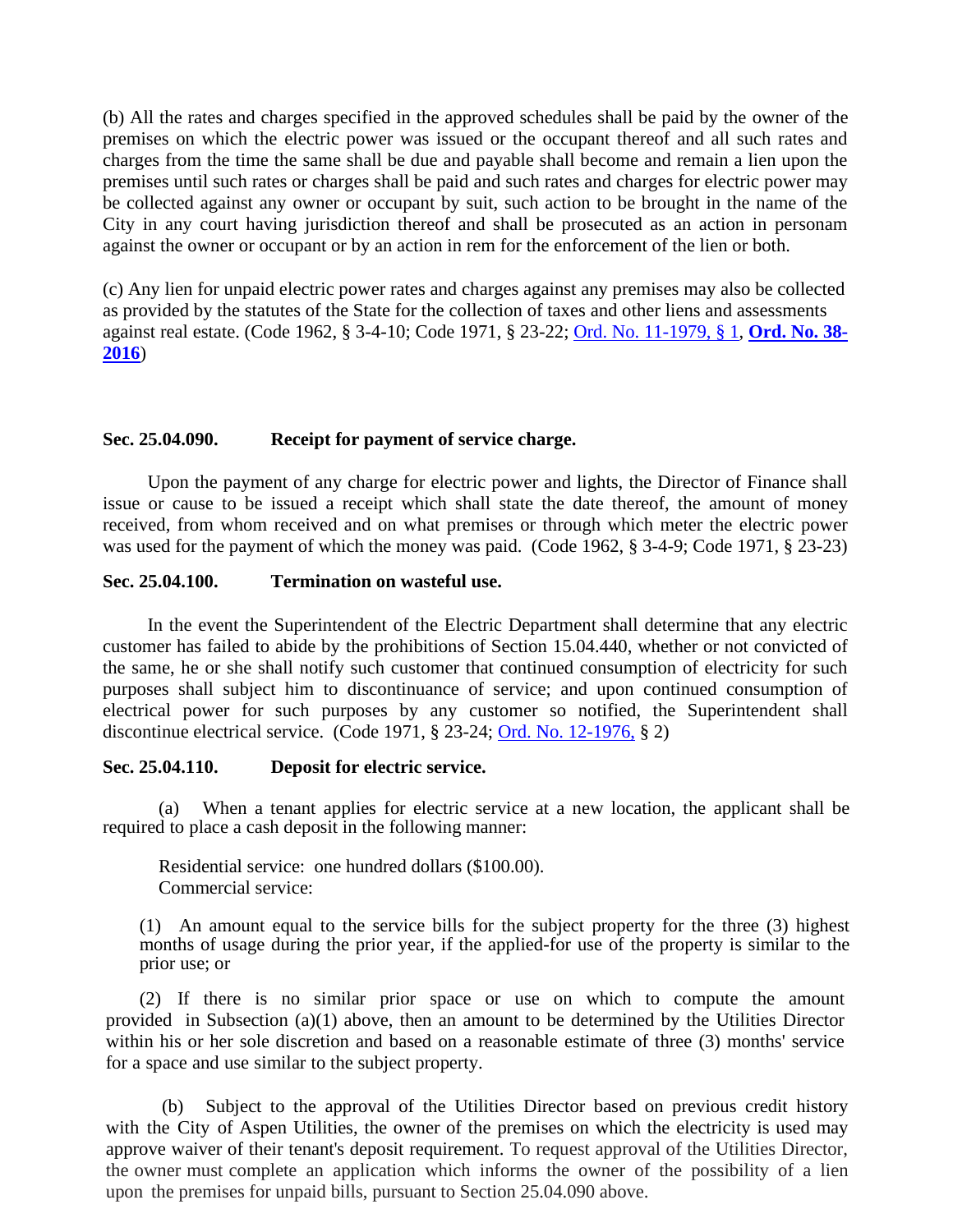(a) Deposits shall be held by the Director of Finance until service is discontinued and final service bills paid and will accrue interest at five percent (5%) per annum starting thirty (30) days after receipt of the monies until the date of disconnection. Return of the unused portion of the deposit plus interest will be made within forty-five (45) days from date the final bill is issued. Effective January 1, 2013 no deposit will accrue interest. (Code 1971, § 23-25; Ord. No. [28-1982,](http://205.170.51.183/WebLink8/DocView.aspx?id=34590&dbid=0) § 1; Ord. [No. 68-1994,](http://205.170.51.183/WebLink8/0/doc/3486/Page1.aspx) § 14; [Ord. No.](http://205.170.51.183/WebLink8/0/doc/10058/Page1.aspx) [57-2000,](http://205.170.51.183/WebLink8/0/doc/10058/Page1.aspx) § 7; [Ord. No. 30-2012](http://205.170.51.183/WebLink8/0/doc/185014/Page1.aspx) §37)

#### <span id="page-10-0"></span>**Sec. 25.04.120. Electric service and disconnect charges.**

A service charge of forty dollars (\$40.00) is hereby established for each new account that is setup for electric service. If a disconnection is made in accordance with Section 25.04.080 above because of nonpayment of electric service charges, the disconnect charge of sixty dollars (\$60.00) shall be due prior to reconnection of electric service. (Code 1971, § 23-26; Ord. No. [53-1992,](https://records.cityofaspen.com/WebLink/0/doc/4888/Page1.aspx) § 2; Ord. No. [45-1999,](https://records.cityofaspen.com/WebLink/0/doc/5651/Page1.aspx) § 15; [Ord. No 37-2014§](http://205.170.51.183/WebLink8/0/doc/205922/Page1.aspx)2)

## <span id="page-10-1"></span>**Sec. 25.04.121. Discontinuance of service.**

(a) Grounds for discontinuance. If any utility service charges remain unpaid for fifteen (15) days after their due date, the City may terminate service for the type of utility service for which payment has not been made. In addition, the City may terminate a utility service for violation of any rule or regulation concerning such utility as set forth in this Title.

(b) Notice of termination. In order to terminate any services the City shall send a notice of termination by first class mail or, at the City's option, by certified mail, return receipt requested, or by posting in a conspicuous place at or near the main entrance to the premises served by such utility service to the customer listed on the City records and, at the City's option, to the occupant of the premises served and/or the owner of the premises served.

(c) Effective date of discontinuance of service. The effective date of the discontinuance of utility service shall be Ten (10) days after the mailing by the City of a notice of termination.

(d) When utility service is not discontinued. Utility service shall not be discontinued:

(1) Between 12:00 p.m. on Friday and 8:00 a.m. on the following Monday or between 12:00 p.m. on the day prior to and 8:00 a.m. on the day following any federal holiday or City holiday.

(2) During any period when termination of service would be especially dangerous to the health or safety of any residential customer or permanent resident of the customer's household and such customer has established that he/she was unable to pay for the service as regularly billed by the City or is able to pay for such service but only in reasonable installments. Termination of service that would be especially dangerous to the health or safety of the residential customer or a permanent resident of the customer's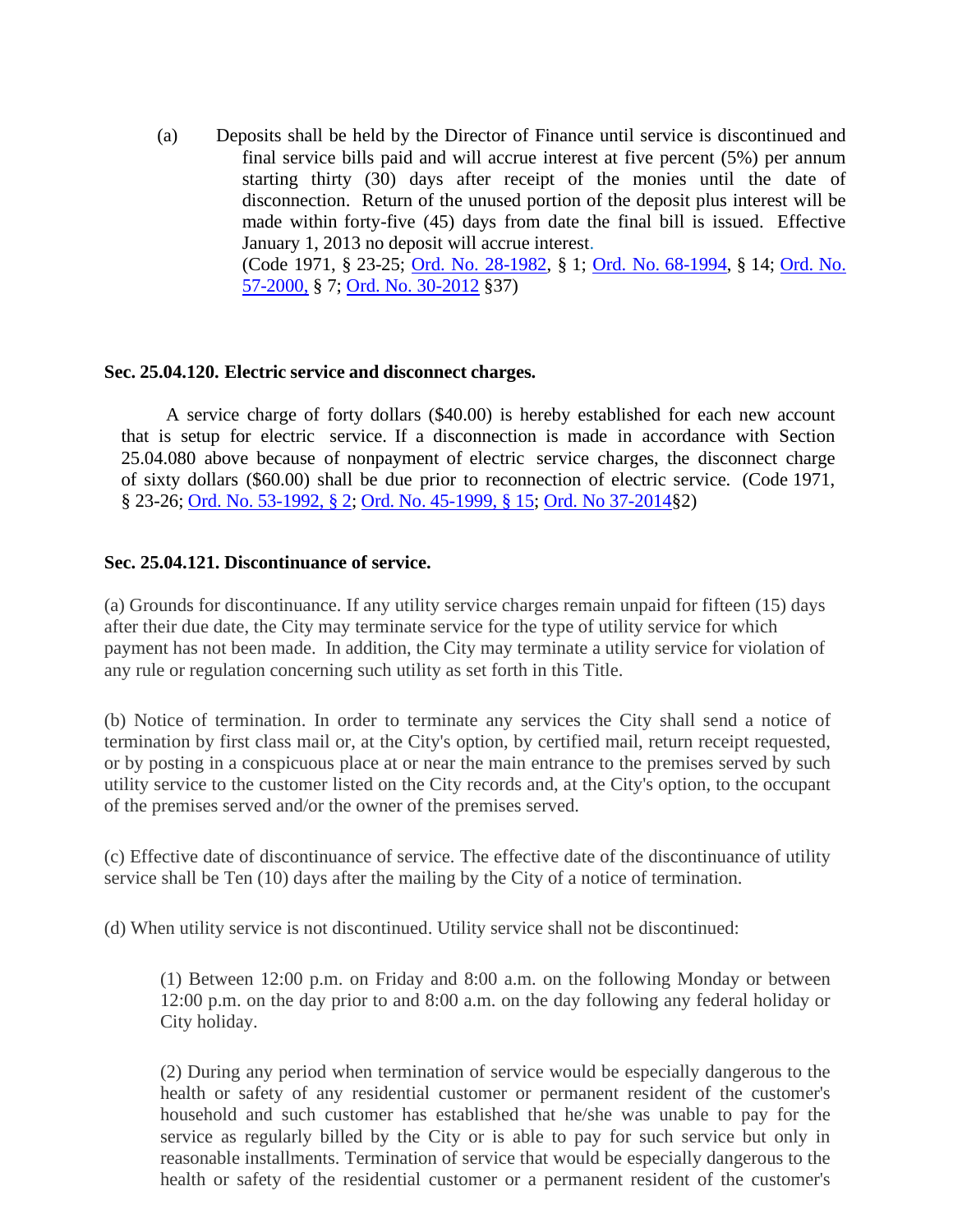household means that the termination of service would aggravate an existing medical condition or create a medical emergency for the customer or a permanent resident of the customer's household. Such shall be deemed to be the case when a physician licensed by the State makes a certification thereof in writing and said certification is received by the City. In the event a medical certification is delivered to or received by the City, a nondiscontinuance of service as herein prescribed shall be effective for sixty (60) days from the date of said medical certification. A residential customer may invoke the provisions of this paragraph no more than once during any period of twelve (12) consecutive months.

(3) In the event a customer at any time proffers full payment of any utility bill by cash or bona fide check to the City of Aspen Finance department.

(4) If violations of rules or regulations concerning the receipt or use of utility service have ceased.

(e) Reconnection. Nothing contained in this section shall preclude the City from charging a reconnection fee as required by Section 25.04.120 before reconnecting a utility service discontinued pursuant to this section. In addition, prior to reconnection, all charges for that type of utility service must be paid to the City.

(f) Delivery of notice. Notwithstanding anything to the contrary in this section, whenever reference is made herein to a notice or other document being mailed or delivered, that phrase shall mean that the notice or other document is either deposited in the United States mail, postage paid, first class or certified mail, return receipt requested, at the City's option, or physically delivered to the addressee, which physical delivery will be accomplished by either handing to someone over eighteen (18) years of age at the premises served or by posting upon the main entrance of the premises served by the utility service in a conspicuous place. (Ord. [No. 38-2016\)](http://205.170.51.183/WebLink/0/doc/471374/Page1.aspx)

#### <span id="page-11-0"></span>**Sec. 25.04.130. Billing errors.**

(a) When an error has been made in an electric utility account, the following shall apply:

Each electric utility customer is responsible for using reasonable diligence to review billing statements and for immediately notifying the utility of a billing error.

(1) When the utility determines that an electric utility customer has overpaid for utility service and the overpayment occurred no more than twenty-four (24) months before the date the error is made know to the utility, the utility will issue to the customer a credit to the Customer's account without interest, as reimbursement for the overpayment.

Previous Customer accounts at same service location will be reviewed to determine if they were affected by the overbilling. If it is determined that an overbilling affected a previous Customer with the twenty-four month period as described herein, reasonable efforts will be made to locate the Customer and refund any amounts owed due to the overbilling.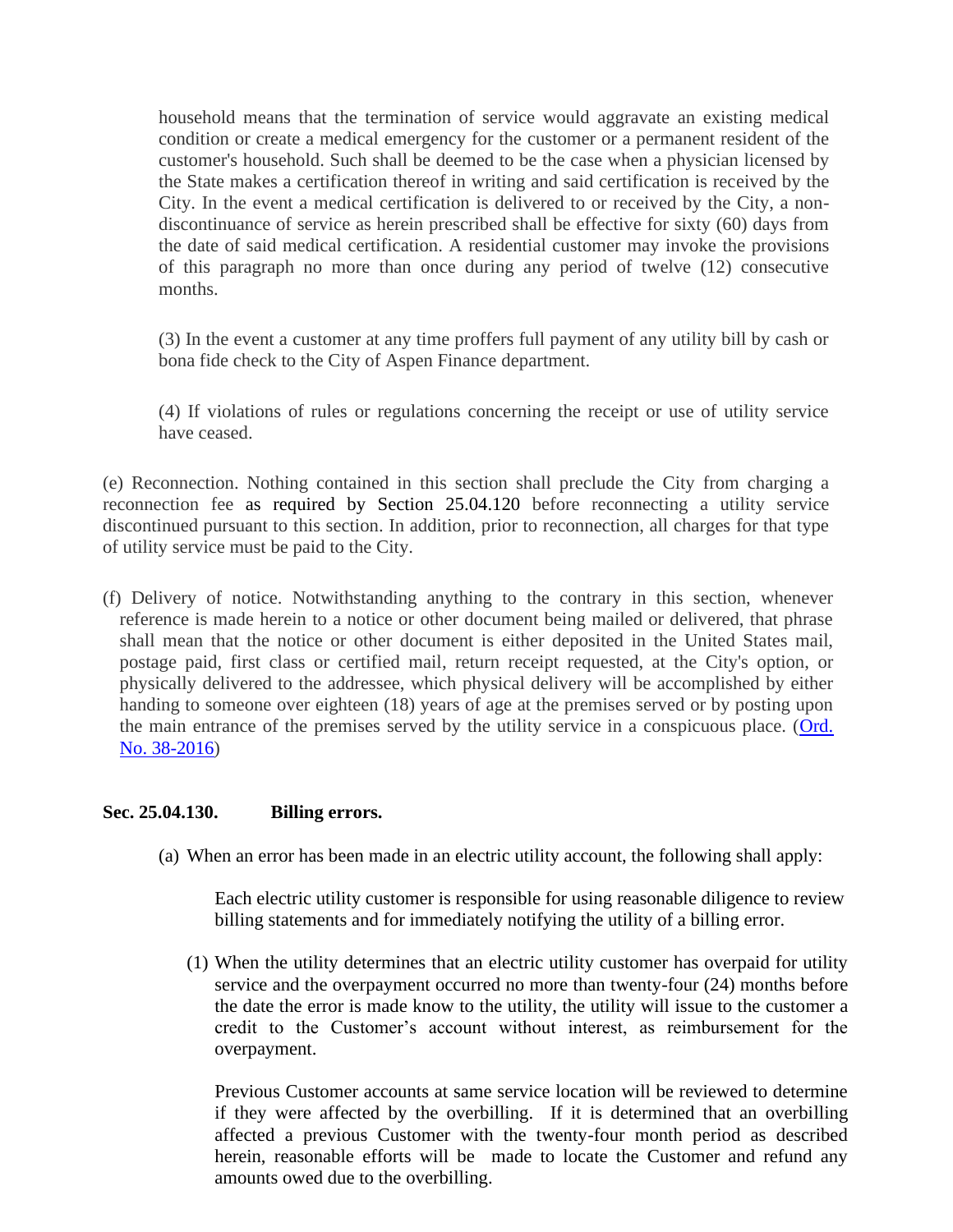Any refund check mailed to the last known address of the Customer and returned unpaid to the City or not cashed by the Customer within two (2) years of either the date of delivery or mailing of the check, will be retained by the City and will be credited as miscellaneous revenue for the utility service which was overpaid.

Prior to final determination of an overbilling refund credit or refund, each of the following conditions must be met:

- a. the customer could not have discovered the error with reasonable inquiry prior to the date of discovery;
- b. documentation evidencing the overpayment is available in utility records or has been provided to the utility; and
- c. The utility confirms the accuracy and sufficiency of the documentation based on utility records.
- d. The overbilling is not the result of changes, modifications, updates, or alterations by the Customer or its agent that affects the metering accuracy, multiplier, or other metering components without evidence of prior notification to and approval of the Utility.
- (2) When the Utility determines that a current electric utility customer has been undercharged and has underpaid for utility service, the customer shall be billed for the correct amount unless the undercharges occurred more than six (6) months before the date the error is discovered and the following conditions are met:
	- a. The customer could not have discovered the error with reasonable inquiry.
	- b. Each utility customer is responsible for using reasonable diligence to review billing statements and for immediately notifying the utility of a billing error.
	- c. Bills for corrected usage and other utility rate code charges shall be due and payable in the same manner as regular bills for service.

In the event of an inaccurate billing due to the diversion or theft of utility service, the City retains the right to back bill for the entire period of occurrence.

(3) Any attempt or action by an electric utility customer to mislead the utility with regard to a billing error shall be a violation of code, punishable by fine as provided for wherein. Each day upon which any violation shall continue shall constitute a separate offense, punishable as such. Additionally, the Utility reserves the right to pursue other compensation or charges to the fullest extent of the law.

#### **Chapter 25.06 WATER DISTRIBUTION STANDARDS**

## <span id="page-12-2"></span><span id="page-12-1"></span><span id="page-12-0"></span>**25.06.010 Purpose and Intent**

The purpose of this Chapter is to ensure development in the City of Aspen meets minimum standards for working with potable, reuse, and raw water. It is the City's intent to establish Water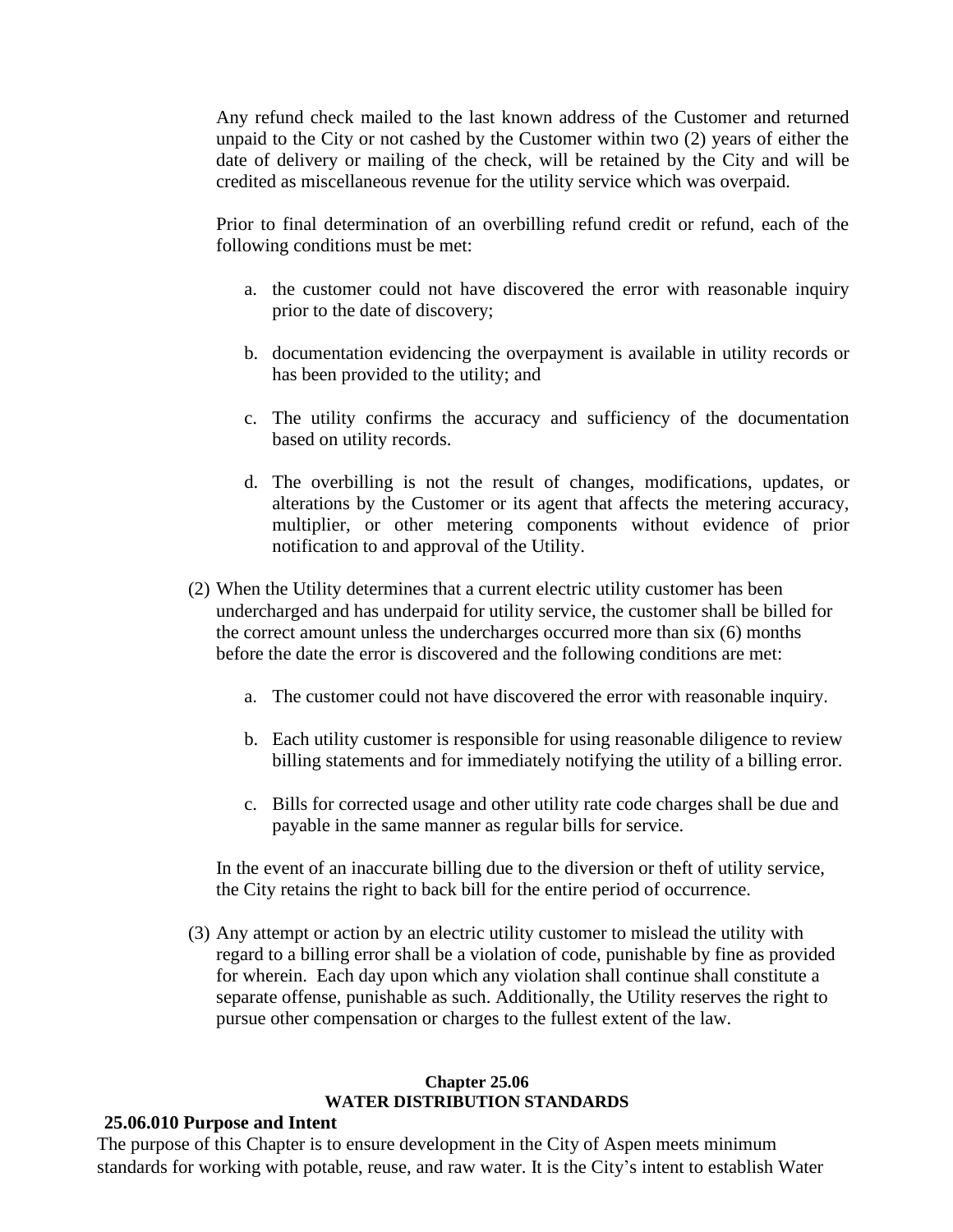Distribution Standards that will ensure the public health, safety and welfare, within the City of Aspen Water Utility service area.

# <span id="page-13-0"></span>**25.06.020 Adoption of Water Distribution Standards**

Pursuant to the powers and authority conferred by the Home Rule Charter of the City of Aspen, there is hereby adopted and incorporated herein by reference as if fully set forth those standards contained in the Water Distribution Standards, as may be amended from time to time by City Council Resolution. At least one (1) copy of the Water Distribution Standards shall be available for public inspection at the City Clerk's Office, the Water Department, the Engineering Department, and the City of Aspen's website.

# <span id="page-13-1"></span>**25.06.030 Applicability**

This Chapter applies to all planning, design, construction, development, redevelopment, and modifications and additions to any water distribution component within the City of Aspen Water Utility service area.

Unless specifically exempted, the provisions of this Chapter shall supplement any and all existing laws and shall apply to all persons, without restriction, and to conditions arising after the adoption thereof, to conditions not legally in existence at the time of adoption of this title, and to conditions which, in the opinion of the water superintendent or designee, constitute a distinct hazard to life or property.

The Water Distribution Standards provide policies and design guidelines to city agencies, design professionals, private developers, and community groups for residential and commercial development that will ensure the public health, safety and welfare within the City limits of Aspen.

The City of Aspen shall use the policies, criteria and information including specifications and standards in the latest edition of the Water Distribution Standards for the proper implementation of the requirements of this Title. The Water Distribution Standards may be periodically amended as necessary to provide additional clarity or to reflect procedural revisions or changes in construction or engineering practices. Such revisions to these standards or requirements may consist of either "procedural" revisions or "technical" revisions. Any other amendments to the Water Distribution Standards shall be adopted by City Council Resolution. Examples include revisions that are considered major changes, changes in law and changes that will cause significant increased cost or controversy.

# <span id="page-13-2"></span>**25.06.040 Review Procedure**

A. Review Process. The City Utilities Director or his or her designee shall have the authority on behalf of the City of Aspen to determine that all design and construction is completed to a level that is equal to or exceeds the requirements set forth in this Chapter and the Water Distribution Standards.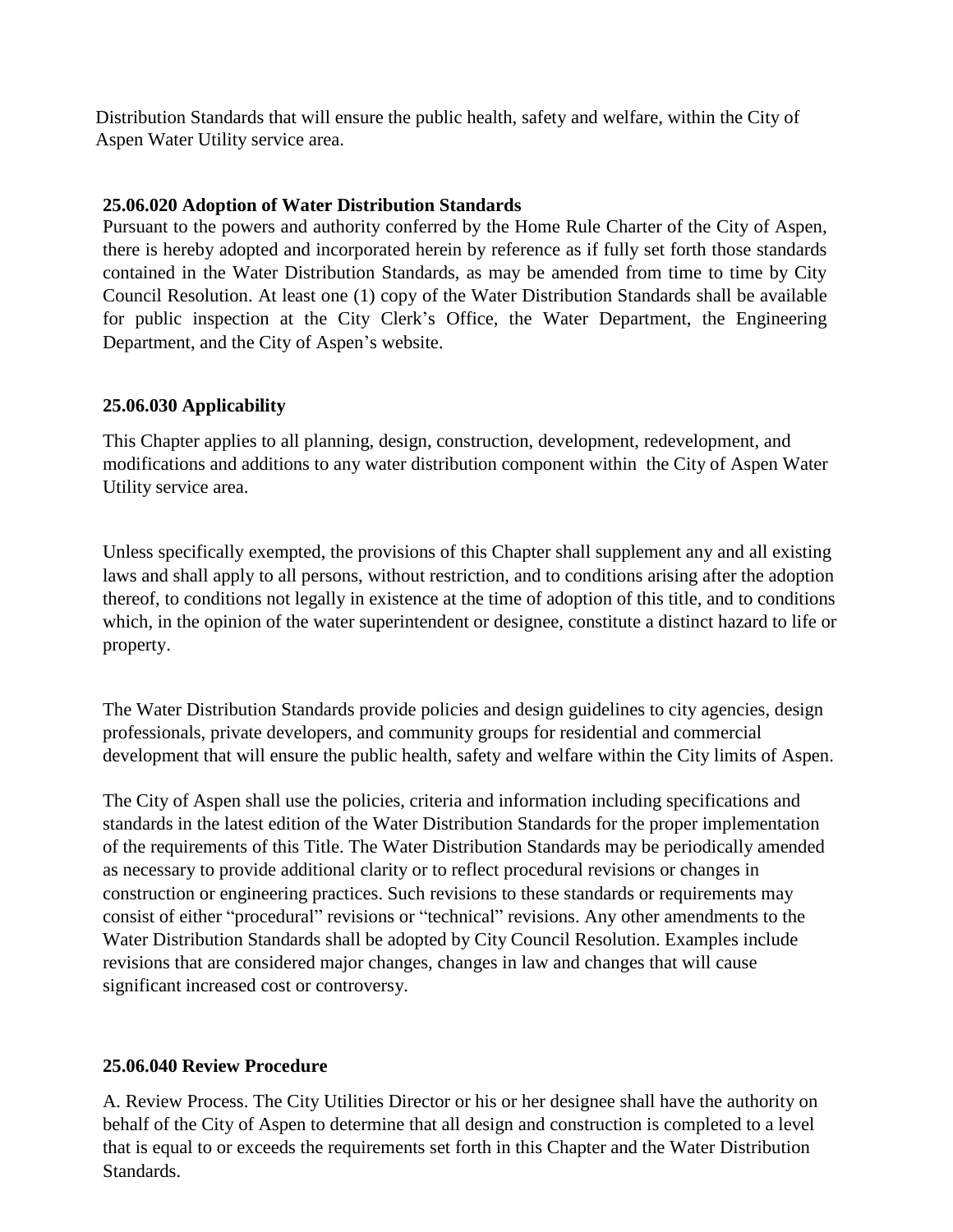## <span id="page-14-0"></span>**25.06.050 Variances**

A. The City may grant variances to the Water Distribution Standards when practical difficulties or unnecessary hardships exist that cause inconsistencies with the purpose and intent of the construction standards. These issuances shall not compromise the operation or safety of the potable water distribution system.

B. Requests for variances from the standards, policies, or submittal requirements of this document shall be submitted in writing with appropriate documentation and justification to the Deputy Director of Utilities. Variance requests must, at a minimum, contain the following:

1. Benefit to the City of Aspen and the existing water system and customers.

2. Criteria under which the applicant seeks a variance.

3. Written justification for non-compliance with the standards, cost is not a compelling reason for a variance.

4. Proposed alternate criteria or standards to comply with the intent of the criteria.

5. Supporting documentation, including necessary calculations.

6. The proposed variance's potential adverse impacts for adjacent landowners.

7. An analysis of the variance request signed and stamped by a Professional Engineer who is licensed in Colorado.

C. Expiration. Except as otherwise established in this Title or through vesting of a site specific development plan pursuant to Title 26, a variance granted under this Chapter shall automatically expire after twelve (12) months from the date of approval unless a building permit application submittal is accepted by the Chief Building Official. The City Utility Director may grant an extension to an approved variance. All requests for extensions must be submitted prior to the expiration of the variance, must demonstrate good cause showing the extension is necessary, and must demonstrate that the circumstances for granting the variance are still applicable.

D. Appeals. An applicant may appeal a variance decision pursuant to Section 25.06.050, Appeals.

# <span id="page-14-1"></span>**25.06.050 Appeals**

A. Initiation. An applicant aggrieved by an order, requirement, decision, or determination of the City Utilities Director ("Director") may be appealed to the Administrative Hearing Officer, pursuant to the procedures set out in Chapter 26.108 of this Code except to the extent set forth herein. The notice of appeal shall be filed with the Director within fifteen (15) days following the date of such order, requirement, decision, or determination. The notice of appeal shall state in detail the action appealed, the grounds for the appeal, and the relief sought. Failure to file such a notice of appeal within the prescribed time shall constitute a waiver of any rights under this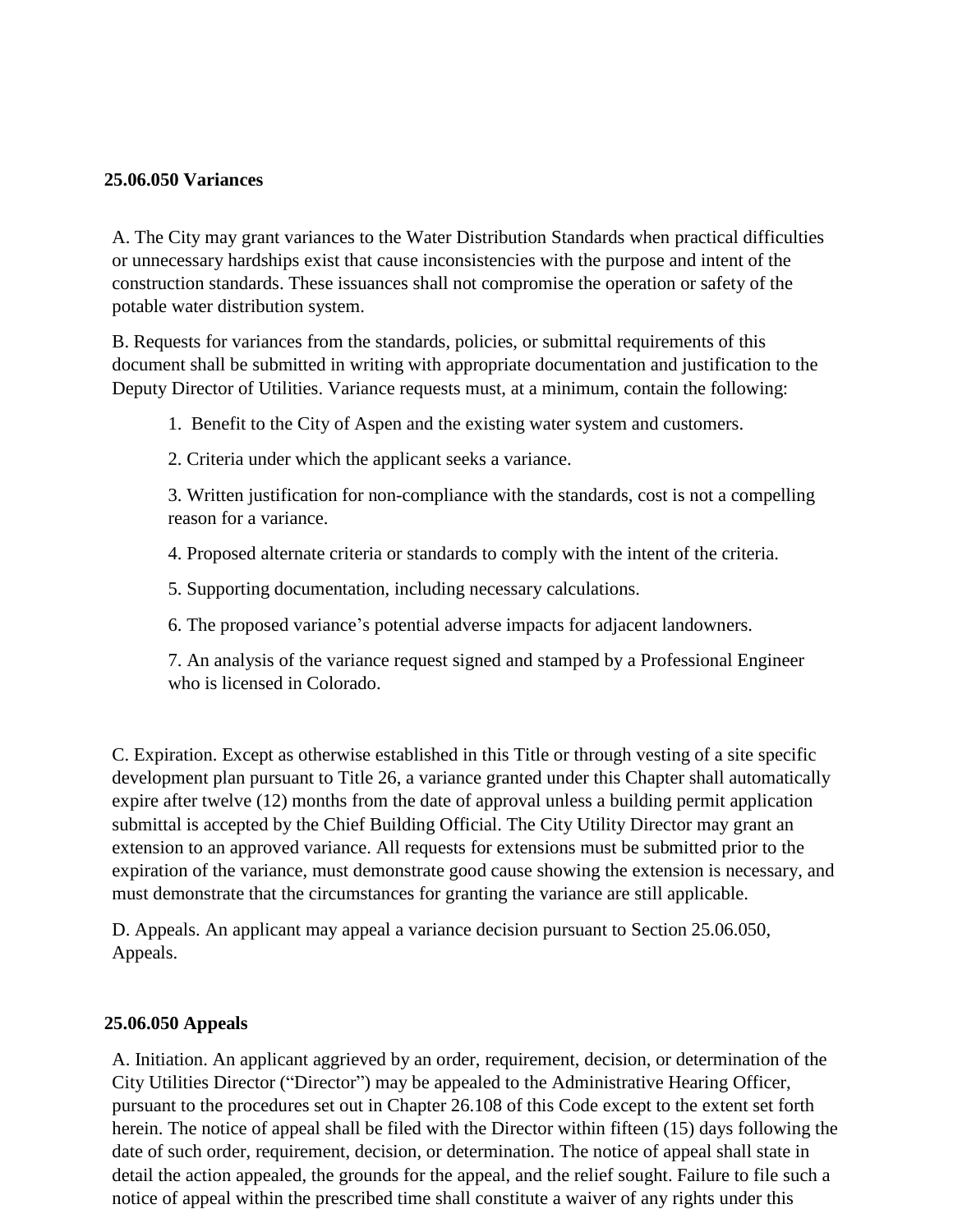Chapter to appeal any order, requirement, decision, or determination.

B. Effect of filing an appeal. The filing of a notice of appeal shall stay any proceedings in furtherance of the action appealed from unless the Director certifies in writing to the Administrative Hearing Officer that a stay poses an imminent peril to life or property, in which case the appeal shall not stay further proceedings. The Administrative Hearing Officer may review such certification and grant or deny a stay of proceedings.

C. Timing of appeal. The Administrative Hearing Officer shall consider the appeal within thirty (30) days following the date of filing the notice of appeal, or as soon thereafter as is practical under the circumstances.

D. Action by Administrative Hearing Officer. The Administrative Hearing Officer shall review the record of the action taken by the Director and provide a decision to the Applicant in writing. The Administrative Hearing Officer may reverse or affirm wholly or partly the order, requirement, decision or determination appealed from and shall enter such order, as they deem appropriate under the circumstance.

[\(Ordinance #15, 2019\)](https://records.cityofaspen.com/WebLink/0/doc/1835241/Page1.aspx)

# **Chapter 25.08 WATER SERVICE — GENERAL PROVISIONS1, 2**

<span id="page-15-1"></span><span id="page-15-0"></span><sup>1</sup> **Editor's note**—Ord. No. 27-1985, § 1, repealed former Art. III, Divs. 1—6, relative to water service and enacted in lieu thereof a new Art. III, Divs. 1—6 [Chapters 25.08—25.28], as herein set out. The provisions of former Art. III derived from the following ordinances:

| Ord. No. | <b>Section</b> | Ord. No. | <b>Section</b> |
|----------|----------------|----------|----------------|
| 21-1975  |                | 30-1982  | $1 - 3$        |
| 34-1977  | 4              | 3-1983   | 1(A)<br>(E)    |
| 60-1980  |                | 8-1983   |                |
| 36-1981  | 1              | 52-1983  | 1              |
| 39-1981  | 1              | 18-1984  | 1(A)<br>(D)    |
| 40-1981  | 1              | 19-1984  |                |
| 41-1981  | 1              | 25-1985  | 1(A)           |
| 42-1981  | 1              | 26-1985  |                |
| 21-1982  | 1              | 46-1985  |                |
| 28-1982  | 2              |          |                |

<sup>2</sup> **Cross-reference**—Plumbing Code, § 8.36.010 et seq.; tapping charges, § 8.36.040; health and quality of environment, Title 13; water quality, § 13.04.010 et seq.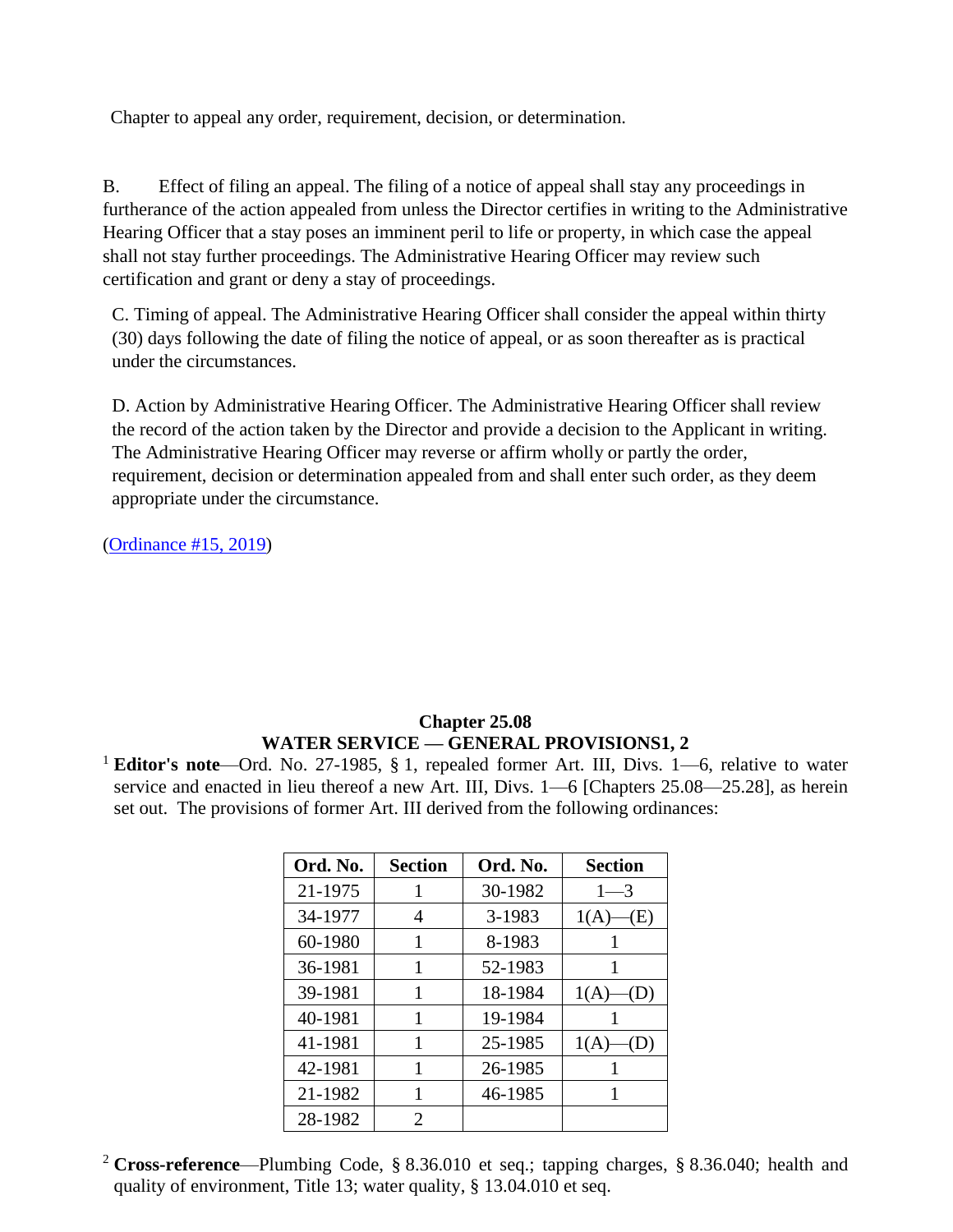#### <span id="page-16-0"></span>**Sec. 25.08.010. City of Aspen water utility operation and control.**

The water collection, treatment and distribution system owned and operated by the City shall be known collectively as "The City of Aspen Water Utility." The operation and management of this utility shall be under the control of the City Manager, who shall direct the construction of additions thereto and the maintenance and operation thereof and, in all cases not particularly provided for by this Code or other ordinances of the City, shall determine in what manner and upon what terms water may be taken from the water utility by any property owner or water consumer and the character of the connections and appliances which may be made or used therefor. (Code 1971, § 23-36; [Ord. No. 27-1985,](http://205.170.51.183/WebLink8/DocView.aspx?id=8829&dbid=0) § 1)

#### <span id="page-16-1"></span>**Sec. 25.08.020. Powers and duties generally of the Water Superintendent.**

(a) The Superintendent shall, under the direction of the City Manager, have charge of all facilities of the water utility and it shall be his or her duty to supervise the water utility and maintain and control the same as directed by the City Manager and as provided in this Chapter.

(b) The Superintendent shall have control of the laying of all water mains. The Superintendent shall have the general supervision of the putting in of all utility connections, service pipes or other connections with the water mains and the regulation of the water supply to all users of water. He or she shall also have charge of and be responsible for all tools, machinery, pipes, meters, fixtures, plumbing materials and all other appliances owned by the City or used by it in the maintenance and operation of the water utility and shall keep account of all such material and the manner in which the same is used, kept or disposed of.

(c) It is hereby made the duty of the Director to manage the water purification plants and other water utility properties; to periodically report to the City Manager of his or her activities as director and of the condition of the water utility; and to make such suggestions concerning the same as the nature of the service may require.

(d) It shall be the duty of the Superintendent to keep all fire hydrants in repair and test the same frequently to see if the same are in order and he or she may let water from the hydrants whenever it shall be necessary for the testing of the condition of the waterworks or for purifying the water or for the repairing of the water utility or for watering the trees in extreme need.

(e) The Water Department shall install, maintain and operate special hydrants for street washing, construction works or other lawful purposes. The Water Department may grant permission to any person to draw water from these special hydrants. All water drafted for such purposes shall be assessed in accordance with applicable rates prescribed by this Chapter. The Water Department shall not grant permission for drafting of water from fire hydrants for street washing, construction and other such uses except in cases of extreme need. (Code 1971, § 23-37; [Ord. No. 27-1985,](http://205.170.51.183/WebLink8/DocView.aspx?id=8829&dbid=0) § 1)

## <span id="page-16-2"></span>**Sec. 25.08.030. Access to fire hydrants; unauthorized obstruction or operation of hydrant prohibited; wrenches for fire hydrants.**

(a) The members of the Fire Department, under the direction of the chief of the Fire Department or other officer in charge, shall at all times have free access to the fire hydrants in case of fire and for the purposes of cleaning, washing or testing their engines or other apparatus.

(b) It shall be unlawful for any unauthorized person to open or operate any fire hydrant, draw water therefrom or obstruct the approach thereto.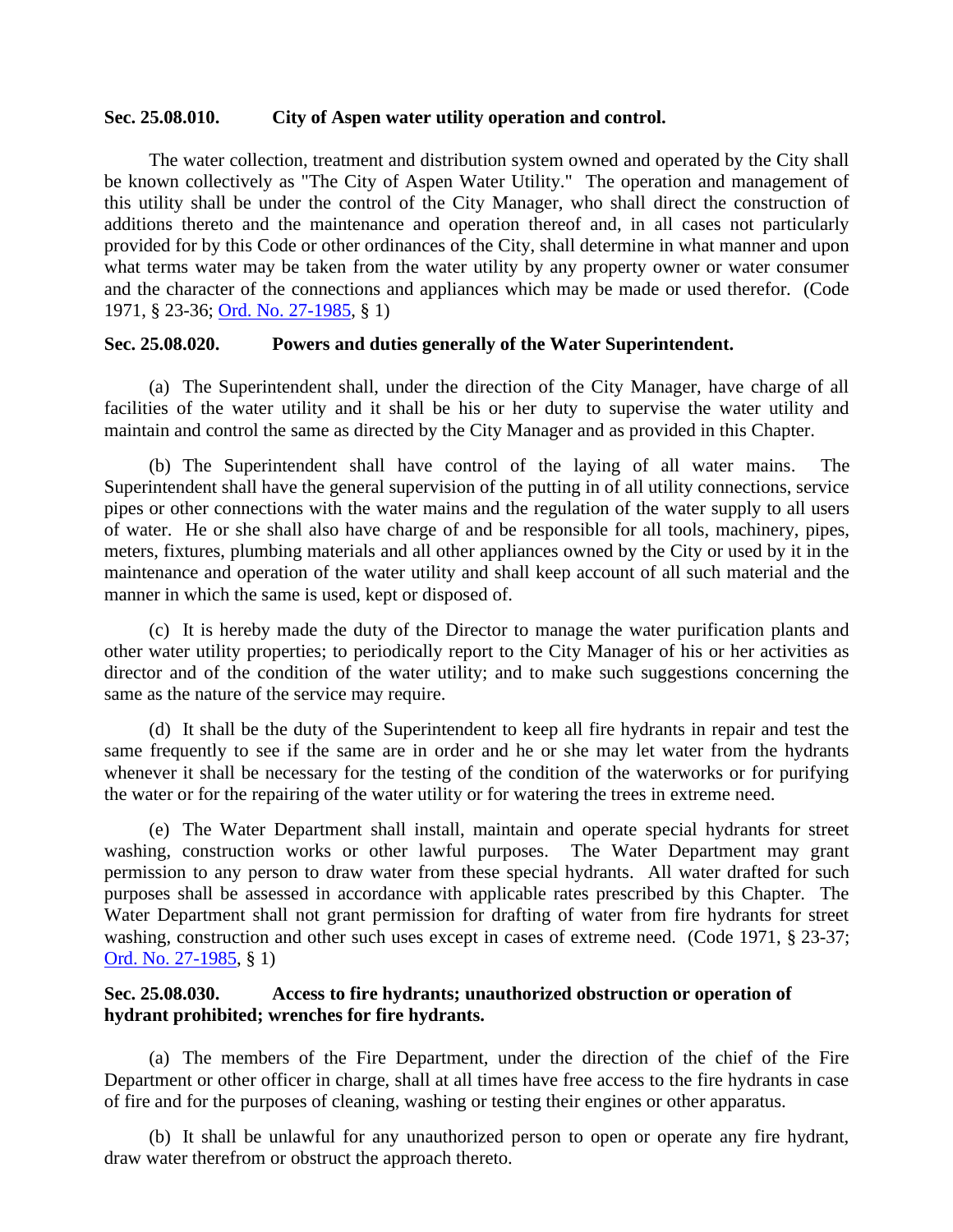(c) Wrenches for fire hydrants shall be furnished by the Superintendent to the Fire Department for the use of its members and to such other persons as he or she may deem proper and it shall be unlawful for any person to whom a wrench is furnished to permit the same to be taken from his or her control, to use the same or to permit the use of the same by any other person or for other purpose than that authorized by the provisions of this Chapter or by the Superintendent of pursuance thereof. (Code 1971, § 23-38; [Ord. No. 27-1985,](http://205.170.51.183/WebLink8/DocView.aspx?id=8829&dbid=0) § 1)

#### <span id="page-17-0"></span>**Sec. 25.08.040. Inspection of premises receiving service.**

The City Manager, Superintendent or other designated official may from time to time examine and inspect any premises where water from the water utility is used in or upon such premises in order to ascertain the nature, character and extent of such water use and the condition of the water pipes, fixtures and appliances and to determine if water is being wasted upon the premises. During the times that such inspections are being made, the Superintendent or other designated official shall accurately tabulate the appliances and fixtures used for water and other water demand factors as may be required in connection with the establishment of the rate to be charged to any such premises and the report thereof shall be available upon request. (Code 1971, § 23-39; [Ord. No. 27-1985,](http://205.170.51.183/WebLink8/DocView.aspx?id=8829&dbid=0) § 1)

## <span id="page-17-1"></span>**Sec. 25.08.050. Trespassing on water utility property; injury to water utility or obstruction to water utility.**

(a) It shall be unlawful for any person to injure or in any way damage or interfere with property or appliances constituting or being a part of the water utility or any fence, guard rail, box cover or building or any other structure constructed or used to protect any part of the water utility.

(b) It shall be unlawful for any person, unless authorized by this Chapter, to trespass upon the water utility or the grounds upon which the same are constructed.

(c) It shall be unlawful for any person to cast, place, pump or deposit in the water utility any substance or material which will in any manner injure or obstruct the same. (Code 1971, § 23-40; [Ord. No. 27-1985,](http://205.170.51.183/WebLink8/DocView.aspx?id=8829&dbid=0) § 1)

#### <span id="page-17-2"></span>**Sec. 25.08.060. Definitions.**

The following definitions shall apply under this Chapter concerning water service:

- (a) *Annual water budget* means those direct and indirect expenditures and costs, including debt service, required to provide water service in the coming year, as documented in the annual budget.
- (b) *Building permit or plumbing permit* means the permit or permits issued pursuant to Title 8 of this Code or by Pitkin County, Colorado pursuant to County building regulations.
- (c) *Carriage of untreated water rights* means those rights held by a water user other than the City of Aspen and conveyed through a ditch, pipeline or other series of water conveyance facilities owned and/or operated by the City of Aspen. Rates charged for conveyance of this water are referred to as "carriage" rates for raw water.
- (d) *Comprehensive water management pla*n means the comprehensive water management plan for the City as initially prepared and adopted in 1980 and as thereafter revised and updated.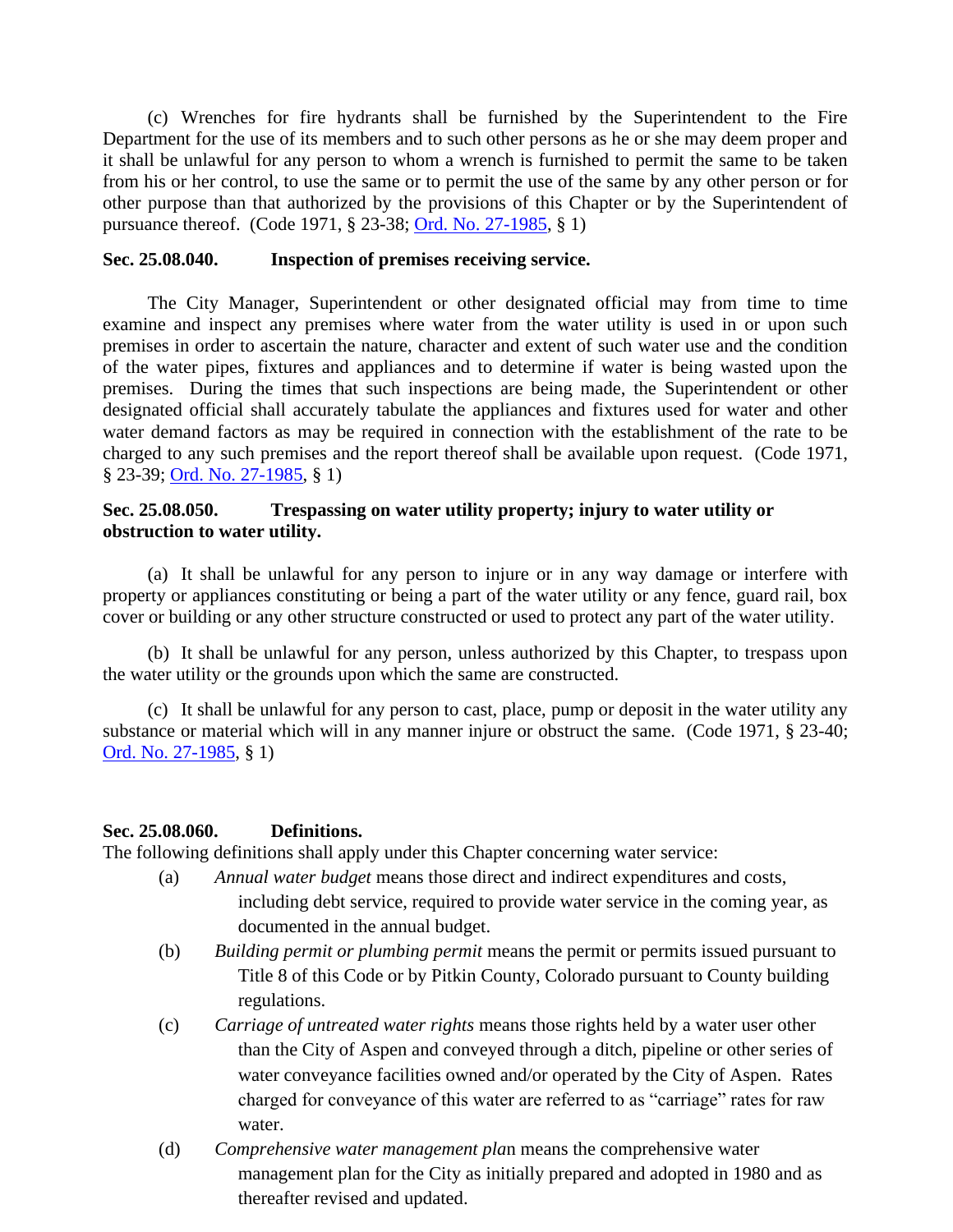- (e) *Director of water treatment and supply, Director, Water Superintendent* or *Superintendent, Director of Utilities* means the Director of the City of Aspen Water Utility, who, under the direction of the City Manager, has charge of all facilities of the Aspen water utility and has the duty to supervise the utility and to maintain and control the same.
- (f) *Equivalent capacity unit* (ECU) means a unit reflecting that part of the capacity of the water system necessary to serve a standard water customer, with multiples or fractions of the unit including a maximum number and type of water fixtures, a maximum irrigated area, certain cooking facilities or other water demand factors.
- (g) *Hook-up charge* means a charge based on a new customer's line size to recover certain costs of making a physical connection to the water system.
- (h) *Utility connection permit* means permission by the City to physically connect to the water system or to change the use of any existing connection and any additional contractual terms which may be imposed.
- (i) *Utility investment charge* means a charge to recover certain capital costs allocated to new customers which charge is based on a new customer's ECU rating and billing area factor.
- (j) *Water demand factor or fixture* means any of the water demand factors or fixtures set forth in Subsections 25.08.090(a) or (b) below.
- (k) *Water Departmen*t means the department of the City under the supervision of the Director of Utilities.
- (l) *Water service billing area*, billing area or area of water service billing means an area established by the City Water Department for purposes of calculating and assessing tap and/or other water service fees. The designation of a water service billing area as provided for in this Title shall not be construed as an offer, obligation, exclusive right, willingness or ability to serve any customer, prospective customer or geographical area with municipal water or water services.
- (m) *Water service* or *utility service* means any connection to the water system and shall include but is not limited to all requirements service, irrigation only, fire protection only and irrigation and fire protection only service.
- (n) *Water system, City water system, water utility, municipal utility system, municipal water utility system or City water utility* means the City water utility as defined in Section 25.08.010. (Code 1971, § 23-41; [Ord. No. 27-1985,](http://205.170.51.183/WebLink8/DocView.aspx?id=8829&dbid=0) § 1; [Ord. No. 39-](http://205.170.51.183/WebLink8/0/doc/3387/Page1.aspx) [1993,](http://205.170.51.183/WebLink8/0/doc/3387/Page1.aspx) § 1; [Ord. No. 30-2012§](http://205.170.51.183/WebLink8/0/doc/185014/Page1.aspx)1)

## <span id="page-18-0"></span>**Sec. 25.08.070. Billing areas and billing area factors.**

(a) The billing areas of the Water Department shall be known as follows:

| <b>Billing area</b> | <b>Nam</b>           |
|---------------------|----------------------|
|                     | <b>Central Aspen</b> |
|                     | Eastside             |
|                     | Northside            |
|                     | Westside             |
|                     | Maroon/Castle Creeks |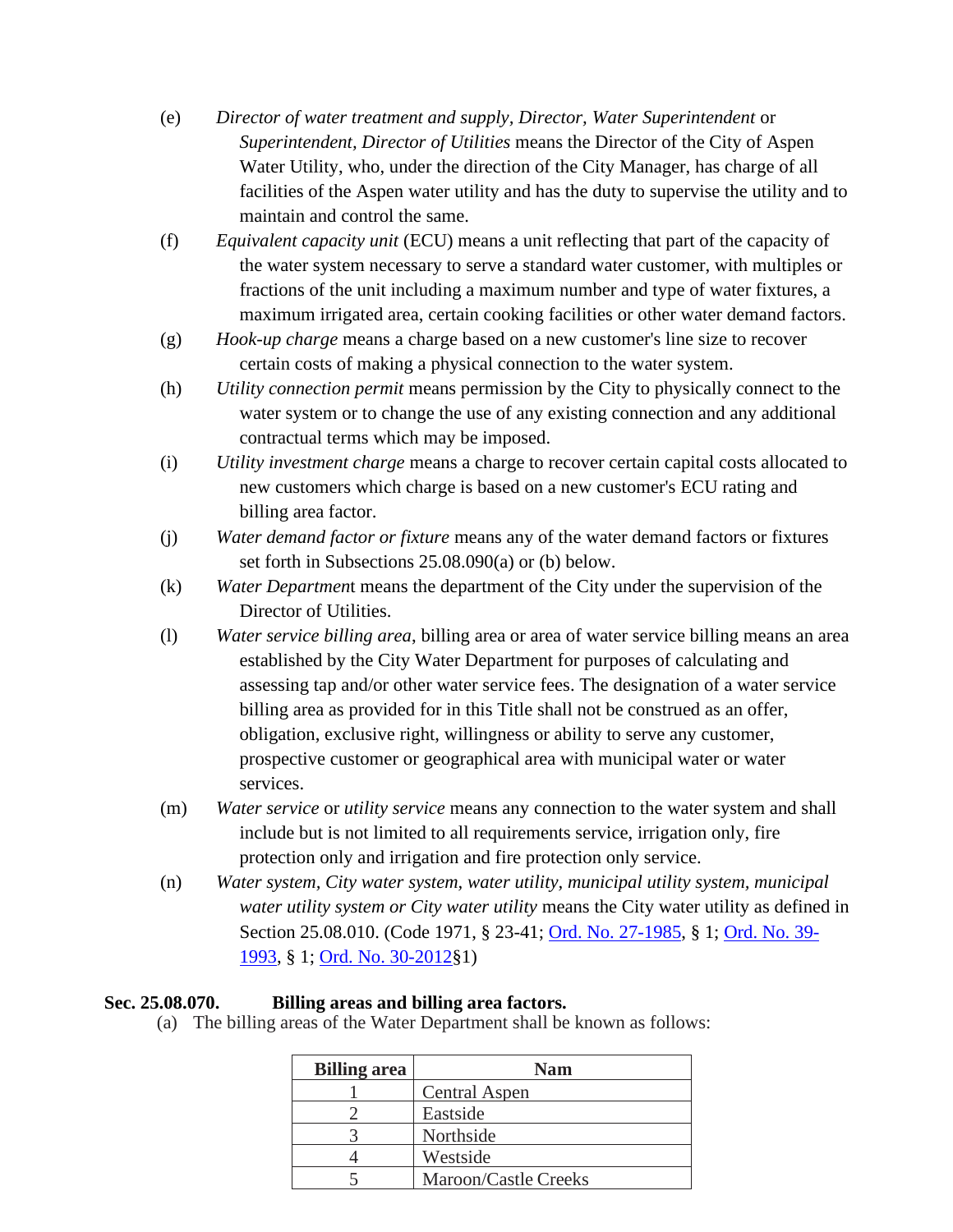| 5A | Moore Project Highlands Base Area |
|----|-----------------------------------|
|    | Airport                           |
|    | Music School                      |
|    | Reserved                          |

A customer shall be located in the billing area in which either the customer's point of connection to the water system is located or in which the customer consumes any water. Where a customer's point of connection and any point of consumption are in different billing areas, the customer shall be located in one of the areas at the Water Department's discretion.

(b) Annual debt service and other annual fixed costs approved for the water system shall be allocated among billing areas in accordance with the following weighting factors:

| <b>Billing</b> area | <b>Weighting Factor</b> |
|---------------------|-------------------------|
|                     | 1.00                    |
| 2                   | 2.00                    |
|                     | 2.00                    |
|                     | 1.25                    |
|                     | 1.75                    |
| 5A                  | 1.75                    |
|                     | 2.00                    |
|                     |                         |

(c) The billing area weighting factors in Subsection (b) above shall be applied in calculating the demand and fire protection charges, as well as utility investment charges, under Sections 25.16.010; 25.16.020; and, 25.12.040, except as otherwise provided herein. (Code 1971, § 23-42; Ord. No. [27-1985,](http://205.170.51.183/WebLink8/DocView.aspx?id=8829&dbid=0) § 1; Ord. No. [34-1988,](http://205.170.51.183/WebLink8/0/doc/3099/Page1.aspx) §§ 4, 5; Ord. No. [39-1993,](http://205.170.51.183/WebLink8/0/doc/3387/Page1.aspx) § 2; [Ord.](http://205.170.51.183/WebLink8/0/doc/2574/Page1.aspx)  [No. 41-1998,](http://205.170.51.183/WebLink8/0/doc/2574/Page1.aspx) § 2; [Ord. No. 30-2012](http://205.170.51.183/WebLink8/0/doc/185014/Page1.aspx) §2)

## <span id="page-19-0"></span>**Sec. 25.08.080. Rate reviews.**

(a) The monthly demand, fire protection, variable and pumping charges in Sections 25.16.010 and 25.16.020 shall be set annually in accordance with rate setting principles adopted by the American Water Works Association as necessary to recover the cost of service and with the following criteria:

> (1) The expected annual revenue from all such monthly charges plus the expected annual revenue from utility investment charges shall be approved by City Council annually.

(2) The monthly demand and fire protection charge per customer shall be based upon:

- (a) The customer's ECU rating.
- (b) The customer's billing area factor.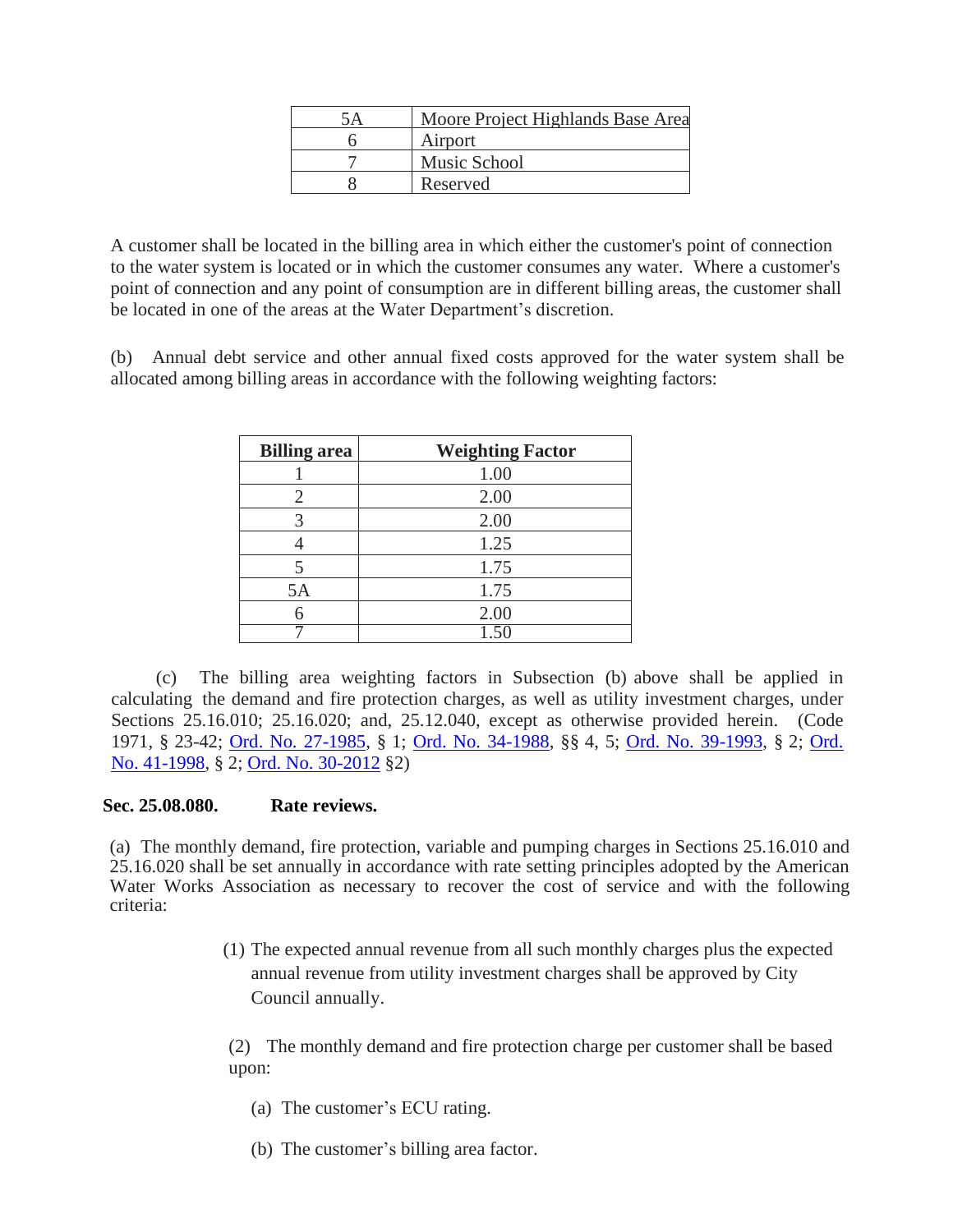(c) The applicable rate per ECU established by City Council for the appropriate calendar year.

- (3) Rate setting shall establish a sufficient reserve fund.
- (4) The monthly variable charge per customer shall be based upon:
	- (a) The thousands of gallons of ordinary water used by the customer during the monthly meter reading cycle at the rate established by City Council. In establishing the unit cost of water, the cost of service will be considered by Council.
- (5) The monthly pumping charge per customer shall be based upon:

(a) The thousands of gallons delivered to the customer via pumping during the monthly meter reading cycle.

- (b) The number of pump stations required to deliver water to the customer.
- (c) The rate established by City Council.

(b) No schedule of water rates and charges proposed pursuant to such annual or five (5) year reviews shall be effective except after public hearing and thirty (30) days' notice to the public. Such notice shall be given by keeping open for public inspection at the office of the Director of Finance the proposed annual water budget and the proposed schedule of the rates and charges. In addition, notice shall be given by publishing a notice of the availability of the proposed budget and rate schedule at least once in a newspaper of general circulation in the affected billing area(s) of the City water utility at least thirty  $(30)$  days and no more than sixty (60) days prior to the date set for public hearing on the adoption of the proposed schedule. The published notice shall also specify the date, time and place for the public hearing on the proposed budget and rate schedule. The City Council may adjourn and reconvene said hearings as necessary. For good cause shown, the City Council may adopt a new budget and rate schedule without thirty (30) days' notice and public hearing by an order specifying the budget and rate schedule, the circumstances necessitating the adoption of the rate schedule and budget without thirty (30) days' notice and public hearing, the time when the changes shall take effect and the manner in which the changes shall be published.

(Code1971, § 23-43; Ord. No. [27-1985,](http://205.170.51.183/WebLink8/DocView.aspx?id=8829&dbid=0) § 1; Ord. No. [51-1987,](http://205.170.51.183/WebLink8/0/doc/3047/Page1.aspx) § 3; Ord. No. [18-1988,](http://205.170.51.183/WebLink8/DocView.aspx?id=3085&dbid=0) § 2; Ord. No. [34-1988,](http://205.170.51.183/WebLink8/0/doc/3099/Page1.aspx) §§ 2, 3; Ord. No. [39-1993,](http://205.170.51.183/WebLink8/0/doc/3387/Page1.aspx) § 3; Ord. No. [35-2011,](http://205.170.51.183/WebLink8/0/doc/163540/Page1.aspx) §1; [Ord. No. 29-2012](http://205.170.51.183/WebLink8/0/doc/185748/Page1.aspx) §3)

## <span id="page-20-0"></span>**Sec. 25.08.090. Equivalent capacity units.**

(a) All water service shall be rated by the Water Department in accordance with the following table: (1) LONG-TERM RESIDENTIAL (Occupancy extending more than one (1) month):

|               | <b>ECI</b> |
|---------------|------------|
| 1st full bath | 0.36       |
| 2nd full bath |            |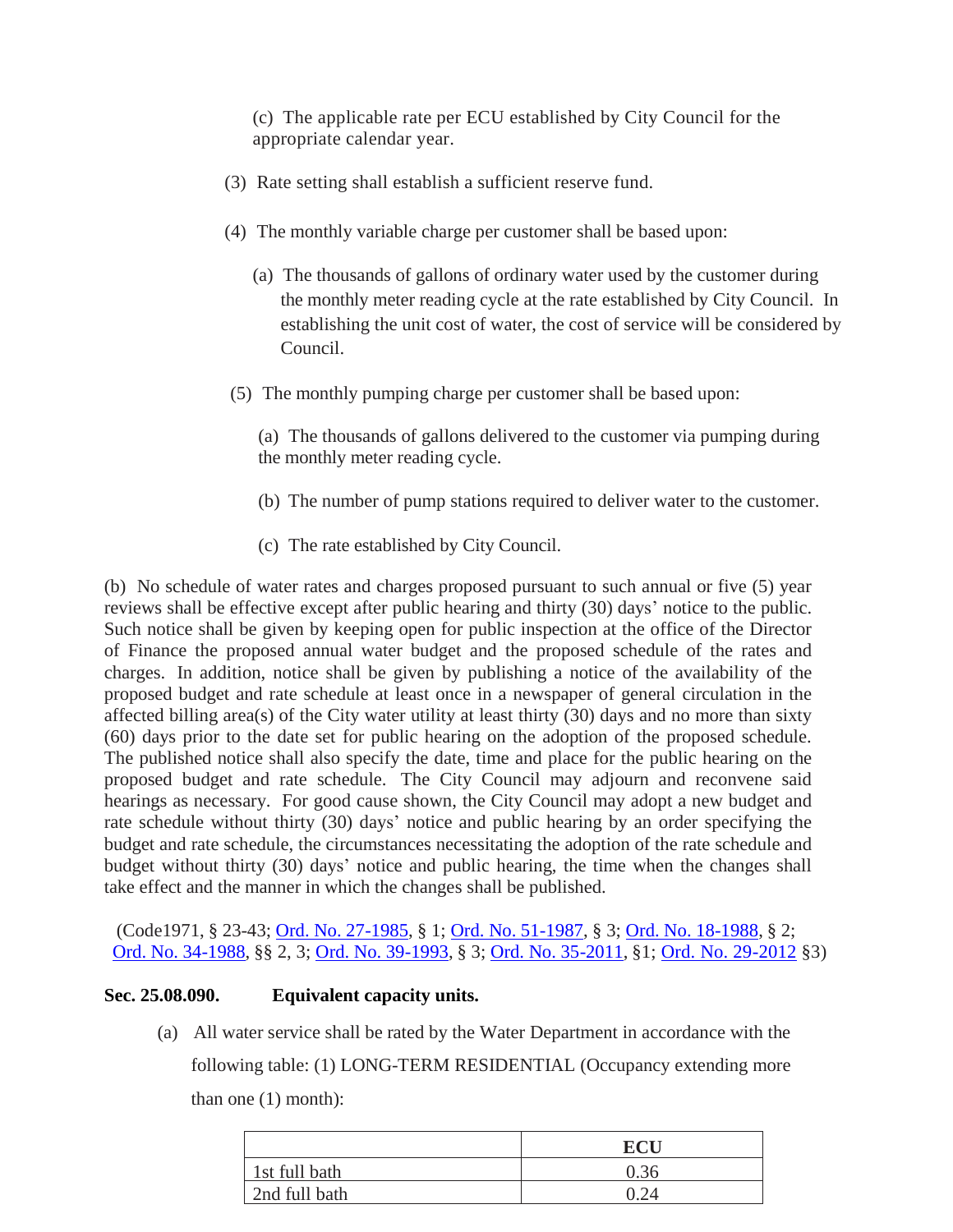| Each additional full bath         | 0.12 |
|-----------------------------------|------|
| Each kitchen (full cooking)       | 0.25 |
| Each kitchenette (modest cooking) | 0.15 |
| Each bedroom                      | 0.10 |

(2) LODGING BEDROOMS (Occupancy per person extending less than one (1) month):

|                                                                 | ECU  |
|-----------------------------------------------------------------|------|
| Each bedroom with no bath or                                    | 0.45 |
| cooking facilities, but with                                    |      |
| dormitory style bathrooms in                                    |      |
| hallways                                                        |      |
| Each bedroom with no bath, but                                  | 0.60 |
| with modest cooking facilities                                  |      |
| and dormitory style bedrooms in                                 |      |
| hallways                                                        |      |
| Each bedroom with full bath<br>but no cooking facilities        | 0.55 |
| Each bedroom with full bath                                     | 0.65 |
| and wet bar (microwave and                                      |      |
| under the counter icebox)                                       |      |
| Each bedroom with full<br>bath and modest cooking<br>facilities | 0.70 |

(3) SHORT- OR MIXED-TERM RESIDENTIAL (Occupancy per person extending less than one (1) month):

|                                        | RT 1 |
|----------------------------------------|------|
| Each full bath                         | 0.36 |
| Each kitchen (full cooking facilities) | 0.25 |
| Each bedroom                           | 0.30 |

# (4) IRRIGATION:

|                                                                    | Line        | Minimum           |
|--------------------------------------------------------------------|-------------|-------------------|
|                                                                    | <b>Size</b> | <b>ECU</b> Rating |
| Each bib hose in addition to sprinkler system                      |             |                   |
| (fixed piping/spray or drip emitters, i.e. hose bib w/ irrigation) | Any         | 0.05              |
| Hose bib only (i.e. hose bib for irrigation)                       |             |                   |
| $1st$ hose bib                                                     | Any         | 0.20              |
| $2nd$ hose bib                                                     | Any         | 0.10              |
| $3rd$ hose bib                                                     | Any         | 0.05              |

|                          |                     | Credit for Conversion of Existing |             |                   |
|--------------------------|---------------------|-----------------------------------|-------------|-------------------|
| Hose Bibs / Yard Hydrant |                     |                                   |             |                   |
| I Jn                     | to $1st$ Hose $2nd$ | Hose   Line                       |             | Minimum           |
| 3/4"<br>Yard   Bib       |                     | Bib                               | <b>Size</b> | <b>ECU</b> Rating |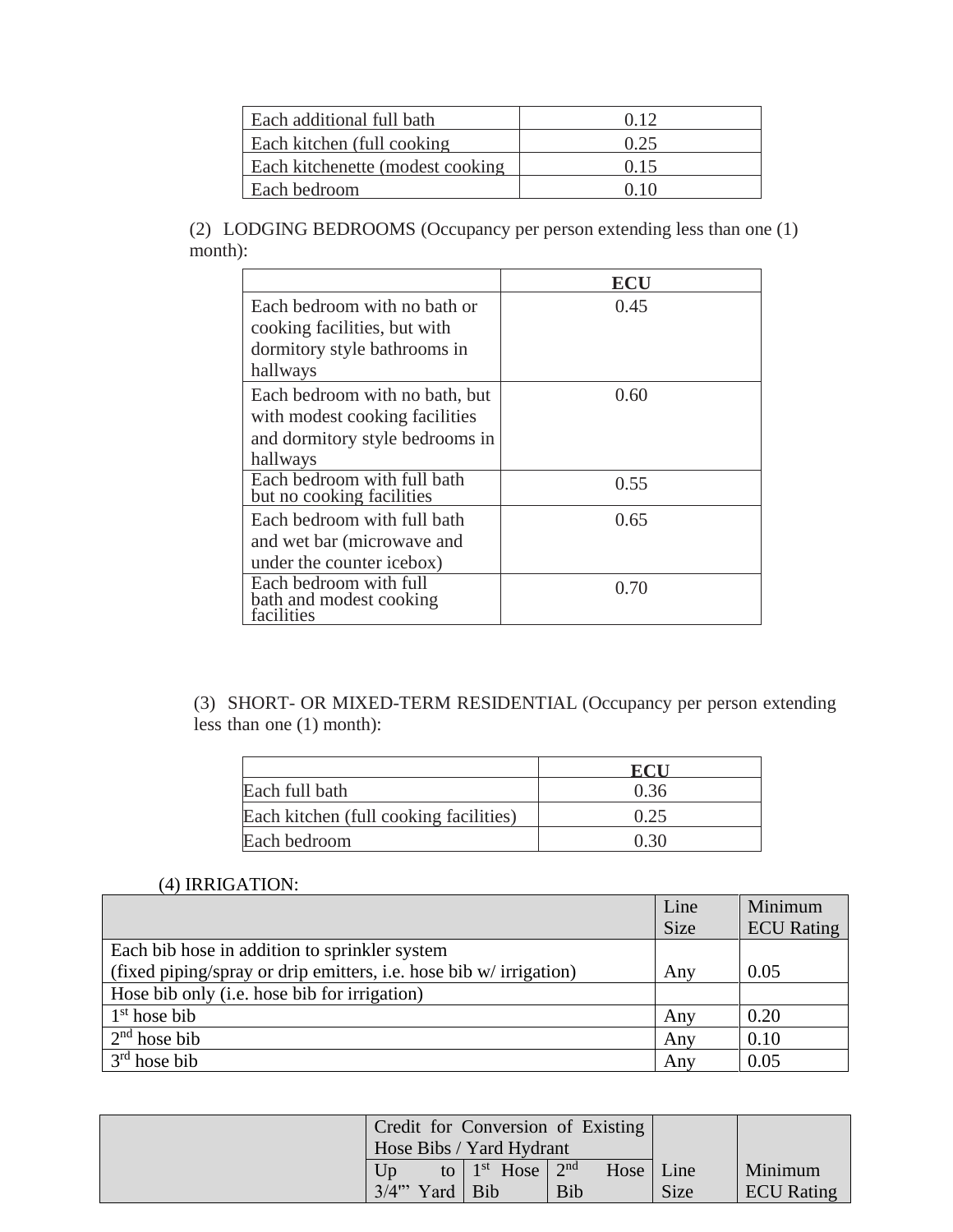|                                                     | Hydrant |      |      |          |      |
|-----------------------------------------------------|---------|------|------|----------|------|
|                                                     |         |      |      | Up<br>to |      |
| Yard Hydrant                                        |         |      |      | 3/4"     | 0.50 |
| Sprinkler System On House                           |         |      |      |          |      |
| Meter                                               |         |      |      |          |      |
| Note: Standard Allowance in Sq.                     |         |      |      |          |      |
| Ft. is $3,000$ Sq. Ft. - Additional                 |         |      |      |          |      |
| is Assessed at 0.01 ECUs per                        |         |      |      | Up<br>to |      |
| 100 Sq. Ft.                                         | 0.50    | 0.20 | 0.10 | 3/4"     | 0.30 |
| Drip System On House Meter                          |         |      |      |          |      |
| Note: Standard Allowance in #                       |         |      |      |          |      |
| of Drip Emitters is 300 Drip                        |         |      |      |          |      |
| Additional<br>Emitters<br>$\equiv$<br><sup>is</sup> |         |      |      |          |      |
| Assessed at 0.001 ECUs per                          |         |      |      | Up<br>to |      |
| Drip Emitter                                        | 0.50    | 0.20 | 0.10 | 3/4"     | 0.30 |

*Credit subject to verification that utility connection fees applicable at time of installation were paid.*

|                                                                                   | Sprinkler<br>System/Spray<br><b>Nozzles</b><br><b>Standard</b><br>Allowance in<br>Sq. Ft. |     | Drip<br><b>Systems</b><br>Standard<br>Allowance<br>in $#$ of Drip<br>Emitters | Line<br><b>Size</b> | Minimum<br><b>ECU</b><br>Rating |
|-----------------------------------------------------------------------------------|-------------------------------------------------------------------------------------------|-----|-------------------------------------------------------------------------------|---------------------|---------------------------------|
| Sprinkler or Drip System On Separate<br>Meter                                     |                                                                                           |     |                                                                               |                     |                                 |
|                                                                                   | 10,000<br>Ft.                                                                             | Sq. | 1,000 Drip<br>Emitters                                                        | Up<br>to<br>3/4"    | 1.00                            |
|                                                                                   | 20,000<br>Ft.                                                                             | Sq. | $2,000$ Drip<br>Emitters                                                      | 1"                  | 2.00                            |
| For all System sizes, sprinkler system<br>coverage will be assessed 0.01 ECUs per | 40,000<br>Ft.                                                                             | Sq. | Individually<br>Rated                                                         | 1.5"                | 4.00                            |
| 100 square feet of spray nozzle coverage<br>in excess of Standard Allowance, and  | 80,000<br>Ft.                                                                             | Sq. | Individually<br>Rated                                                         | 2"                  | 8.00                            |
| 0.001 ECUs per additional drip emitter in<br>excess of Standard Allowance.        | 200,000<br>Ft.                                                                            | Sq. | Individually<br>Rated                                                         | 3"                  | 20.00                           |
|                                                                                   | 300,000<br>Ft.                                                                            | Sq. | Individually<br>Rated                                                         | 4"                  | 30.00                           |
|                                                                                   | 600,000<br>Ft.                                                                            | Sq. | Individually<br>Rated                                                         | 5"                  | 60.00                           |

1 Credit subject to verification that utility connection fees applicable at time of installation were paid.

- (5) RESTAURANTS: Each seat: 0.08 ECU. \*Note: Temporary public seating for restaurants will be charged at an annual rate of ten dollars and zero cents (\$10.00) per seat to be paid once a year at time of permitting.
- (6) NONPROFIT CAFETERIA (including school cafeterias): Each seat: 0.048 ECU 1st 25/0.024
	- ECU thereafter.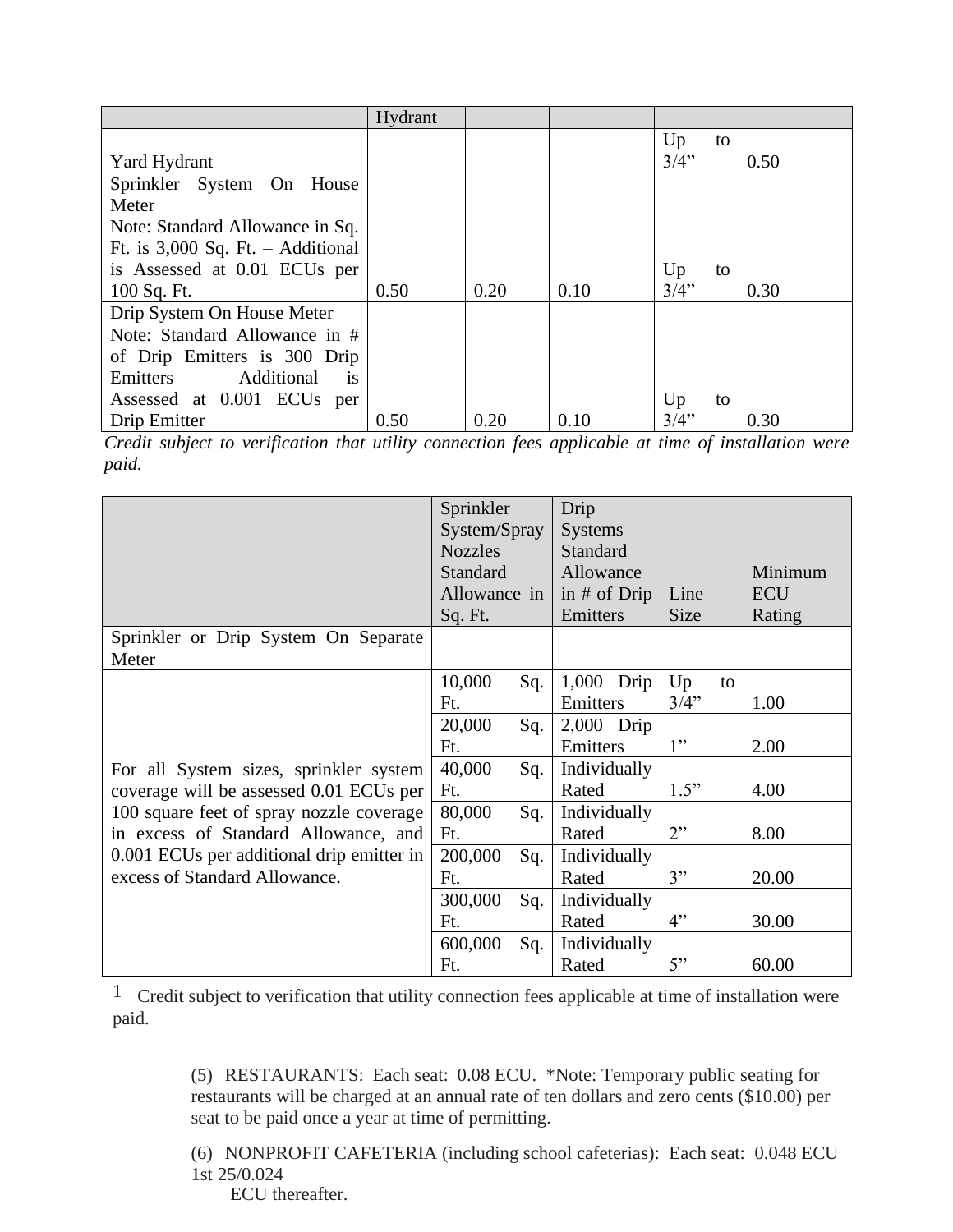(7) OFFICE SPACE: Each one hundred (100) square feet:

0.02 ECU. (8) RETAIL SPACE: Each one hundred (100)

square feet: 0.01 ECU.

- (9) COMMERCIAL RECREATIONAL FACILITIES: Each customer: 0.05 ECU.
- (10) NONPROFIT RECREATIONAL FACILITIES (including school gyms): Each customer/pupil: 0.048 ECU 1st 25/0.024 ECU thereafter.
- (11) THEATERS, AUDITORIUMS, CONVENTION HALLS AND ASSEMBLY PLACES: Each 10 seats: 0.080 ECU year round/0.048 ECU summer.
- (12) SCHOOL ROOMS (not including cafeteria, kitchens, gyms, auditoriums and administrative office space): Each pupil: 0.04 ECU 1st 25/0.02 ECU thereafter.

(13) WAREHOUSE OR INDUSTRIAL SPACE: Each one thousand (1,000) square feet:  $0.15$ ECU.

(14) GAS STATIONS: Each service or lubrication bay: 0.25 ECU.

(15) CAR WASHES: Each manual washing bay: 0.95 ECU/each automatic washing bay: 1.45 ECU.

(16) HOSPITALS, NURSING HOMES, SANITARIUMS, AND DETENTION CENTERS: Each bed: 0.50 ECU.

(b) The Water Department shall establish fixture or irrigated area maximums for all ECU ratings under Subsection (a). For all fixtures or irrigated area in excess of said maximums, the Water Department shall increase the ECU rating in accordance with the following table:

|                                                                         | <b>ECU</b> |
|-------------------------------------------------------------------------|------------|
| Toilet/urinal                                                           | 0.05       |
| Mop/laundry sink (per compartment)                                      | 0.05       |
| Kitchen sink (per compartment)                                          | 0.05       |
| Lavatory sink (per compartment)                                         | 0.02       |
| Combo toilets (toilet/bidet, toilet/lav)                                | 0.07       |
| Bar sink (per compartment)                                              | 0.05       |
| Garbage disposal                                                        | 0.05       |
| Household dishwasher                                                    | 0.10       |
| Commercial dishwasher (per 1/8" of supply line diameter)                | 0.10       |
| Dishwasher drawer (single)                                              | 0.05       |
| Steamer oven                                                            | 0.05       |
| Household clothes washer                                                | 0.10       |
| Commercial clothes washer (per $\frac{1}{8}$ " of supply line diameter) | 0.10       |
| Commercial icemaker (per 1/8" of supply line diameter)                  | 0.05       |
| Tub/shower (combined or separate)                                       | 0.05       |
| <b>Bidet</b>                                                            | 0.05       |
| Wet saunas                                                              | 0.08       |
| Humidifiers                                                             | 0.05       |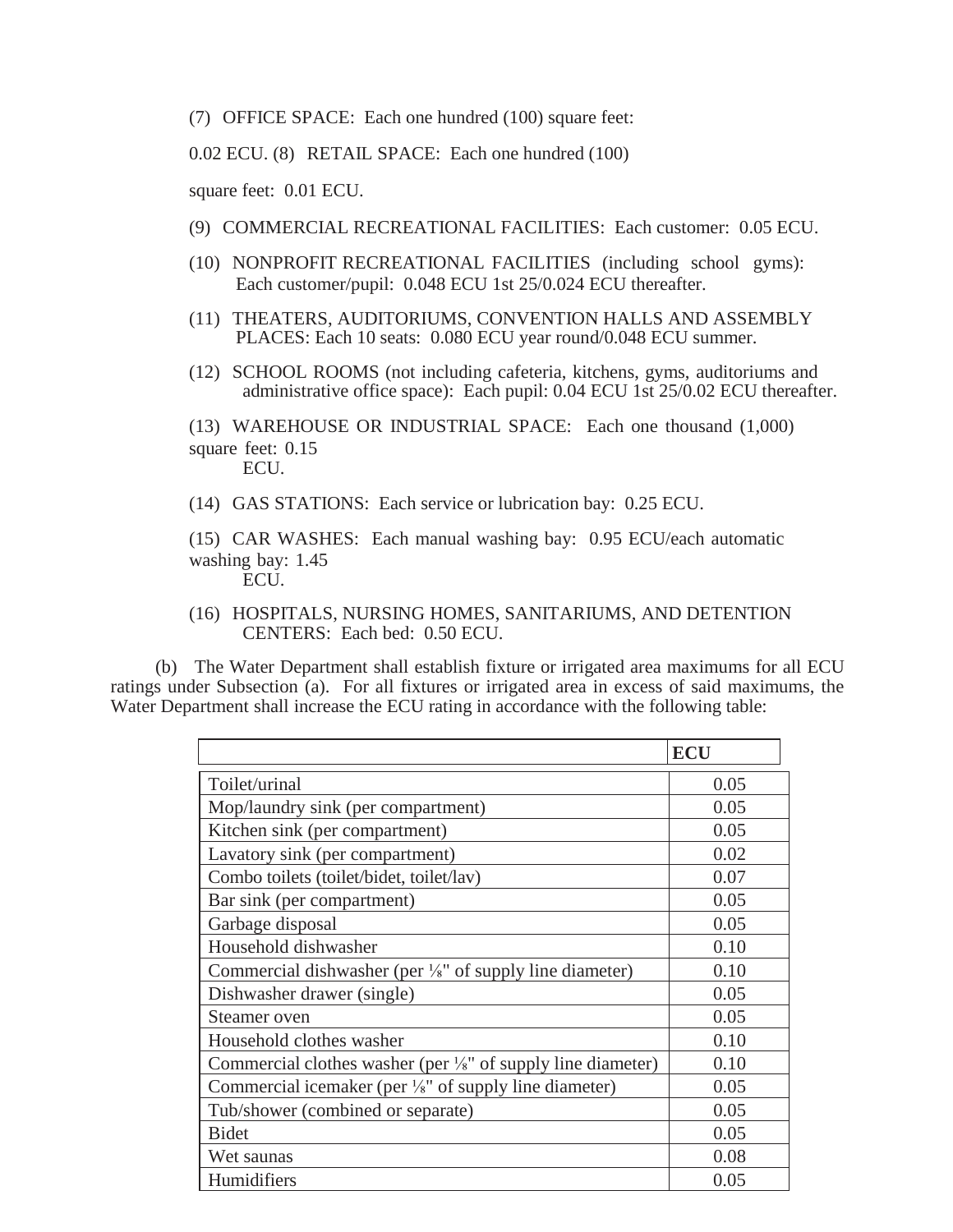| Jacuzzi (per 100 gal. of capacity)               | 0.02         |
|--------------------------------------------------|--------------|
| Hot tub/spa pool (per 100 gal. of capacity)      | 0.01         |
| Swimming pool (per 1,000 gal. of                 |              |
| capacity): Summer use only                       | 0.01         |
| (6 month maximum) Year-                          |              |
| round use                                        | 0.02         |
| 100 sq. ft. irrigation:                          |              |
| Hose bib/no separate sprinkler system            | 0.01         |
| Yard hydrant                                     |              |
| Sprinkler systems                                | 0.015        |
| Industrial process or waste water (not served by |              |
| sanitary sewer): Each 1,000 gal./day non-        | 1.50         |
| consumptively used                               |              |
| Each 1,000 gal./day consumptively used           | 3.90         |
|                                                  |              |
| Fountains:                                       |              |
| Non-continuous drinking                          | 0.05         |
| Continuous drinking                              | 0.50         |
| Non-recycling decorative                         | 0.50<br>0.10 |
| Recycling decorative                             |              |
| Water softener (per                              |              |
| ECU):                                            | 0.02         |
| Residential                                      | 0.01         |
| Commercial                                       |              |
| Fire protection sprinkler heads                  | 0.00         |

(c) In the event that the water service cannot be adequately rated under the tables in Subsections (a) and (b) or if there are unusual or special circumstances warranting a special ECU rating, the service may be rated as determined by the Water Department at the customer's expense. The Water Department may also adjust the ECU rating of any water service if the metered demand of such service differs substantially from the ECU rating under Subsections (a) and (b).

(d) In no event shall the ECU rating be less than the following minimums:

| <b>Line Size</b>  | <b>Minimum ECU</b> |
|-------------------|--------------------|
| $\frac{3}{4}$ "   | 1.0                |
| 1"                | 2.0                |
| $1\frac{1}{4}$ "  | 3.0                |
| $1\frac{1}{2}$ "  | 4.0                |
| 2"                | 8.0                |
| 4"                | 20.0               |
| 6"                | 30.0               |
| $Q$ <sup>11</sup> | 60.0               |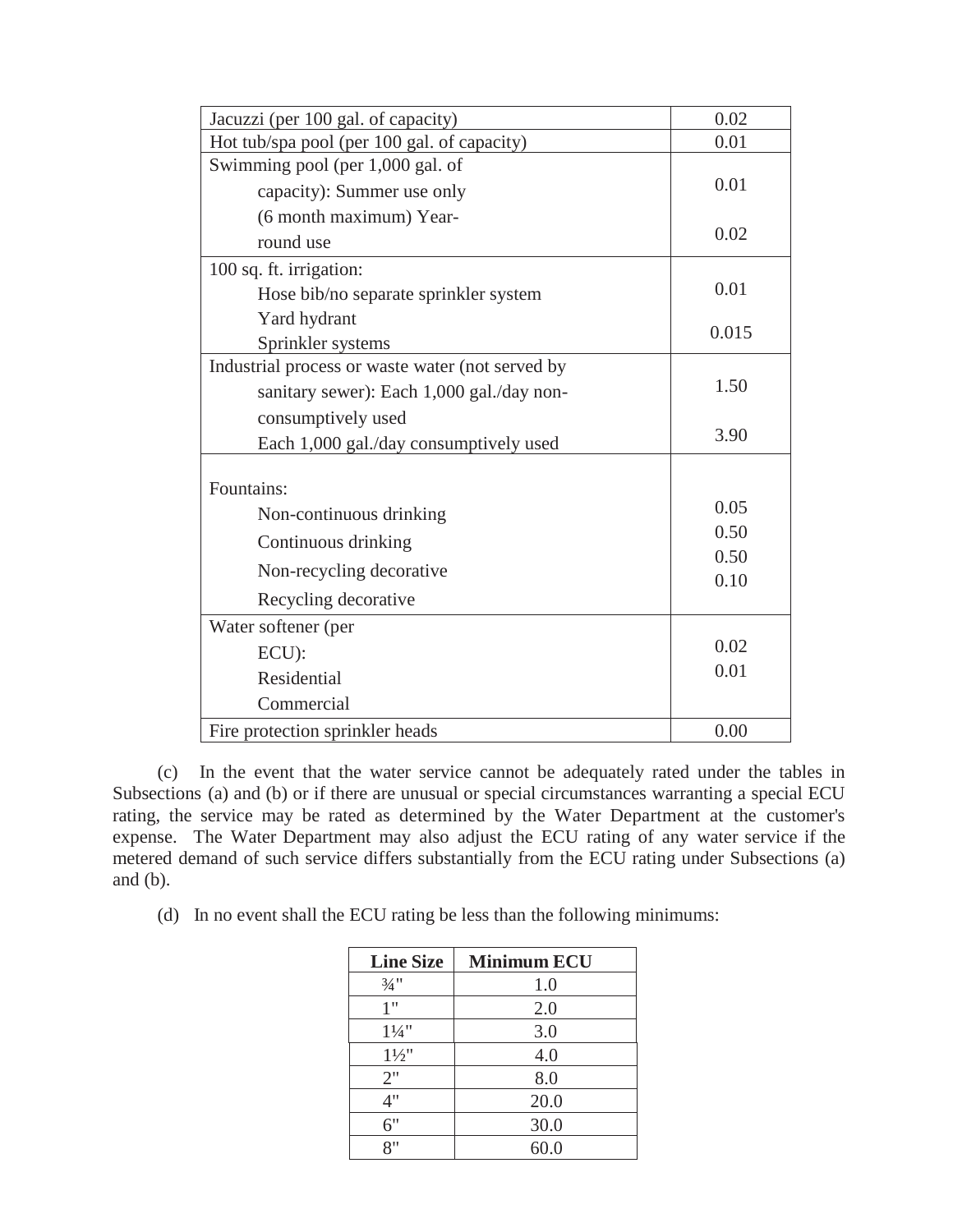For line sizes larger than six (6) inches, the minimum ECU rating shall be determined by the Water Department after consultation with the City Manager.

(e) The ECU rating per customer pursuant to Subsections (a), (b), (c) or (d) shall be applied in calculating utility investment charges under Section 25.12.040 and in calculating monthly demand, extraordinary water use, and fire protection charges under Sections 25.16.010 and 25.16.020.

(f) Commercial agricultural uses shall be limited to a maximum of 1 ECU of potable water without the prior express written consent of the City Manager.

(Code 1971, § 23-44; [Ord. No. 27-1985,](http://205.170.51.183/WebLink8/DocView.aspx?id=8829&dbid=0) § 1; [Ord. No.](http://205.170.51.183/WebLink8/0/doc/3530/Page1.aspx) 36-1995, § 1; [Ord. No. 43-1996,](http://205.170.51.183/WebLink8/0/doc/3640/Page1.aspx) § 16; [Ord. No. 30-2012](http://205.170.51.183/WebLink8/0/doc/185014/Page1.aspx) §4; [Ord. No. 15-2019\)](https://records.cityofaspen.com/WebLink/0/doc/1835241/Page1.aspx)

## **Chapter 25.12**

#### **UTILITY CONNECTIONS**

#### <span id="page-25-0"></span>**Sec. 25.12.010. Connection to municipal utility system.**

All buildings, structures, facilities, parks or the like within the City limits which use water shall be connected to the municipal treated water utility system. No person shall connect an independent water supply onto the municipal water utility system. Except pursuant to a written agreement with the City, raw (untreated) water service, if any, serving properties within the City limits shall be provided only by the City, and no person shall install or use a well or other untreated water system, even if it is not connected to the municipal water utility system.

(Code 1971, § 23-55; [Ord. No. 27-1985,](http://205.170.51.183/WebLink8/DocView.aspx?id=8829&dbid=0) § 1; [Ord. No. 30-2012§](http://205.170.51.183/WebLink8/0/doc/185014/Page1.aspx)5)

#### <span id="page-25-1"></span>**Sec. 25.12.015. Raw water supplies (non-potable).**

This section is applicable to all connections to the City of Aspen Water Utility potable water system. Raw water supplies for irrigation systems shall be provided exclusively by the City of Aspen Water Utility. The owner of the property proposed to be irrigated from City of Aspen water facilities shall dedicate the city all raw water transmission facilities and all water rights appurtenant to the proposed property. For those developments in which raw water irrigation can be used, development proposals shall include provisions for recording of covenants and restrictions against the use of treated water outdoors and against the use of untreated water other than in accordance with the landscaping, irrigation, and drainage management plan provided for in a development proposal.

[\(Ord. No. 27-2017\)](https://records.cityofaspen.com/WebLink/0/doc/649832/Page1.aspx)

#### <span id="page-25-2"></span>**Sec. 25.12.020. Application for utility service.**

(a) Where both the utility service connection and all points of consumption are within the corporate limits of the City, this shall be considered to be a utility service within the corporate limits of the City and shall be made as provided in this Chapter and in accordance with the Aspen Area Community Plan and City Council resolutions relating to water policies and operating procedures, as such exist at the time of the request for connection.

(b) Every extension of water service where either the utility service connection or any point of consumption is outside the corporate limits of the City shall be considered an extraterritorial tap and shall be made only pursuant to agreement with the City, in accordance with the City water main extension policy and consistent with the Aspen Area Community Plan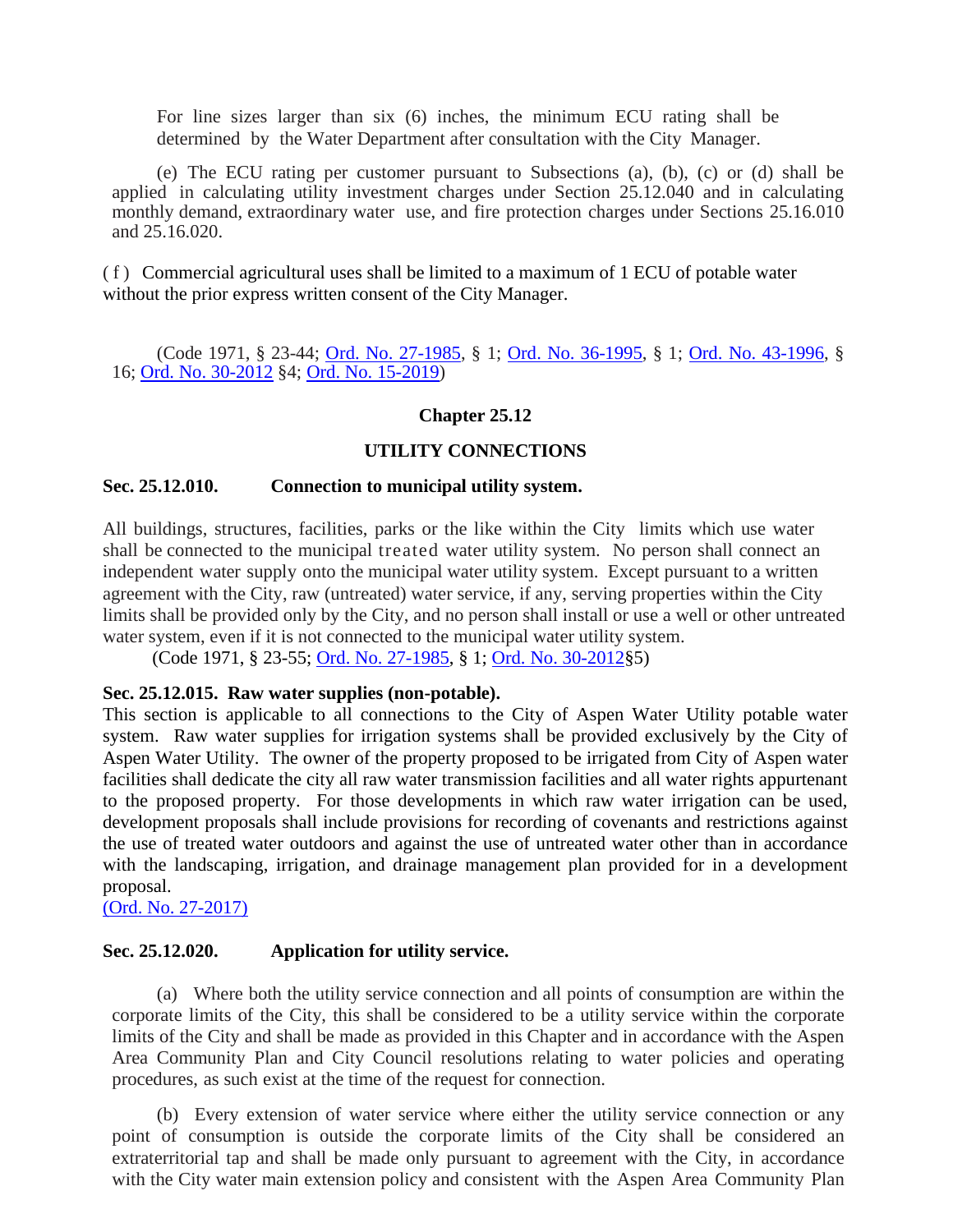and City Council resolutions relating to water policy and operating procedures as such exist at the time of the request for connection, and such extraterritorial service must be approved by City Council ordinance as required by the Charter. The City shall not be obligated to extend water service outside the corporate limits of the City and may grant water service only upon a determination that no conflict exists between the best interests of the City, as expressed in the Aspen Area Community Plan and as otherwise determined by the City Council and the prospective water use. The City may impose such contract, water rights dedication, system development fees, and bond requirements as it deems necessary to safeguard the best interests of the City. An individual extraterritorial connection (including a fire hydrant) made to an existing City water main, pursuant to Water Department procedures for such connections, is deemed to be an extraterritorial water connection approved by City Council without the need for further City Council ordinance.

(c) Any person who desires to connect to the municipal water utility system or who is already connected to the municipal water utility system and intends to add or change a water demand factor or fixture shall file an application for utility service provided in Subsections (e) and (f) of this Section and pay all fees prior to obtaining a required building or plumbing permit. If no building or plumbing permit is required, the application shall be made prior to making the connection or to adding or changing the water demand factor or fixtures. All utility investment charges, system development fees, hook-up charges, water main extension costs and water rights dedication or fees in lieu of water rights dedication shall be due and payable upon making the application unless prior written approval is obtained from the Water Department for a different method of payment.

(d) Persons seeking an alternate method of payment of the assessment fee(s), shall make written application to the Water Department specifying the method of payment and all related forms. The Water Department upon review of the application, shall either approve, disapprove or modify the proposal to satisfy Water Department needs.

(e) Applications for utility service shall be made in writing to the Water Department on such forms as the Water Department may prescribe. Except as provided in Subsection (f) of this Section, application must be made by the owner of the property to be served or his or her duly authorized agent, designating the property, stating the purpose for which the water may be required and stating the ECU rating associated with such purpose.

(f) Any person not an owner may apply to the Water Department for utility service to property which said person occupies but does not own. The application shall state the location of the property, the purpose for which water is required and the interest of the applicant in the property. The Director of Utilities may, in the exercise of his or her discretion, accept the non-owner application for utility service and may impose such conditions as it sees fit with regard to the account, including the furnishing of a deposit.

(g) A utility connection application shall be required, utility investment charges shall be assessed and, where appropriate, water rights dedication (or payment in lieu of water rights dedication) shall be required for any new or expanded use of water, whether or not such new or expanded use requires a new or enlarged utility service connection.

(Code 1971, § 23-56; [Ord. No. 27-1985,](http://205.170.51.183/WebLink8/DocView.aspx?id=8829&dbid=0) § 1; [Ord. No. 8-1988,](http://205.170.51.183/WebLink8/DocView.aspx?id=3075&dbid=0) § 1; [Ord. 39-1993,](http://205.170.51.183/WebLink8/0/doc/3387/Page1.aspx) § 4; [Ord.](http://205.170.51.183/WebLink8/DocView.aspx?id=3435&dbid=0)  [No. 16-1994,](http://205.170.51.183/WebLink8/DocView.aspx?id=3435&dbid=0) §§ 1, 2; [Ord. No. 30-2012](http://205.170.51.183/WebLink8/0/doc/185014/Page1.aspx) §6)

<span id="page-26-0"></span>**Sec. 25.12.025. Utility development review fee.**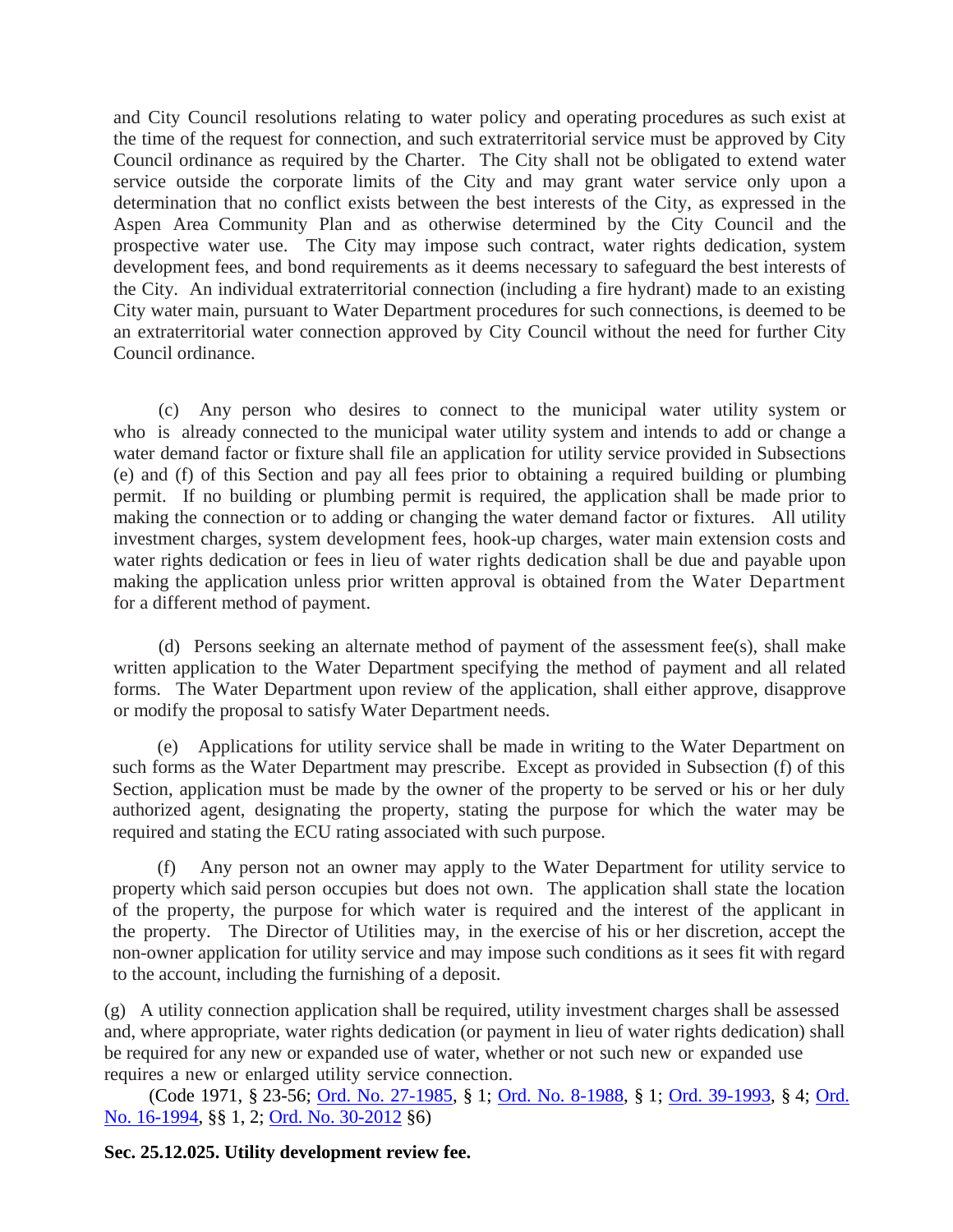(a) All plans involving connection to the city water service will be reviewed and approved prior to submitting either a City of Aspen or Pitkin County building permit application.

(b) Utility development review fees must be paid prior to submitting a building permit application to either the city or county if applicant currently has, or is planning to have, a connection to city water service.

(c) If submitting a building permit application to Pitkin County involving connection to city water service, the following documents are also required at time of payment of utility development review fees to the city: (1) city water service agreement; (2) county permit application; and, (3) county plans associated with permit application.

(d) The utility development review fee shall be as set forth in Subsection (e) of the Section. (e)

| <b>Utility Development Fees</b>                                           | <b>2019 Rate</b>                                       |
|---------------------------------------------------------------------------|--------------------------------------------------------|
| Basic Projects with 0 to 100 Sq. Ft. of $\frac{55}{\text{Re}}$ S55/Review |                                                        |
| <b>Affected Area</b>                                                      |                                                        |
| Minor Projects with 101 to 5,000 Sq. Ft. of $\frac{\$1.05}{Sq}$ . Ft.     |                                                        |
| <b>Affected Area</b>                                                      |                                                        |
| Intermediate Projects of 5,001 to 15,000 Sq.                              | \$1.05/Sq. Ft. for $1^{st}$ 5,000 Sq. Ft. + \$0.80/Sq. |
| Ft. of Affected Area                                                      | Ft. Thereafter                                         |
| Major Projects with more than 15,000 Sq. Ft.                              | \$1.05/Sq. Ft. for $1^{st}$ 5,000 Sq. Ft. + \$0.80/Sq. |
| of Affected Area                                                          | Ft. for next $10,000$ Sq. Ft. + \$0.55;/Sq. Ft.        |
|                                                                           | Thereafter                                             |

(f) Calculating affected area -- (affected area shall be calculated as follows):

(1) Enter building footprint alternation. Building footprint alteration is defined as a level 2 alteration of work area within the building. For example, for an interior remodel, the building footprint alteration is measured by the square footage of the work area.

(2) Enter new square footage. New square footage is the gross floor area being added to the building or structure as part of the project.

(3) Enter building square footage. Building square footage is the building footprint alteration plus the new square footage. Add the amounts calculated in Section (1) and Section (2) of this Subsection (f) to determine building square footage.

(4) Enter square footage of the grade floor area of the project.

(5) Enter net building square footage. Net building square footage is equal to either the building square footage or the grade floor square footage, whichever is smaller. Enter the smaller of the two numbers calculated in Section (3) or Section (4) of this Subsection (f) to determine net building square footage.

(6) Enter the disturbance area. The disturbance area is the exterior area of the building where the ground is disturbed. This includes soil grading, landscaping, removing impervious area, adding impervious area, and replacing impervious areas, layback areas, construction access areas and stock pile areas.

(7) Total Affected Area equals the net building square footage plus the disturbance area. To arrive at total affected area, add the values calculated in Section (5) and Section (6) of Subsection (f) of this Section.

(g) Definitions:

(1) Building footprint alteration square footage is the work area portions of an existing building undergoing reconfiguration of space, the addition or elimination of any door or window, the reconfiguration or extension of any system, or the installation of any additional equipment. Building footprint alteration square footage excludes areas only undergoing the removal and replacement or the covering of existing materials, elements, equipment, or fixtures using new materials, elements, equipment, or fixtures that serve the same purpose.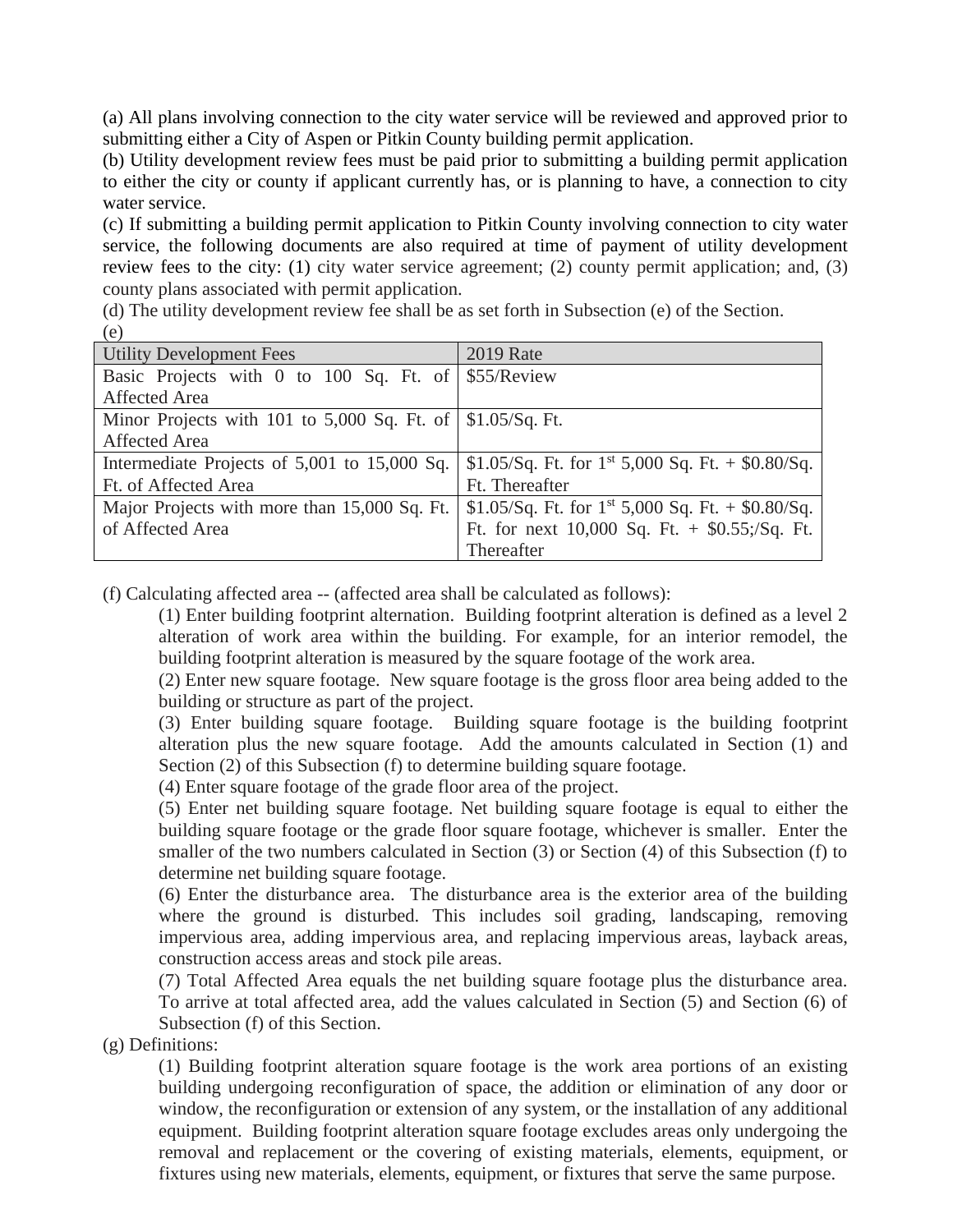(2) New square footage is measured within the inside perimeter of the exterior walls of the new addition under consideration, without deduction for corridors, stairways, ramps, closets, the thickness of interior walls, columns or other features. New square footage includes the exterior usable area under the horizontal project of the roof or floor above not surrounded by exterior walls.

(3) Building square footage includes both the building footprint alternation square footage and the new square footage.

(4) Grade floor area is measured within the inside perimeter of the exterior walls of a building, without deduction for corridors, stairways, ramps, closets, the thickness of interior walls, columns or other features. Grade floor area includes the exterior usable area under the horizontal projection of the roof or floor above not surrounded by exterior walls.

(5) Net building square footage includes both the building footprint alternation square footage and the new square footage; however, the total shall not exceed the area of the grade floor area of the complete new building.

(6) Disturbance area is defined by exterior area of the building where the ground is disturbed. This includes, but is not limited to, soil grading, landscaping, removing impervious area, adding impervious area, replacing impervious area, layback areas, construction access areas, and stock pile areas.

(7) Affected area is the building square footage plus the disturbance area, with the building square footage equaling the building footprint alteration plus the new square footage.

[\(Ord. No. 38-2016;](http://205.170.51.183/WebLink/0/doc/471374/Page1.aspx) [Ord. No. 28-2018\)](https://records.cityofaspen.com/WebLink/0/doc/1412784/Page1.aspx.)

## <span id="page-28-0"></span>**Sec. 25.12.030. Utility connection permit.**

(a) No utility connection permit shall be issued, except pursuant to this Section unless the utility connection permit is issued and paid for pursuant to a phasing agreement, prepayment agreement or other agreement with the City to the contrary.

(b) No utility connection applicant shall receive a utility connection permit for a new utility service prior to the issuance of a building or plumbing permit for the structures or fixtures for which water service is requested. The addition of any water demand factor or fixture or change of service of an existing connection shall require a utility connection permit.

(c) It shall be unlawful for any person not authorized by this Chapter to make any connection to any main of the water utility or for any unauthorized person to connect to the water utility or for any person to add a water demand factor or fixture or to change service contrary to the provisions of this Chapter.

(d) All utility connection permits as required by this Chapter shall be issued by the Water Department and shall set forth all those requirements specified in Subsections 25.12.020(e) and (f). The Water Department keep a duplicate or record of all utility connection permits issued.

(e) Any permit issued pursuant to this Section shall expire upon failure to make the authorized utility connection by the time of expiration of the building or plumbing permit for the structures or fixtures proposed to be serviced. In the event of expiration of a utility connection permit, the applicant, upon request, shall be refunded any utility connection charges not expended by the City for the benefit of the applicant. No interest on any unspent charges shall be paid

(Code 1971, § 23-57; [Ord. No. 27-1985,](http://205.170.51.183/WebLink8/DocView.aspx?id=8829&dbid=0) § 1; [Ord. No. 30-2012](http://205.170.51.183/WebLink8/0/doc/185014/Page1.aspx) §7)

# <span id="page-28-1"></span>**Sec. 25.12.040. Utility investment charges.**

(a) The utility investment charge per each equivalent capacity unit (ECU) for each billing area shall be as set forth in Subsection (d) of this Section.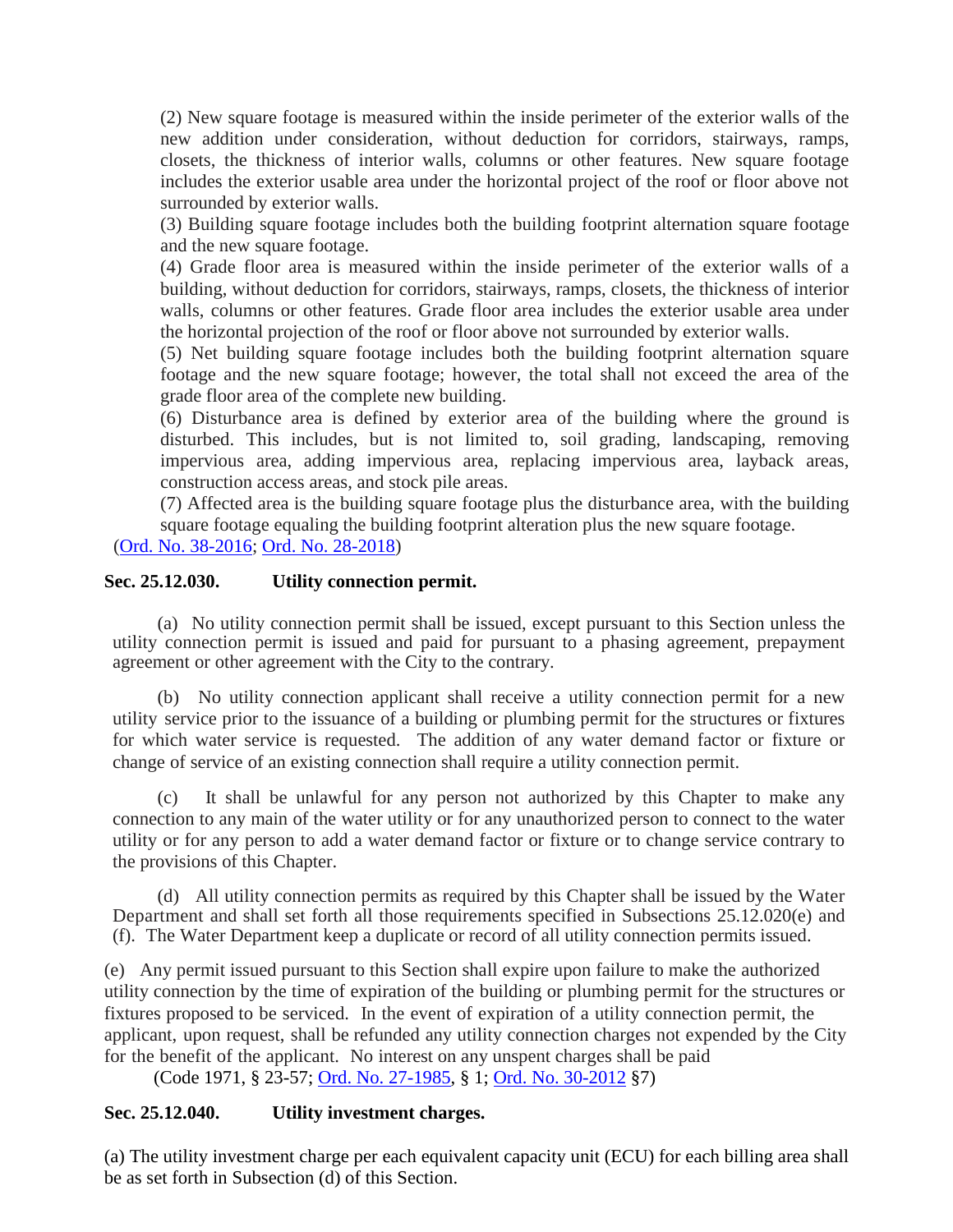(b) The total utility investment charge for a customer shall be the customer's ECU rating multiplied by the charge in Subsection (d).

(c) Before any water is furnished, pursuant to a utility connection application and permit, Water Department personnel shall inspect the property designated on the application and shall certify on the application that the ECU rating on the application equals the ECU rating for the property as developed. Prior to inspection, water may only be furnished to the property for construction purposes upon proper payment therefor. If the ECU rating for the property as developed is less than the ECU rating on the application, the applicant shall be entitled to a refund of any overpayment of the total utility investment charge, but no refund shall be made of any utility hookup charge or of any water main extension costs, water rights dedication fees, interest on any overpayment or other connection costs because of a reduced ECU rating. If the ECU rating of the developed property is greater than the ECU rating on the application and no larger or additional connections are made, no water shall be furnished until the deficit in the total utility investment charge has been paid. If a larger or additional connection is made, no water shall be furnished until the deficits in the total utility investment charge, the utility hookup charge and all other applicable charges and fees, have been paid. In every case, the Utility Connection Permit shall be amended as necessary to reflect the final ECU rating for the property, and the connections.

(d) Utility investment charges (tap fees) are computed as follows:

(i) For the purpose of utility investment charge computation, the following fees shall be assessed per ECU effective January 1, 2019:

|                       | Charges<br>per |
|-----------------------|----------------|
| <b>Billing Area</b>   | <b>ECU</b>     |
| <b>Billing Area 1</b> | \$7,019.00     |
| Billing Area 2        | \$14,038.00    |
| Billing Area 3        | \$14,038.00    |
| Billing Area 4        | \$8,774.00     |
| Billing Area 5        | \$12,284.00    |
| Billing Area 6        | \$14,038.00    |
| <b>Billing Area 7</b> | \$10,529.00    |
| Billing Area 8        | Reserved       |

The total utility investment charge shall be the utility investment charge per ECU multiplied by the number of ECU points for the utility connection applied for by the applicant

(e) System development charges recommended by the Water Department may be authorized from time to time by the City Council. System development charges are fees intended to provide for additional water system development that is intended to enhance the reliability of City water service to all customers, and may include, for example, well system development fees or plant investment fees.

(Code 1971, § 23-58; [Ord. No. 27-1985, § 1;](https://records.cityofaspen.com/WebLink/0/doc/8829/Page1.aspx) [Ord. No. 54-1986, § 1;](https://records.cityofaspen.com/WebLink/0/doc/2987/Page1.aspx) [Ord. No. 34-1988, § 6;](https://records.cityofaspen.com/WebLink/0/doc/3099/Page1.aspx) [Ord.](https://records.cityofaspen.com/WebLink/0/doc/3230/Page1.aspx)  [No. 19-1990, § 3;](https://records.cityofaspen.com/WebLink/0/doc/3230/Page1.aspx) [Ord. No. 39-1993, § 5;](https://records.cityofaspen.com/WebLink/0/doc/3387/Page1.aspx) [Ord. No. 30-2012 §8;](https://records.cityofaspen.com/WebLink/0/doc/185014/Page1.aspx) [Ord. No. 28-2018\)](https://records.cityofaspen.com/WebLink/0/doc/1412784/Page1.aspx.)

# **Sec. 25.12.060. Utility hookup charge.**

(a) A utility hookup charge shall be paid to the City to recover the cost of labor and equipment required to make a tap. Effective January 1, 2019 the utility hookup charge shall be as follows:

| Line Size | Charges    |
|-----------|------------|
| 3/4"      | \$750.00   |
| 1"        | \$750.00   |
| 1.5"      | \$1,000.00 |
| 2         | \$1,000.00 |
| 1"        | \$1,500.00 |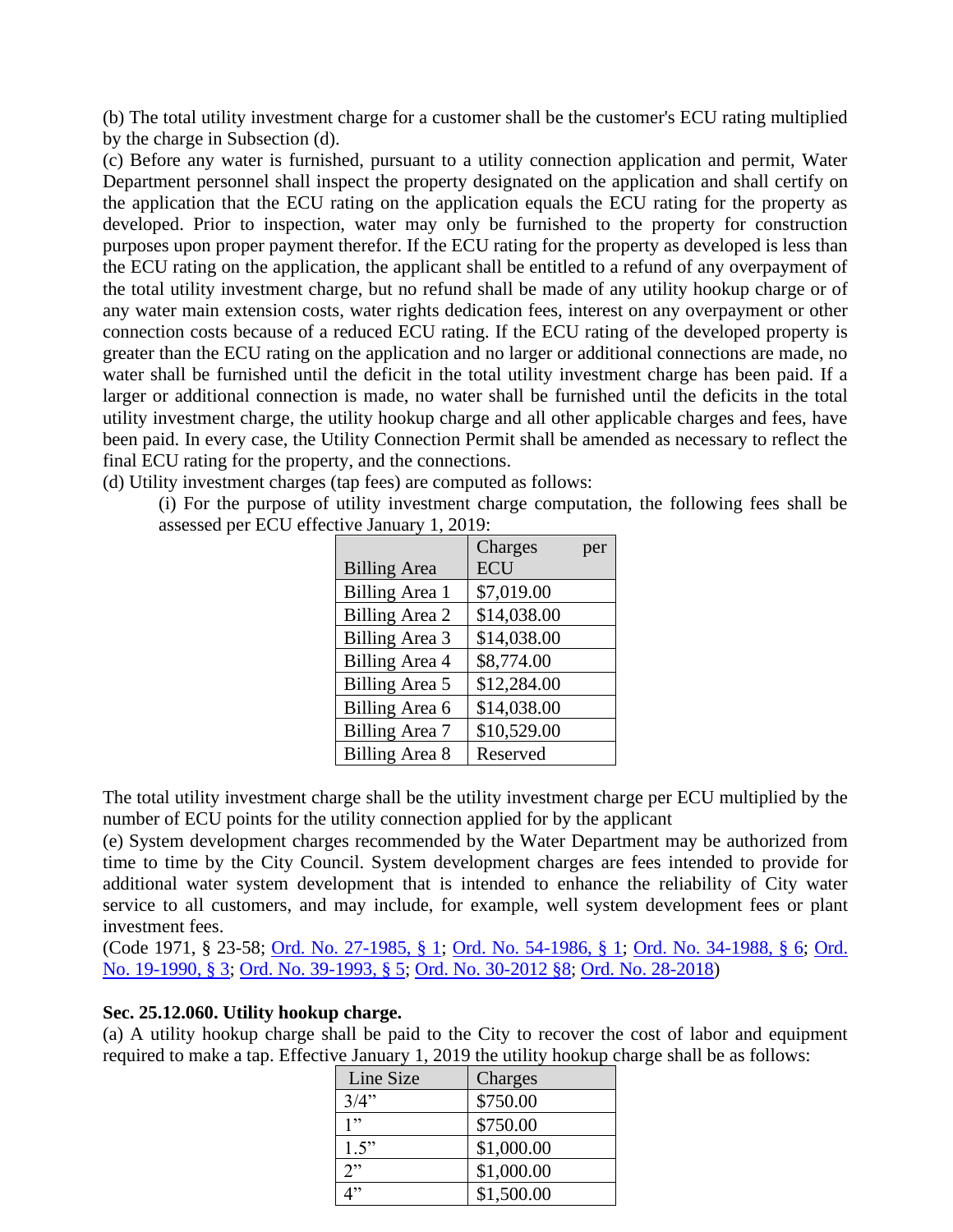| Line Size | Charges    |
|-----------|------------|
| ና"        | \$2,500.00 |
| R,,       | \$2,500.00 |

(b) In addition to the costs listed above, the cost of the corporation stop and other materials used in making the tap shall be charged at the actual cost of materials plus a twenty-five percent (25%) handling and stocking charge. The cost of the installation of the corporation stop shall also be included. The water user shall furnish and pay for all other materials, labor and all expenses in and about the making of all connections with the main, including all costs of the service lines and meter installations, except for the specific costs included in the utility hookup charge in this Section.

(c) If warranted by unusual or special circumstances, the Water Department may impose special utility hookup charges.

(Code 1971, § 23-58; [Ord. No. 27-1985,](http://205.170.51.183/WebLink8/DocView.aspx?id=8829&dbid=0) § 1; [Ord. No. 54-1986,](http://205.170.51.183/WebLink8/0/doc/2987/Page1.aspx) § 1; [Ord. No. 34-1988,](http://205.170.51.183/WebLink8/0/doc/3099/Page1.aspx) § 6; Ord. [No. 19-1990,](http://205.170.51.183/WebLink8/DocView.aspx?id=3230&dbid=0) § 3; [Ord. No. 39-1993,](http://205.170.51.183/WebLink8/0/doc/3387/Page1.aspx) § 5; [Ord. No. 30-2012](http://205.170.51.183/WebLink8/0/doc/185014/Page1.aspx) §9; [Ord. No. 30-2018\)](https://records.cityofaspen.com/WebLink/0/doc/1412784/Page1.aspx.)

## <span id="page-30-0"></span>**Sec. 25.12.050. City-County water trust.**

[Ord. No. 62-1993 §](https://records.cityofaspen.com/WebLink/0/doc/3409/Page1.aspx) 1 repealed this Section. (Code 1971, § 23-60; [Ord. No. 27-1985,](http://205.170.51.183/WebLink8/DocView.aspx?id=8829&dbid=0) § 1; [Ord. No. 62-1993,](http://205.170.51.183/WebLink8/0/doc/3409/Page1.aspx) § 1)

## <span id="page-30-1"></span>**Sec. 25.12.060. Utility hookup charge.**

(a) A utility hookup charge shall be paid to the City to recover the cost of labor and equipment required to make a tap. The utility hookup charge shall be as follows:

| <b>Line Size</b>    | Hookup<br><b>Charge</b> |
|---------------------|-------------------------|
| $\frac{3}{4}$ inch  | \$600.00                |
| 1 inch              | \$600.00                |
| $1\frac{1}{2}$ inch | \$800.00                |
| 2 inch              | \$800.00                |
| 4 inch              | \$1,200.00              |
| 6 inch              | \$1,800.00              |
| 8 inch              | \$1,800.00              |

(b) In addition to the costs listed above, the cost of the corporation stop and other materials used in making the tap shall be charged at the actual cost of materials plus a twenty-five percent (25%) handling and stocking charge. The cost of the installation of the corporation stop shall also be included. The water user shall furnish and pay for all other materials, labor and all expenses in and about the making of all connections with the main, including all costs of the service lines and meter installations, except for the specific costs included in the utility hookup charge in this Section.

(c) If warranted by unusual or special circumstances, the Water Department may impose special utility hookup charges. (Code 1971, § 23-61; [Ord. No. 27-1985,](http://205.170.51.183/WebLink8/DocView.aspx?id=8829&dbid=0) § 1; [Ord. No. 11-1988,](http://205.170.51.183/WebLink8/DocView.aspx?id=3078&dbid=0) § 1; [Ord. No. 53-1995,](http://205.170.51.183/WebLink8/0/doc/3545/Page1.aspx) § 21; [Ord. No. 30-2012](http://205.170.51.183/WebLink8/0/doc/185014/Page1.aspx) §9)

## <span id="page-30-2"></span>**Sec. 25.12.070. Additional service; fixtures; credits.**

(a) No additional service, change of fixtures or demand factors or change in use of an existing utility connection may be made without application and a utility connection permit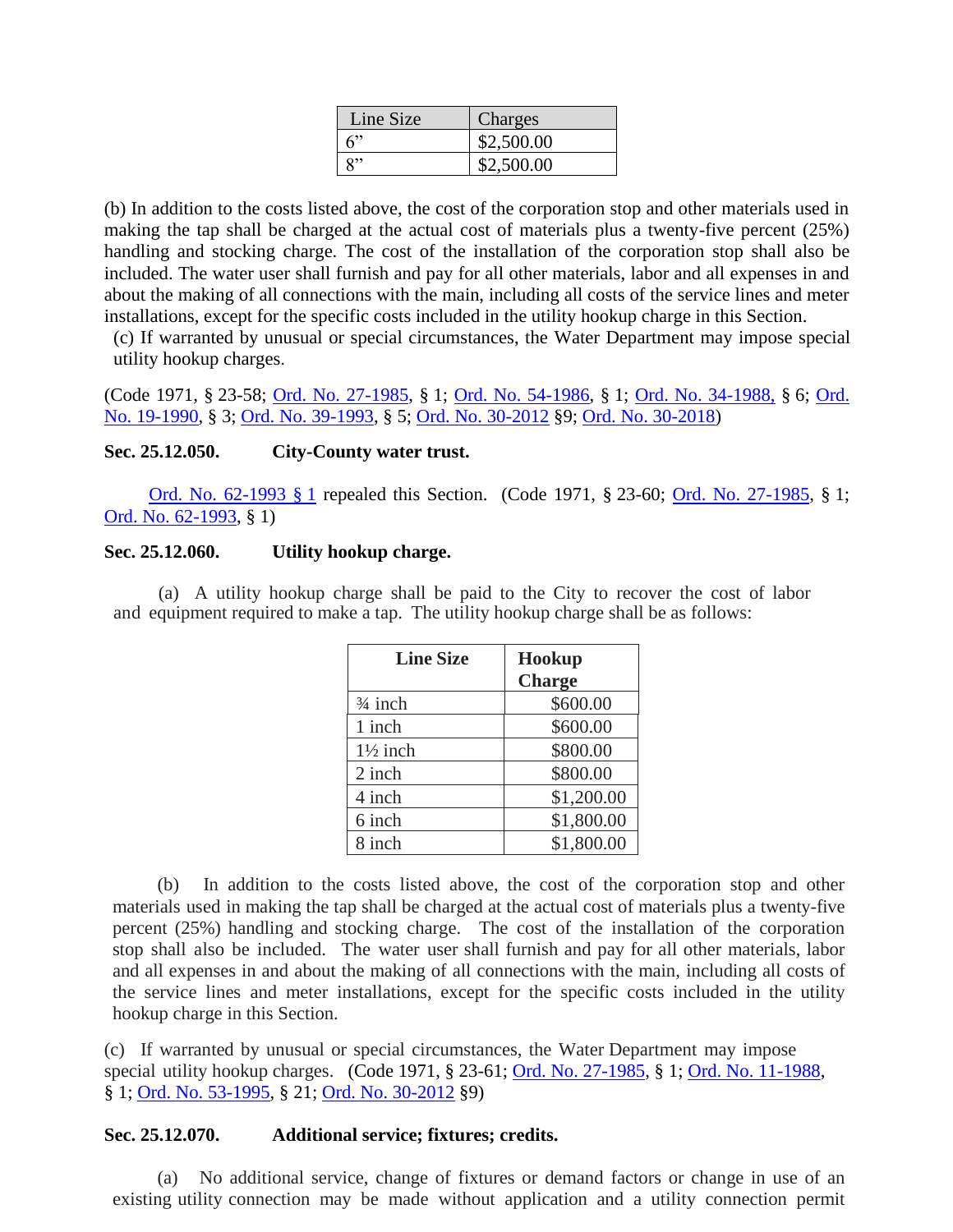issued therefor by the Water Department pursuant to this Chapter. Utility connection permits may be subject to conditions necessary to protect the best interests of the city water utility, including a requirement that a larger tap be installed.

(b) Any additional service, change of fixtures or demand factors or changes in use shall be subject to payment of a utility investment charge (tap fee) and applicable system development charge, based upon the additional ECU rating associated with such additional service, change of fixtures or demand factors or change in use. In no event shall there be any refund or reimbursement under this Section for a reduction in the ECU rating for any utility service. If a larger utility service connection is required, the utility hookup charge shall be assessed as for a new utility service connection.

(c) In the calculation of the utility investment charge and applicable system development charge to be paid by the owner of residential or commercial structures, which are to be substantially remodeled or rebuilt, the utility investment charge and applicable system development charge shall be the charge determined in accordance with Section 25.12.040 for the completed structure, minus the amount of any utility investment charges and system development charges actually previously paid by the landowner or the predecessor of the landowner for connection of water service to the existing structure or structures on the property. Where structures are not substantially remodeled or rebuilt but are merely renovated or less than substantially remodeled the utility investment charge and system development charge shall be the charge determined in accordance with Section 25.12.040 for a new connection having an ECU rating equal to the difference between the new ECU rating of the structure and the former ECU rating of the structure; provided, however, that new water conserving devices are installed in the structure which meet the City standards for new water using devices.

(1) "Substantial remodel" shall be defined as the increase by fifty percent (50%) in the water using capacity of new water using devices or fixtures installed on a property, as measured by the ECU rating of the existing and proposed structure(s).

(2) "Rebuilt" shall be defined as the removal and total reconstruction of a structure on a particular piece of property.

(3) The calculation for the credit to be given for property on which the structures are substantially remodeled or rebuilt shall take into account the amount actually paid for utility investment charges (tap fees) and system development charges in the records as maintained by the City. If no such records are maintained or it is impossible to determine the credit to be given, the credit shall be as calculated by the Water Department, taking into account the following in addition to other criteria deemed relevant:

- a. Size of the water main servicing the area;
- b. Size of the service line to the property;
- c. Size of the meter installed;
- d. Age and use of the building;
- e. Date of original connection to the city water service;
- f. History of fixture installations and upgrades;
- g. Fees charged to similarly situated customers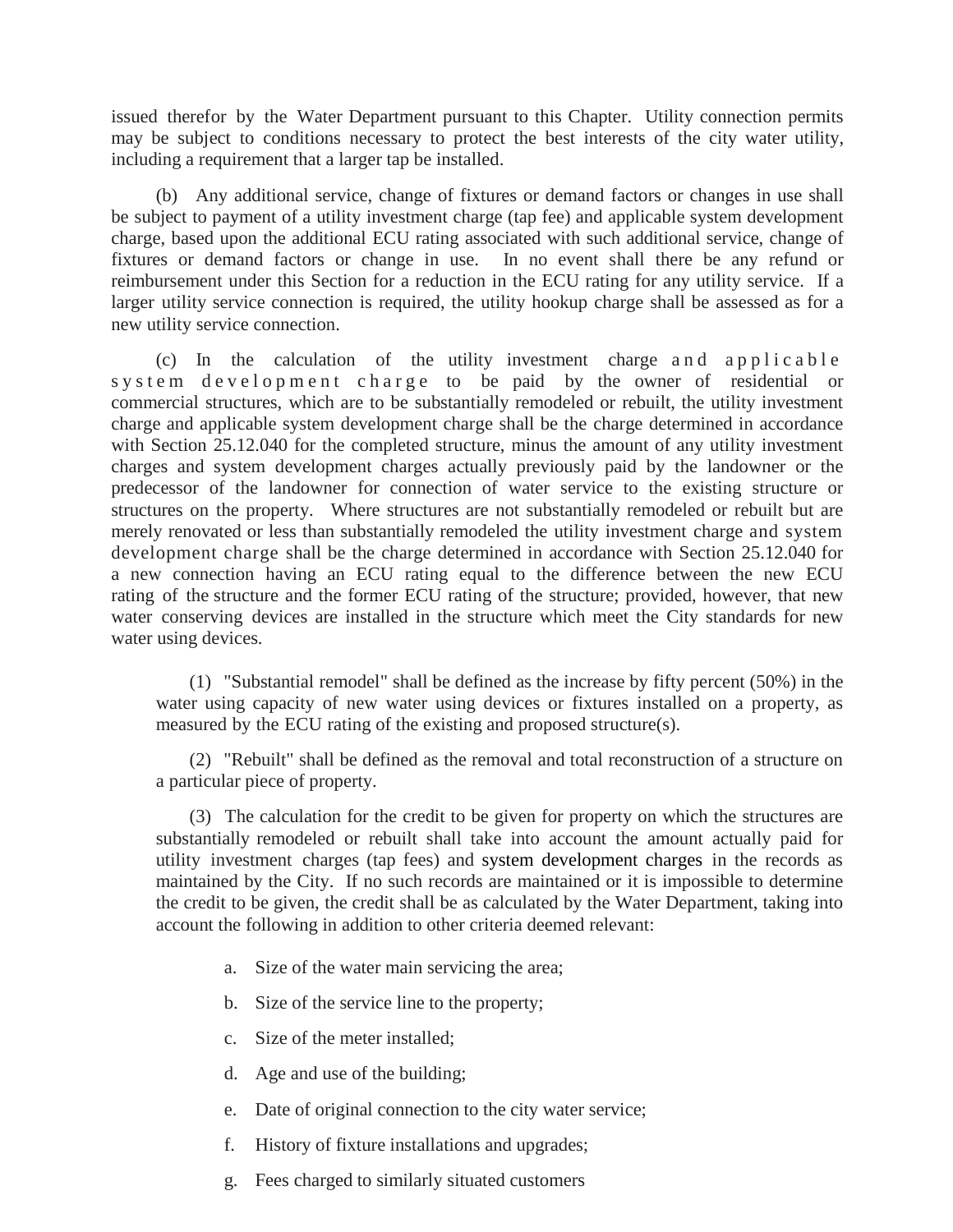h. Any verifiable and relevant records of the applicant;

i. Consideration other than money (e.g., water system upgrades, easements or water rights) given to the City in exchange for the charge for utility connection or net benefit to the water system; and,

j. Unamortized capital expended for improvements to the system since the date of connection which has not been recovered by the water rates paid by the landowner.

(4) In the event the landowner disputes the amount of credit to be given, he or she shall request and pay the costs of arbitration of the issue by the manager of the Aspen Consolidated Sanitation District. The conclusion of the arbitrator shall be final if the land is located within the incorporated limits of the City. The City, at its sole discretion, may decline to connect or increase water service for customers outside of the City at the credit established by the arbitrator

. (Code 1971, § 23-62; [Ord. No. 27-1985,](http://205.170.51.183/WebLink8/DocView.aspx?id=8829&dbid=0) § 1; [Ord. No. 19-1990,](http://205.170.51.183/WebLink8/DocView.aspx?id=3230&dbid=0) § ; [Ord. No. 30-2012](http://205.170.51.183/WebLink8/0/doc/185014/Page1.aspx) §10)

# <span id="page-32-0"></span>**Sec. 25.12.080. Oversized tap; fire protection system.**

(a) If a utility service connection larger than that determined in Section 25.12.060 above is desired, the enlarged connection may be installed upon approval by the Water Department and upon payment of the applicable utility investment charges, system development charges, and hook-up charges and upon the issuance of a utility connection permit.

(b) In the event a larger size utility service connection is necessary for a private fire protection system, the utility investment charge and system development charge shall be computed only upon the ECU rating for the building exclusive of the fire protection system. Nothing herein shall, however, relieve the water user from paying the full utility hookup charge, including cost of the tap, all pipes, valves, valve boxes and meter. (Code 1971, § 23-63[;](http://205.170.51.183/WebLink8/DocView.aspx?id=8829&dbid=0) [Ord. No. 27-1985,](http://205.170.51.183/WebLink8/DocView.aspx?id=8829&dbid=0) § 1; [Ord. No. 30-2012](http://205.170.51.183/WebLink8/0/doc/185014/Page1.aspx) §11)

**Cross-reference**—Fire Prevention and Protection, Title 11.

# <span id="page-32-1"></span>**Sec. 25.12.090. Requirements for service pipes; location of curb stops.**

(a) All water service lines shall be laid at least seven (7) feet below the existing grade of the street or ground.

(b) No service line shall be covered prior to inspection and approval by the Water Department.

(c) All service lines shall have a copper thaw wire of not less than number four (4) gauge installed between the corporation stop and the point of entry to the building in such manner so as to provide an electrical circuit through the service line.

(d) No connection inserted in or connected with the service line shall have an inside diameter of less than three-quarters (¾) of an inch and every tap shall be made of brass. The service line shall be of heavy serviceable copper; provided that a substitute material may be permitted by the Water Department, in its sole discretion, on written request. The service line shall extend from the main to the outside line of the sidewalk at which point shall be placed a curb stop with cover and in case the point of delivery is such that there is no sidewalk or if it be in an alley, then the curb stop shall be placed just outside the lot line or at such point as the Water Department shall direct, so that the same shall be accessible to the Water Department for the purpose of turning on or shutting off water without entering on private premises.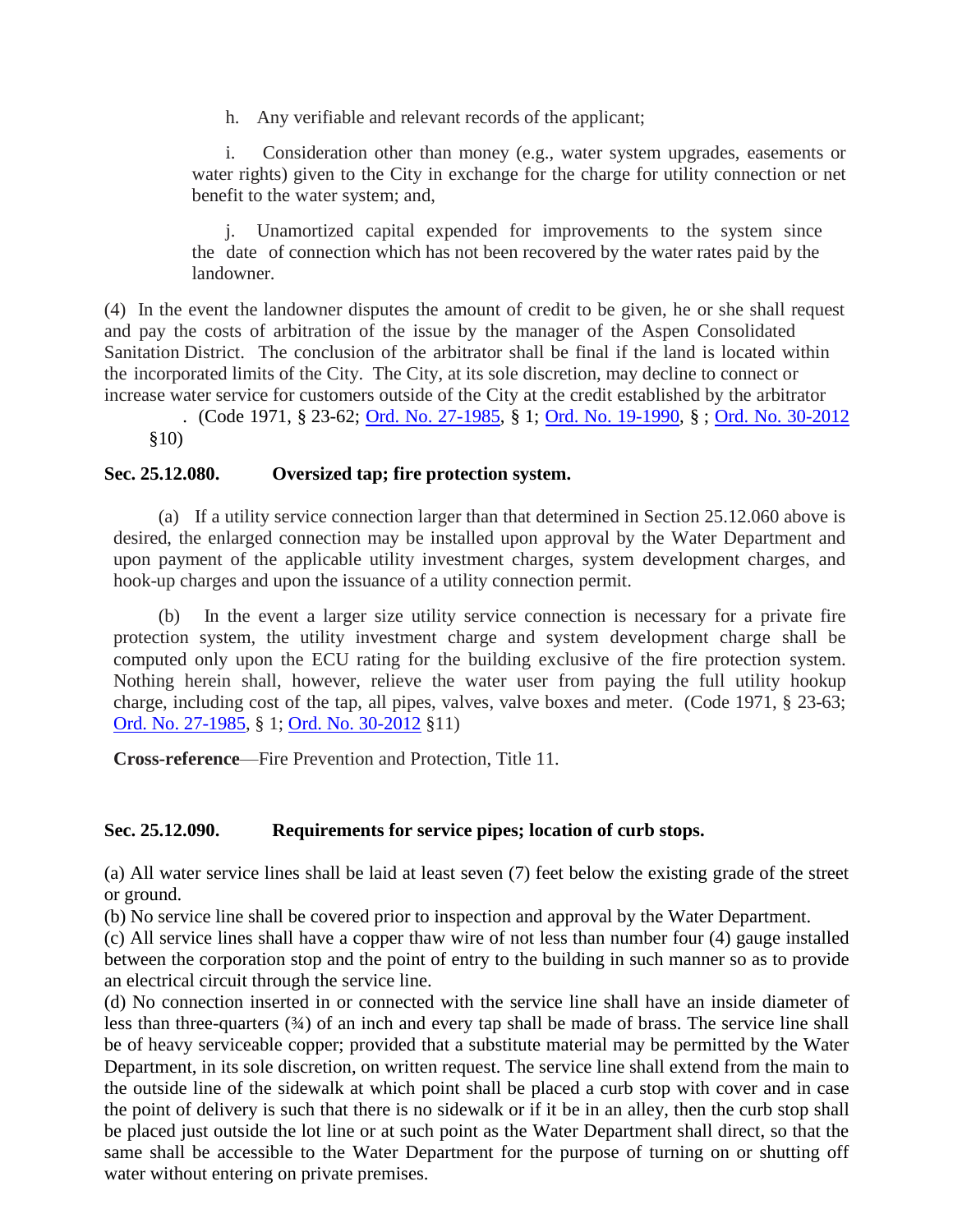(e) Water service line bypass piping around existing or future water meters shall be accepted on a limited case-by-case basis and can only be implemented if a water customer has received prior written approval from the Aspen Water department utility. Bypass piping materials and configuration, if pre-approved, shall be installed in accordance with the latest edition of the City of Aspen Water Department Distribution Standards.

(f) All inactive city water accounts with pretaps made 20 or more years ago must abandon their pretapped water service line and retap a new water service line prior to activation and acceptance of property's Aspen water service.

(Code 1971, § 23-64; [Ord. No. 27-1985,](http://205.170.51.183/WebLink8/DocView.aspx?id=8829&dbid=0) § 1; [Ord. No. 30-2012](http://205.170.51.183/WebLink8/0/doc/185014/Page1.aspx) §12; [Ord. No. 28-2018\)](https://records.cityofaspen.com/WebLink/0/doc/1412784/Page1.aspx.)

#### <span id="page-33-0"></span>**Sec. 25.12.100. Single utility connections serving more than one building.**

(a) In all cases where service lines have been constructed from a single utility connection to different houses, buildings or premises and a separate curb stop accessible to the Water Department has been placed on the line leading to each house, building or premises, so that water can be easily turned on and shut off from the premises or any of them, the continued use of such extensions will be permitted. A Shared Water Service Line Agreement will be executed and filed for these instances.

(b) No connection with the water utility or use of water shall be made through any extension of the service line serving any other premises except as provided in this Section.

(c) Nothing herein shall be construed to relieve any water utility applicant from paying any charge attributable to the new or increased water service. (Code 1971, § 23-65; [Ord. No.](http://205.170.51.183/WebLink8/DocView.aspx?id=8829&dbid=0) 27- [1985,](http://205.170.51.183/WebLink8/DocView.aspx?id=8829&dbid=0) § 1; [Ord. No. 30-2012](http://205.170.51.183/WebLink8/0/doc/185014/Page1.aspx) §13)

#### <span id="page-33-1"></span>**Sec. 25.12.110. Barricades and safety measures for excavations.**

All excavations in the street with regard to the water service shall be made in conformity to this Code and other ordinances of the City and suitable barricades and guards shall be placed around such excavation and shall be sufficient to protect all persons from injury and damage and sufficient warning lights shall be kept illuminated near such excavations from twilight until sunrise in order to protect all persons from injury or damage thereby. The person making such excavations shall be liable for all injuries or damages resulting from his or her failure to comply with this section. (Code 1971, § 23-66; Ord. [No. 27-1985,](http://205.170.51.183/WebLink8/DocView.aspx?id=8829&dbid=0) § 1; [ord. No. 30-2012](http://205.170.51.183/WebLink8/0/doc/185014/Page1.aspx) §14)

#### <span id="page-33-2"></span>**Sec. 25.12.120. Testing of completed connection.**

When any utility connection for water service has been completed and the service is found to comply with the provisions of this Chapter, the Water Department shall test the connection to determine that the connection and service are in proper operating condition. No water shall be turned on to make this test by anyone except the Water Department or a person acting under its order. (Code 1971, § 23-67; [Ord. No. 27-1985,](http://205.170.51.183/WebLink8/DocView.aspx?id=8829&dbid=0) § 1; [Ord. No. 30-2012](http://205.170.51.183/WebLink8/0/doc/185014/Page1.aspx) §15)

#### <span id="page-33-3"></span>**Sec. 25.12.130. Maintenance of service pipes and fixtures.**

The owner of any premises for which a utility connection is made shall at all times keep all service lines, fixtures and appliances from the point of connection at the corporation stop to and on his or her premises tight and in good working order so as to prevent any waste of water. In case any line or fixture shall be found to leak water or be damaged, the owner shall forthwith repair and correct the same and the owner shall be responsible for thawing frozen pipes from the point of connection with the main at the corporation stop to his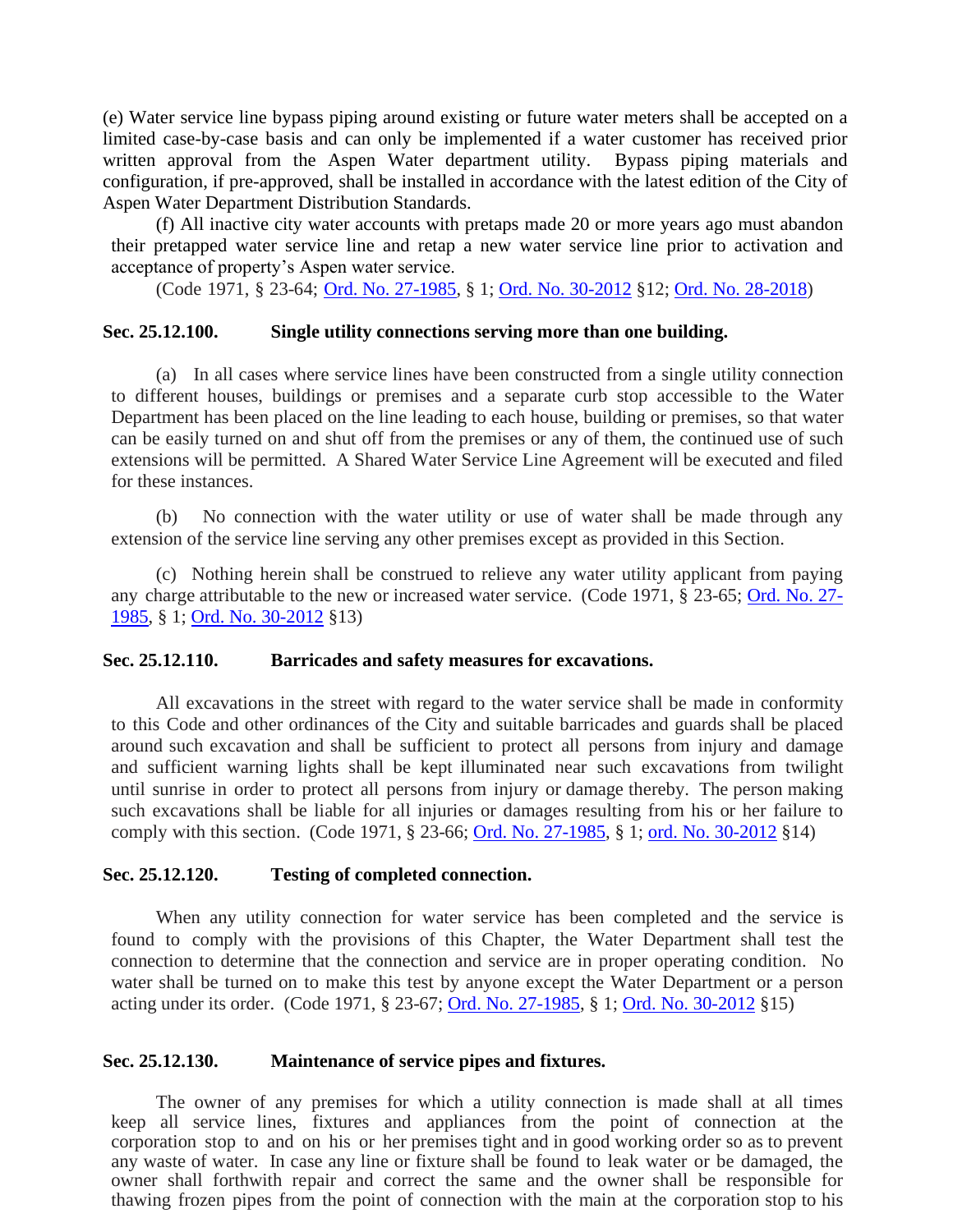or her premises. If after notice to the owner by the Water Department to repair leaking or damaged service lines, fixtures or related infrastructure, such repair is not made, the Water Department may have the service lines, fixtures or related infrastructure repaired or replaced. Any costs incurred by the water utility in so doing shall become a lien upon the premises and be satisfied against the same. (Code 1971, § 23-68; Ord. [No. 27-1985,](http://205.170.51.183/WebLink8/DocView.aspx?id=8829&dbid=0) § 1; [Ord. No. 30-2012](http://205.170.51.183/WebLink8/0/doc/185014/Page1.aspx) §16)

# <span id="page-34-0"></span>**Sec. 25.12.140. Notice to repair defective plumbing fixtures; discontinuance of service for failure to comply.**

(a) If, at any time, the Water Department shall ascertain that the plumbing fixtures or appliances on any premises are so defective as to waste water, the Water Department shall notify the user of the water or his or her agent, to repair the same and if the same are not repaired within forty-eight (48) hours from the time of such notice being served upon the water user or the agent, the Water Department may shut off the water from the premises and immediately notify the customer.

(b) It shall be unlawful for any person to fail or refuse to comply with the order provided in this Section. (Code 1971, § 23-69; Ord. [No. 27-](http://205.170.51.183/WebLink8/DocView.aspx?id=8829&dbid=0)

[1985,](http://205.170.51.183/WebLink8/DocView.aspx?id=8829&dbid=0) § 1[;Ord. 30-2012](http://205.170.51.183/WebLink8/0/doc/185014/Page1.aspx) §17 )

## <span id="page-34-1"></span>**Sec. 25.12.150. Disconnections; maintenance of corporation stop, curb stop, curb box and meters.**

(a) In case any owner of premises on which water is used shall cease to use water and desires to disconnect his or her premises, he or she shall not be permitted to remove the curb stop, curb box or meter and appurtenances, except with permission from the Water Department. Corporation stops are the property of the water utility and shall only be removed or operated by the Water Department.

(b) The owner of property serviced shall be responsible for the repair and maintenance of the service line, curb stop, curb box and meter and is further responsible for insuring that none of the above become damaged or inaccessible by reason of landscaping, foliage or construction of improvements on the premises.

(c) In such event a meter, remote and/or Meter Transmitting Unit (MTU) is damaged or concealed or otherwise made inaccessible, the Water Department shall direct that the water user be billed the unmetered rate for his or her water service until such time as the meter, remote and/or MTU is again made operable or accessible by the owner. (Code 1971, § 23-70; [Ord.](http://205.170.51.183/WebLink8/DocView.aspx?id=8829&dbid=0) No. [27-1985,](http://205.170.51.183/WebLink8/DocView.aspx?id=8829&dbid=0) § 1; [Ord. No. 30-2102](http://205.170.51.183/WebLink8/0/doc/185014/Page1.aspx) §18)

# <span id="page-34-2"></span>**Sec. 25.12.160. Waivers and exemptions from utility investment charges for certain employee housing projects.**

(b) **Purpose.** The purpose of this section is to identify those affordable housing projects that may be eligible for exemption from and waivers of the utility investment charges and system development charges when connecting to the City of Aspen's water system. There are three types of affordable housing projects that are eligible for exemptions or waivers: (i) projects that are determined to be Qualified Employee Housing as defined herein; (ii) affordable housing projects that are eligible to receive Affordable Housing Credits pursuant to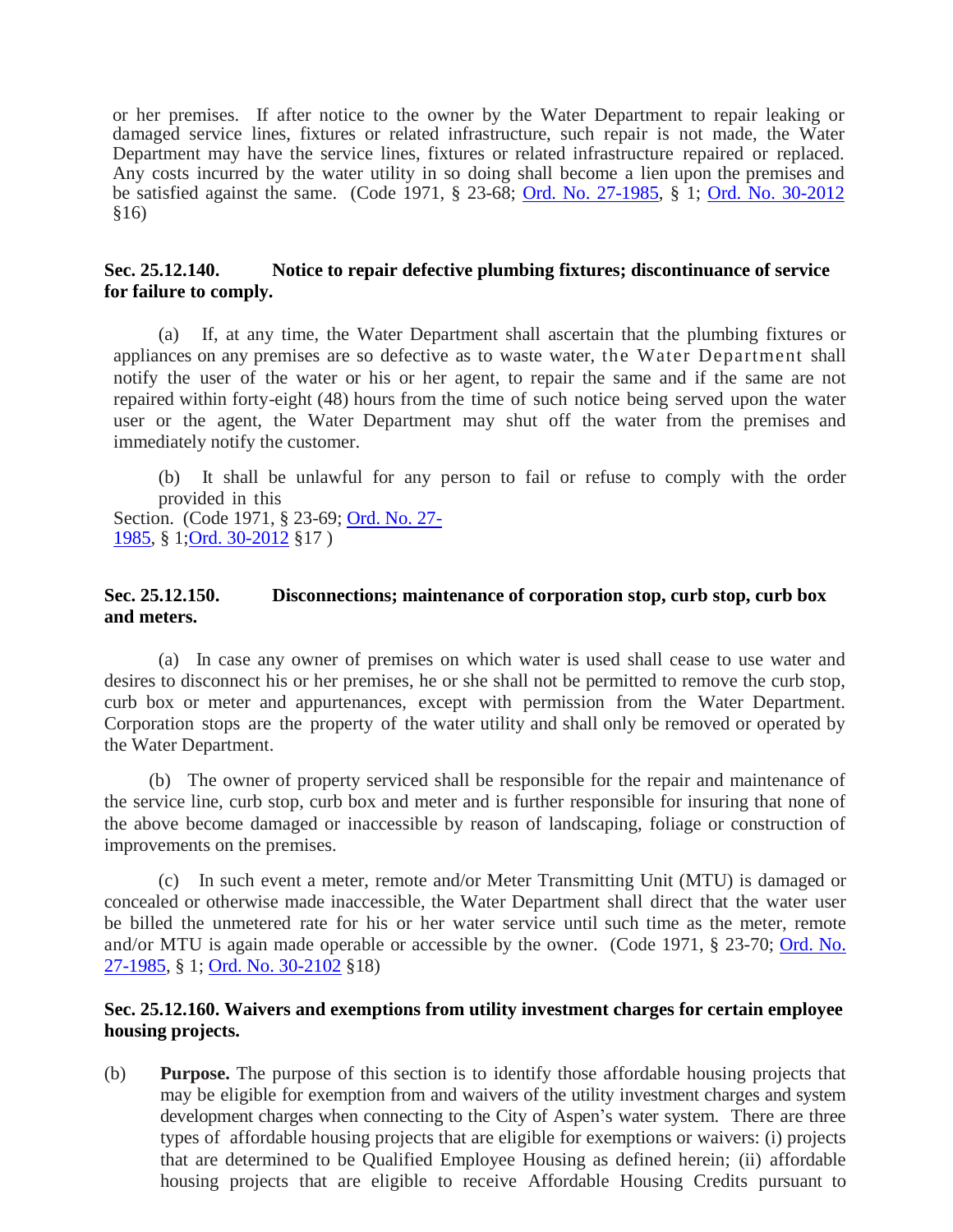Chapter 26.540 of the Municipal Code; and (iii) projects that consist of a mix of affordable housing units subject to the Aspen/Pitkin County Housing Authority Guidelines, as may be amended from time to time; and, unrestricted (free market) units. To be eligible for an exemption or waiver pursuant to this section of the Municipal Code, a project shall have installed in all units properly maintained and continuously operable water conservation devices and practices as designated from time to time by the City Council by ordinance, resolution, or by regulations issued by the City Manager or the Water Department.

(c) **Definitions.** As used in this Code, unless the context requires otherwise, the following terms shall be defined as follows:

(i) *Qualified Employee Housing* shall be defined as publicly or privately constructed and owned projects which:

are not constructed for mitigation purposes or which receive any form of Affordable Housing Credits such as those set forth at Chapter 26.540 of the Municipal Code; and

- are composed of one hundred percent (100%) employee housing units; and,
- are deed restricted to ensure that all units are subject to, and administered by, Aspen/Pitkin County Housing Authority Guidelines, as may be amended from time to time; and,
- are maintained as qualified employee housing.

(ii) The *Fee Waiver Schedule* refers to the following schedule of the percent of the utility investment charges that may be waived based upon the category of the units within the affordable housing project.

| Housing Categories as referenced in the Aspen/Pitkin   Fee Waiver Level |                 |
|-------------------------------------------------------------------------|-----------------|
| County Housing Authority Guidelines, as may be                          |                 |
| amended from time to time.                                              |                 |
| Category 1                                                              | 100% Fee Wavier |
| Category 2                                                              | 70% Fee Waiver  |
| Category 3                                                              | 40% Fee Waiver  |
| Category 4                                                              | 0% Fee Waiver   |
| Category 5                                                              | 0% Fee Waiver   |
| Category 6                                                              | 0% Fee Waiver   |
| Category 7                                                              | 0% Fee Waiver   |
| <b>Resident Occupied</b>                                                | 0% Fee Waiver   |
| <b>Free Market Units</b>                                                | 0% Fee Waiver   |

(iii) *Affordable and Free Market Mix* shall be defined as a project that:

• consist of a mix of both deed restricted housing to ensure that all units are subject to the Aspen/Pitkin County Housing Authority Guidelines, as may be amended from time to time and unrestricted housing (free market) units; and,

● were not constructed for mitigation purposes.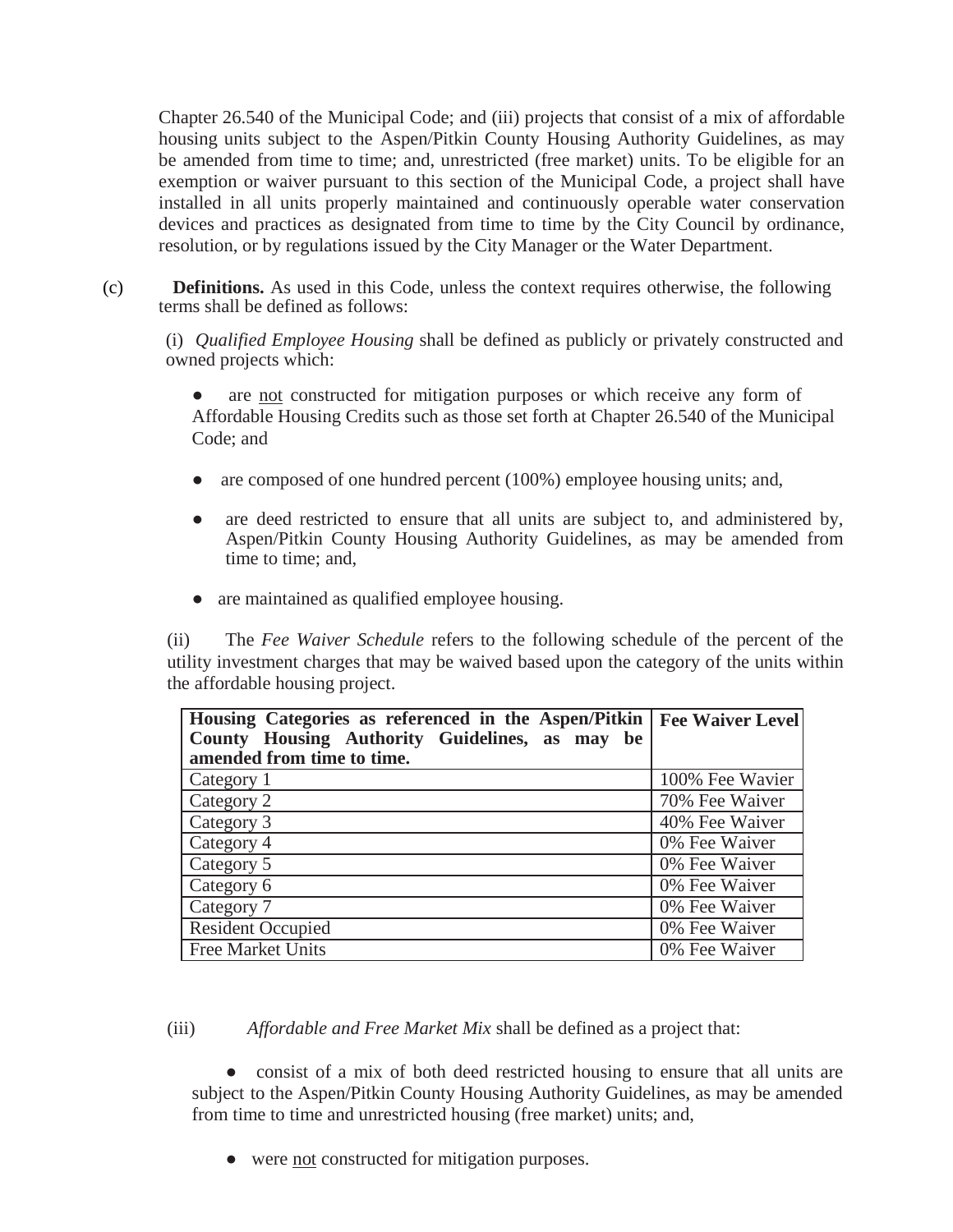- (c) **Qualified Employee Housing.** Qualified Employee housing shall be exempt from any utility investment charges and system development charges when connection is made to the City of Aspen's water system.
- (d) **Projects Receiving Affordable Housing Credits.** Projects that receive Affordable Housing Credits pursuant to Chapter 26.540 of the Municipal Code are eligible for a waiver of the percentage of the total utility investment charge and system development charge as set forth in the Fee Waiver Schedule.
- (e) **Affordable and Free Market Mix.** Projects that are determined to be Affordable and Free Market Mix of units, and where no mitigation is required for these units or there is no association with free market development, are eligible for a waiver of the percentage of the total utility investment charge and system development charge as set forth in the Fee Waiver Schedule.
- (f) **Revocation of Exemptions and Waivers.** In the event that Qualified Employee Housing units, projects receiving Affordable Housing Credits, or projects that are considered Affordable and Free Market Mix projects, receive an exemption or a waiver in accordance with this section, and thereafter fail to continue being affordable housing units as contemplated herein; or, the water conservation devices and practices are not be installed as required, are not properly maintained or continuously operable, the developer of such units and the owners thereof shall be jointly and severally liable to reimburse the City for the cost of the utility investment charges and system development charges exempted by this Section. The City Manager shall establish a method of accomplishing this payment so as not to be unduly burdensome on the developer or owners.
- (g) **Utility Connection Charge and System Development Charge Waiver Single Occurrence.** Utility connection charge and system development charge waivers for employee housing exemptions are a one-time occurrence at the time of project completion. Additions, remodels, and, or changes that occur after original project completion will not receive a utility connection charge or system development charge waiver, however a credit for the ECU's assigned to the specific employee housing unit will be allowed against additional fees due to these improvements. [\(Ord. No. 8-1995, § 1;](https://records.cityofaspen.com/WebLink/0/doc/3502/Page1.aspx) [Ord. No. 36-1995,](http://205.170.51.183/WebLink8/0/doc/3530/Page1.aspx) § 2; Ord. [No. 13-2011;](http://205.170.51.183/WebLink8/DocView.aspx?id=161328&dbid=0) [Ord. No. 30-2012](http://205.170.51.183/WebLink8/0/doc/185014/Page1.aspx) §19)

# **Chapter 25.16 WATER RATES AND CHARGES**

## <span id="page-36-1"></span><span id="page-36-0"></span>**Sec. 25.16.010. Monthly rates for metered water service.**

All metered water accounts except temporary construction, grandfathered-in, and pre-tap customer accounts shall pay on a monthly basis the sum of charges one (1) through four (4) that follow: (1) Effective in the January 2019 monthly billing, all metered accounts shall pay a monthly demand charge per ECU as follows:

| <b>Billing Area</b> | <b>Billing Factor (Included)</b> | Per ECU Rate |
|---------------------|----------------------------------|--------------|
|                     | 1.00                             | \$6.00       |
|                     | 2.00                             | \$12.00      |
| 3                   | 2.00                             | \$12.00      |
| $\overline{4}$      | 1.25                             | \$7.50       |
|                     | 1.75                             | \$10.50      |
| 6                   | 2.00                             | \$12.00      |
|                     | 1.50                             | \$9.00       |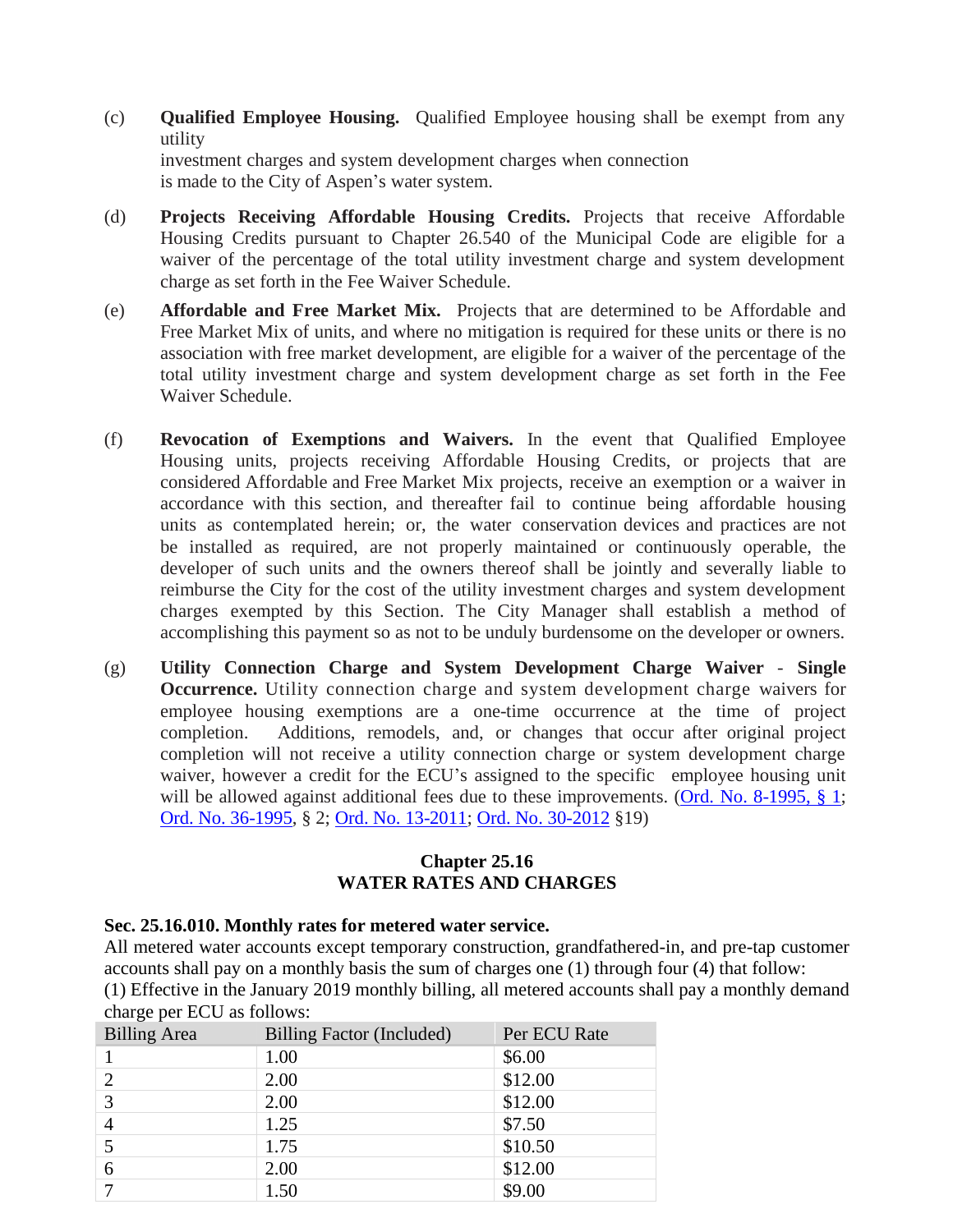(2) Effective in the January 2019 monthly billing, all metered accounts shall pay a monthly variable charge per ECU as follows:

|         |         | Additional |                | Additional   |              |                                                                                   |        |
|---------|---------|------------|----------------|--------------|--------------|-----------------------------------------------------------------------------------|--------|
| Usage   |         |            |                |              |              | Per 1,000   Usage Per   Per 1,000   Usage Per   Per 1,000   Remaining   Per 1,000 |        |
| Per ECU | Gallons | <b>ECU</b> | $Up  $ Gallons | <b>I</b> ECU | $Up$ Gallons | Usage Per   Gallons                                                               |        |
| $Up$ To | Rate    | To         | Rate           | <b>To</b>    | Rate         | ECU Over   Rate                                                                   |        |
| 4,000   | \$2.76  | 12,000     | \$3.54         | 16,000       | \$5.07       | 16,000                                                                            | \$7.60 |

(3) Effective in the January 2019 monthly billing, all metered accounts within service area pumped zones shall pay a monthly pumping charge per 1,000 gallons as follows:

| $#$ of Pumps | Rate Per 1,000 Gallons Pumped |
|--------------|-------------------------------|
|              |                               |
|              |                               |
|              |                               |

(4) Effective in the January 2019 monthly billing, all metered accounts shall pay a monthly fire protection charge per ECU as follows:

| <b>Billing Area</b> | Billing Factor (Included) | Per ECU Rate |
|---------------------|---------------------------|--------------|
|                     | 1.00                      | \$2.58       |
|                     | 2.00                      | \$5.16       |
| 3                   | 2.00                      | \$5.16       |
|                     | 1.25                      | \$3.23       |
|                     | 1.75                      | \$4.52       |
| 6                   | 2.00                      | \$5.16       |
|                     | 1.50                      | \$3.87       |

(Code 1971, § 23-101; [Ord. No. 27-1985, § 1;](https://records.cityofaspen.com/WebLink/0/doc/8829/Page1.aspx) [Ord. No.48-1986, § 1\[A\];](https://records.cityofaspen.com/WebLink/0/doc/2981/Page1.aspx) [Ord. No. 51-1987, § 1;](https://records.cityofaspen.com/WebLink/0/doc/3047/Page1.aspx) [Ord. No. 18-1988, § 1;](https://records.cityofaspen.com/WebLink/0/doc/3085/Page1.aspx) [Ord. No. 34-1988, § 1;](https://records.cityofaspen.com/WebLink/0/doc/3099/Page1.aspx) [Ord. No. 19-1990, § 2;](https://records.cityofaspen.com/WebLink/0/doc/3230/Page1.aspx) [Ord. No. 39-1993, § 6;](https://records.cityofaspen.com/WebLink/0/doc/3387/Page1.aspx) [Ord.](https://records.cityofaspen.com/WebLink/0/doc/5651/Page1.aspx)  [No.45-1999, § 16;](https://records.cityofaspen.com/WebLink/0/doc/5651/Page1.aspx) [Ord. No. 41-2004, §2 \[part\]](https://records.cityofaspen.com/WebLink/0/doc/62107/Page1.aspx); [Ord. No. 7-2006, §2;](https://records.cityofaspen.com/WebLink/0/doc/74547/Page1.aspx) [Ord. No. 35-2011§2;](https://records.cityofaspen.com/WebLink/0/doc/163540/Page1.aspx) [Ord.](https://records.cityofaspen.com/WebLink/0/doc/185014/Page1.aspx)  [No. 30-2012 §20;](https://records.cityofaspen.com/WebLink/0/doc/185014/Page1.aspx) [Ord. No 38-2014§1;](https://records.cityofaspen.com/WebLink/0/doc/205923/Page1.aspx) [Ord. No 45-2015§1,](https://records.cityofaspen.com/WebLink/0/doc/211961/Page1.aspx) [Ord. No. 38-2016;](http://205.170.51.183/WebLink/0/doc/471374/Page1.aspx) [Ord. No. 27-2017;](https://records.cityofaspen.com/WebLink/0/doc/649832/Page1.aspx) [https://records.cityofaspen.com/WebLink/0/doc/1412784/Page1.aspx.O](https://records.cityofaspen.com/WebLink/0/doc/1412784/Page1.aspx.)rd. No. 28-2018)

## <span id="page-37-0"></span>**Sec. 25.16.011. Bulk rates for metered water service.**

(a) Effective in the January 2019 monthly billing, the bulk water sales rate and two-tier structure for Buttermilk Metro District will be:

| Monthly Block Tiers in Per   Rate Per |         | 1,000 |
|---------------------------------------|---------|-------|
| 1,000 Gallons                         | Gallons |       |
| First 2,940 gallons                   | \$4.28  |       |
| Over 2,940 gallons                    | \$10.02 |       |

[\(Ord. No. 45-2015,](https://records.cityofaspen.com/WebLink/0/doc/211961/Page1.aspx) [Ord. No. 38-2016;](http://205.170.51.183/WebLink/0/doc/471374/Page1.aspx) [https://records.cityofaspen.com/WebLink/0/doc/1412784/Page1.aspx.O](https://records.cityofaspen.com/WebLink/0/doc/1412784/Page1.aspx.)rd. No. 28-2018)

# <span id="page-37-1"></span>**Sec. 25.16.012. Raw water rates for general raw water accounts.**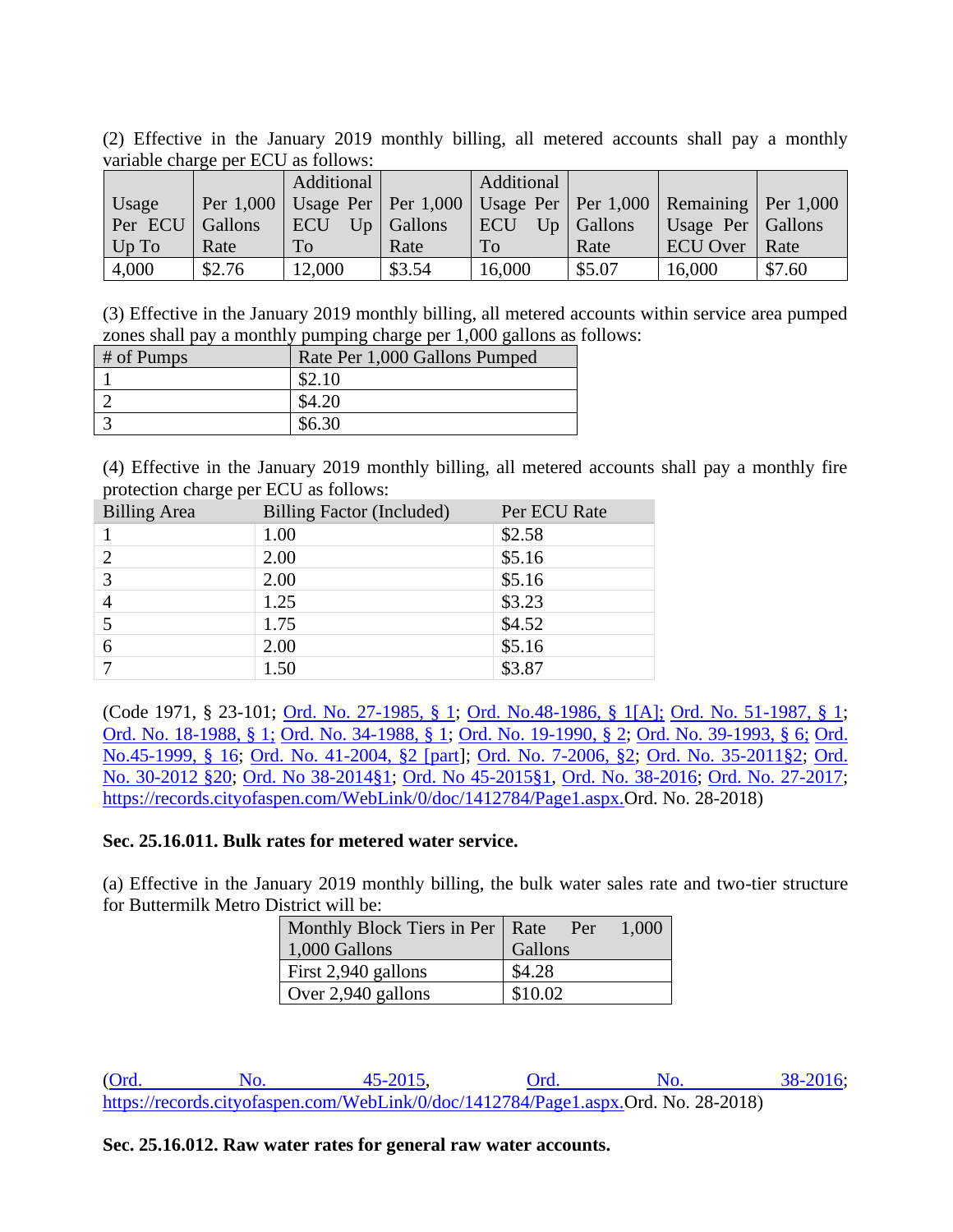(a) Effective January 1, 2019, the demand charge per fill up for the filler hydrant bulk water sales pursuant to Subsection 25.08.020(e) shall be twenty dollars (\$25.00) per use.

(b) Effective January 1, 2019, the variable charge for filler hydrant raw water bulk water sales pursuant to Subsection 25.08.020(e) shall be \$15.00 per 1,000 gallons.

(c) The raw water rates for non-pressurized raw water irrigation accounts for unmetered service on a per thousand (1,000) irrigated square foot basis to be billed prospectively on an annual basis at the start of each irrigation season are as follows:

(d) Effective January 1, 2019 the non-pressurized raw water rate per irrigation season is as follows:

| Non-Pressurized Raw Water | <b>2019 Rate</b> |
|---------------------------|------------------|
| Per 1,000 Sq. Ft.         | \$20.89          |

(e) Carriage rates for raw water (refer to "Definitions" section), shall be the same as set forward in Paragraph (d) above except where a valid contract for conveyance of the customer's own water rights provides for a different rate.

(f) It shall be unlawful for any person to pump or convey water from the raw water ditches without a valid raw water license agreement. Any persons doing so will be subject to a penalty of \$500 for the first offense, \$1,000 for the second offense and \$1,500 for each additional offense.

[\(Ord. No. 41-2004, §5;](https://records.cityofaspen.com/WebLink/0/doc/62107/Page1.aspx) [Ord. No. 35-2011, §3;](https://records.cityofaspen.com/WebLink/0/doc/163540/Page1.aspx) [Ord. No. 30-2012 §23;](https://records.cityofaspen.com/WebLink/0/doc/185014/Page1.aspx) [Ord. No. 45-2015,](https://records.cityofaspen.com/WebLink/0/doc/211961/Page1.aspx) [Ord. No.](http://205.170.51.183/WebLink/0/doc/471374/Page1.aspx)  [38-2016;](http://205.170.51.183/WebLink/0/doc/471374/Page1.aspx) [Ord. No. 27-2017;](https://records.cityofaspen.com/WebLink/0/doc/649832/Page1.aspx) [Ord. No. 28-2018\)](https://records.cityofaspen.com/WebLink/0/doc/1412784/Page1.aspx.)

# <span id="page-38-0"></span>**Sec. 25.16.013. Raw water rates for Thomas Raw Water and other pressurized non-potable line accounts.**

(a) Raw water rates for accounts using the Thomas Raw Water line or any other pressurized, nonpotable water line accounts (including reclaimed water) shall be set in accordance with methods established for cost recover recommendations by the American Water Works Association.

(b) Where specific rates are established by a valid contract for raw water service and such rates result in a lower cost of service than that provided in Subsection 25.16.012(a), the contractual rate will prevail.

(c) All water use from the system requires the installation of an operable water meter. Such uses in place prior to 2009 shall install an operable water meter no later than January 20, 2009.

(d) Provisions for billing are as follows:

All pressurized raw water accounts shall have a working meter at the beginning of each irrigation season, no later than April 15th.

(i) Effective January 1, 2019 metered rates for pressurized raw water accounts for seasonal delivery of non-potable water is as follows:

| Metered Pressurized Raw Water – Billing to $\vert$ 2019 Rate<br>Occur Monthly – May through October |        |
|-----------------------------------------------------------------------------------------------------|--------|
| Per 1,000 Gallons.                                                                                  | \$2.42 |

(ii) If the raw water meter required in paragraph (c) above ceases to function properly during the irrigation season, a seasonal bulk water delivery rate has been established as the basis for billing the non-potable pressurized water delivery. Effective January 1, 2019 the unmetered, pressurized raw water rate for seasonal delivery of non- potable water is as follows:

| Unmetered Pressurized Raw Water – Billing   2019 Rate |         |
|-------------------------------------------------------|---------|
| to Occur Monthly – May through October                |         |
| Seasonal Rate Per 1,000 Sq. Ft.                       | \$85.30 |
| Monthly Rate Per 1,000 Sq. Ft. $-$ Based on 6-        |         |
| <b>Month Irrigation Season</b>                        | \$14.22 |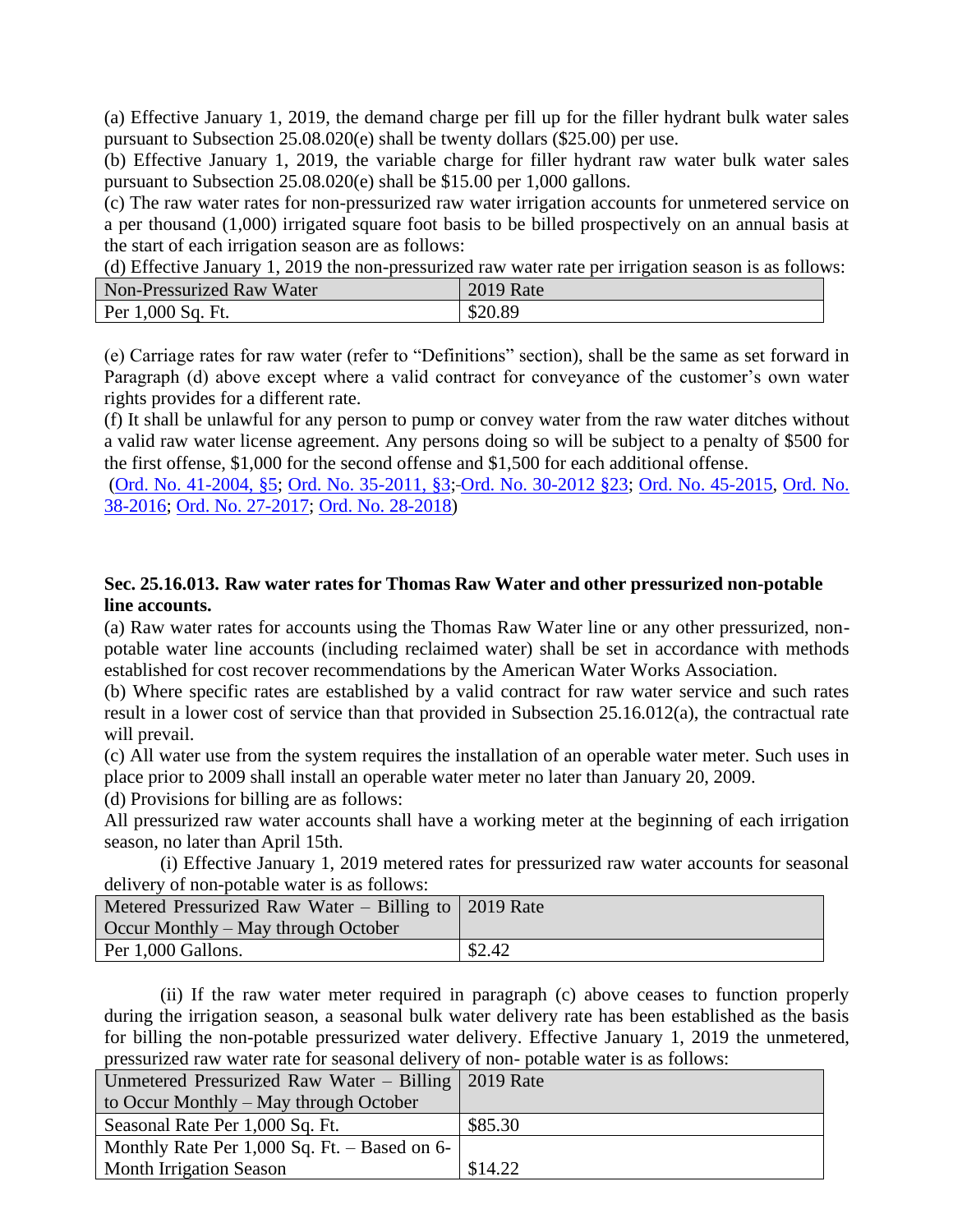(e) Carriage rates for raw water, (see "Definitions" section), shall be the same as those in Paragraph (d) (i) except where a valid contract provides for alternate method and procedures for billing.

(f) It shall be unlawful for any person to pump or convey water from the raw water ditches without a valid raw water license agreement. Any persons doing so will be subject to a penalty of \$500 for the first offense, \$1,000 for the second offense and \$1,500 for each additional offense. (Ord. No. 41-2004, §5; Ord. No. 30-2012 §23; Ord. No. 38-2014§3)

(e) Carriage rates for raw water, (see "Definitions" section), shall be the same as those in Paragraph (d) (i) except where a valid contract provides for alternate method and procedures for billing.

(f) It shall be unlawful for any person to pump or convey water from the raw water ditches without a valid raw water license agreement. Any persons doing so will be subject to a penalty of \$500 for the first offense, \$1,000 for the second offense and \$1,500 for each additional offense.

[\(Ord. No. 41-2004, §5;](https://records.cityofaspen.com/WebLink/0/doc/62107/Page1.aspx) [Ord. No. 30-2012 §23;](https://records.cityofaspen.com/WebLink/0/doc/185014/Page1.aspx) [Ord. No. 38-2014§3;](https://records.cityofaspen.com/WebLink/Browse.aspx?startid=248&dbid=0) [Ord. No. 45-2015;](https://records.cityofaspen.com/WebLink/0/doc/211961/Page1.aspx) [Ord. No.](https://records.cityofaspen.com/WebLink/0/doc/649832/Page1.aspx)  [27-2017;](https://records.cityofaspen.com/WebLink/0/doc/649832/Page1.aspx) [Ord. No. 28-2018\)](https://records.cityofaspen.com/WebLink/0/doc/1412784/Page1.aspx.)

## <span id="page-39-0"></span>**Sec. 25.16.014. Monthly rates for temporary construction water service.**

All temporary construction water accounts shall pay monthly the sum of charges one (1) and two  $(2).$ 

(1) Effective in the January 2019 month billing, all temporary construction accounts shall pay a monthly demand charge per ECU as follows:

| <b>Billing Area</b> | Billing Factor (Included) | Per ECU Rate |
|---------------------|---------------------------|--------------|
|                     | 1.00                      | \$6.00       |
| $\overline{2}$      | 2.00                      | \$12.00      |
| 3                   | 2.00                      | \$12.00      |
|                     | 1.25                      | \$7.50       |
|                     | 1.75                      | \$10.50      |
| 6                   | 2.00                      | \$12.00      |
|                     | 1.50                      | \$9.00       |

(2) Effective in the January 2019 monthly billing, all temporary construction accounts shall pay a monthly fire protection charge per ECU as follows:

| <b>Billing Area</b> | Billing Factor (Included) | Per ECU Rate |
|---------------------|---------------------------|--------------|
|                     | 1.00                      | \$2.58       |
| $\overline{2}$      | 2.00                      | \$5.16       |
| 3                   | 2.00                      | \$5.16       |
|                     | 1.25                      | \$3.23       |
|                     | 1.75                      | \$4.52       |
| 6                   | 2.00                      | \$5.16       |
|                     | 1.50                      | \$3.87       |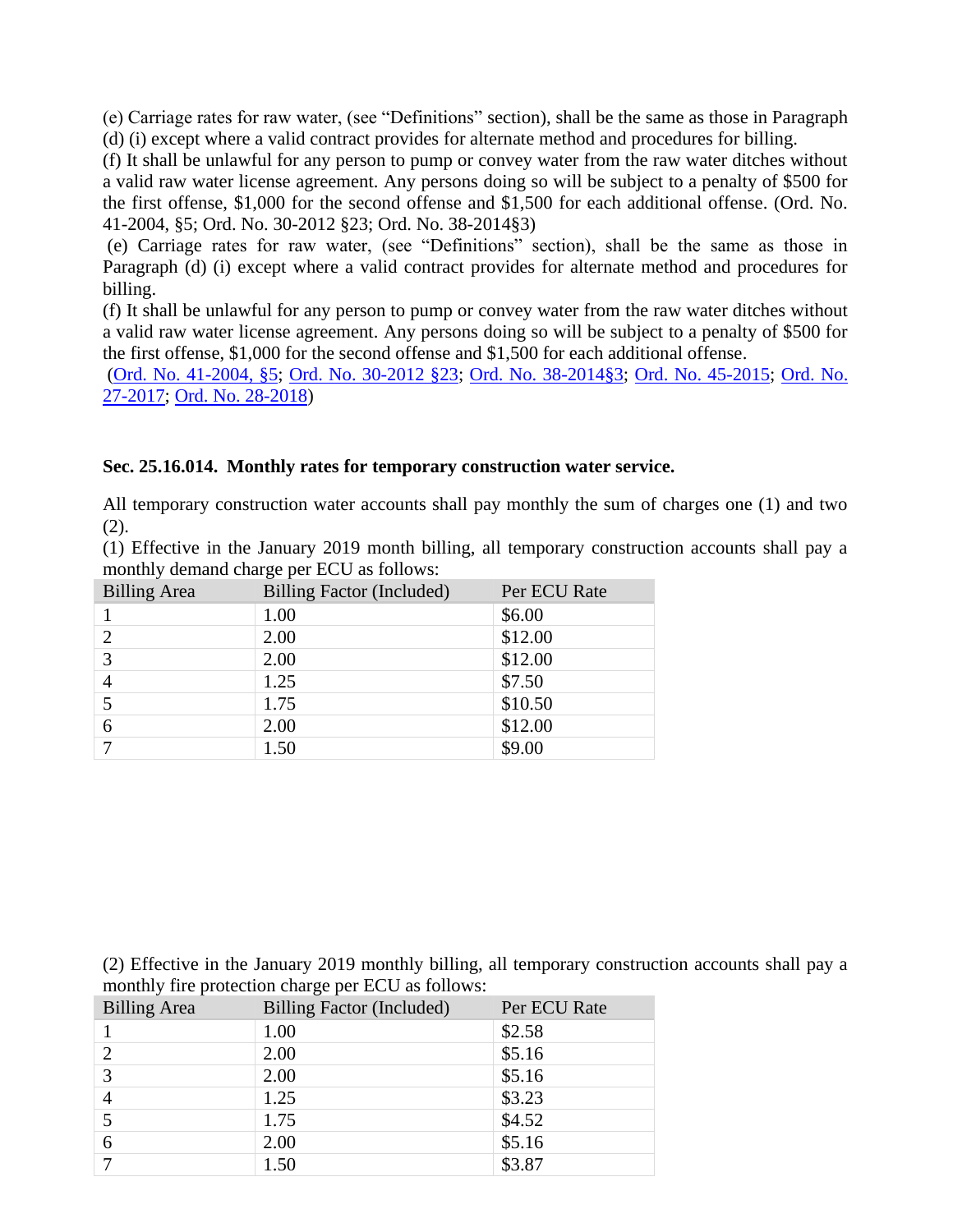# [\(Ord. No. 35-2011§4;](https://records.cityofaspen.com/WebLink/0/doc/163540/Page1.aspx) [Ord. No. 30-2012 §24;](https://records.cityofaspen.com/WebLink/0/doc/185014/Page1.aspx) [Ord. No. 38-2014§4;](https://records.cityofaspen.com/WebLink/0/doc/205923/Page1.aspx) [Ord. No. 45-2015;](https://records.cityofaspen.com/WebLink/0/doc/211961/Page1.aspx) [Ord. No. 27-](https://records.cityofaspen.com/WebLink/0/doc/649832/Page1.aspx) [2017;](https://records.cityofaspen.com/WebLink/0/doc/649832/Page1.aspx) [Ord. No. 28-2018\)](https://records.cityofaspen.com/WebLink/0/doc/1412784/Page1.aspx.)

# **Sec. 25.16.015. Monthly rates for grandfathered-in water service**

All grandfathered-in water accounts shall pay monthly the sum of charges one (1) and two (2). (1) Effective in the January 2019 monthly billing, all grandfathered-in accounts shall pay a monthly demand charge per ECU as follows:

| <b>Billing Area</b> | Billing Factor (Included) | Per ECU Rate |
|---------------------|---------------------------|--------------|
|                     | 1.00                      | \$6.00       |
|                     | 2.00                      | \$12.00      |
| 3                   | 2.00                      | \$12.00      |
| $\overline{4}$      | 1.25                      | \$7.50       |
|                     | 1.75                      | \$10.50      |
| 6                   | 2.00                      | \$12.00      |
|                     | 1.50                      | \$9.00       |

(2) Effective in the January 2019 monthly billing, all grandfathered-in accounts shall pay a monthly fire protection charge per ECU as follows:

| <b>Billing Area</b> | Billing Factor (Included) | Per ECU Rate |
|---------------------|---------------------------|--------------|
|                     | 1.00                      | \$2.58       |
|                     | 2.00                      | \$5.16       |
| 3                   | 2.00                      | \$5.16       |
| 4                   | 1.25                      | \$3.23       |
|                     | 1.75                      | \$4.52       |
| 6                   | 2.00                      | \$5.16       |
|                     | 1.50                      | \$3.87       |

[\(Ord. No. 35-2011 §5;](https://records.cityofaspen.com/WebLink/0/doc/163540/Page1.aspx) [Ord. No. 30-2012 §26;](https://records.cityofaspen.com/WebLink/0/doc/185014/Page1.aspx) [Ord. No. 38-2014§5;](https://records.cityofaspen.com/WebLink/0/doc/205923/Page1.aspx) [Ord. No. 45-2015,](https://records.cityofaspen.com/WebLink/0/doc/211961/Page1.aspx) [Ord. No.](http://205.170.51.183/WebLink/0/doc/471374/Page1.aspx)  [38-2016;](http://205.170.51.183/WebLink/0/doc/471374/Page1.aspx) [Ord. No. 27-2017;](https://records.cityofaspen.com/WebLink/0/doc/649832/Page1.aspx) [Ord. No. 28-2018\)](https://records.cityofaspen.com/WebLink/0/doc/1412784/Page1.aspx.)

## <span id="page-40-0"></span>**Sec. 25.16.016. Monthly rates for pre-tap water service.**

All pre-tap water accounts shall pay the sum of charges one (1) and two (2).

(1) Effective in the January 2019 monthly billing, all pre-tap accounts shall pay a monthly demand charge per ECU as follows:

| <b>Billing Area</b> | Billing Factor (Included) | Per ECU Rate |
|---------------------|---------------------------|--------------|
|                     | 1.00                      | \$6.00       |
| $\overline{2}$      | 2.00                      | \$12.00      |
| 3                   | 2.00                      | \$12.00      |
| 4                   | 1.25                      | \$7.50       |
|                     | 1.75                      | \$10.50      |
| 6                   | 2.00                      | \$12.00      |
|                     | 1.50                      | \$9.00       |

(2) Effective in the January 2019 monthly billing, all pre-tap accounts shall pay a monthly fire protection charge per ECU as follows:

| Billing Area | Billing Factor (Included) | Per ECU Rate      |
|--------------|---------------------------|-------------------|
|              | $\pm 1.00$                | $\frac{82.58}{ }$ |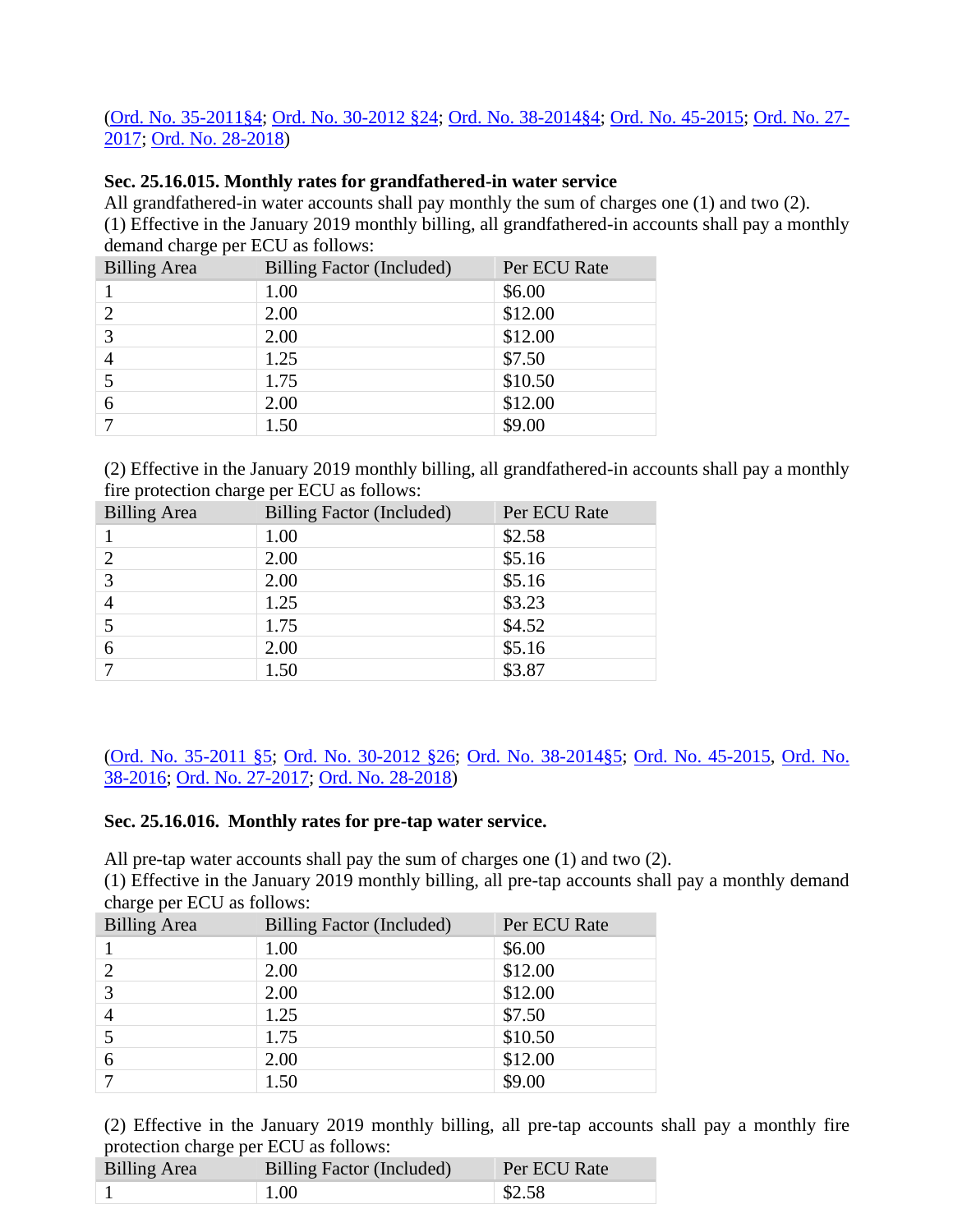|                         | 2.00 | \$5.16               |
|-------------------------|------|----------------------|
| $\overline{\mathbf{c}}$ | 2.00 | \$5.16               |
|                         | 1.25 | \$3.23               |
|                         | 1.75 | $\frac{1}{1}$ \$4.52 |
| 6                       | 2.00 | $\frac{1}{5.16}$     |
|                         | 1.50 | $\overline{$3.87}$   |

[\(Ord. No. 35-2011§6;](https://records.cityofaspen.com/WebLink/0/doc/163540/Page1.aspx) [Ord. No. 30-2012 §26;](https://records.cityofaspen.com/WebLink/0/doc/185014/Page1.aspx) [Ord. No. 38-2014§6;](https://records.cityofaspen.com/WebLink/0/doc/205923/Page1.aspx) [Ord. No. 45-2015,](https://records.cityofaspen.com/WebLink/0/doc/211961/Page1.aspx) [Ord. No. 38-](http://205.170.51.183/WebLink/0/doc/471374/Page1.aspx) [2016;](http://205.170.51.183/WebLink/0/doc/471374/Page1.aspx) [Ord. no. 27-2017;](https://records.cityofaspen.com/WebLink/0/doc/649832/Page1.aspx) [Ord. No. 28-2018\)](https://records.cityofaspen.com/WebLink/0/doc/1412784/Page1.aspx.)

# <span id="page-41-0"></span>**Sec. 25.16.020. Monthly rates for unmetered water service.**

All unmetered water accounts shall pay the sum of charges one (1) and two (2).

(1) Effective in the January 2019 monthly billing, all unmetered water service accounts shall pay a monthly demand charge per ECU as follows:

| <b>Billing Area</b> | Billing Factor (Included) | Per ECU Rate |
|---------------------|---------------------------|--------------|
|                     | 1.00                      | \$106.27     |
|                     | 2.00                      | \$212.54     |
| 3                   | 2.00                      | \$212.54     |
|                     | 1.25                      | \$132.84     |
|                     | 1.75                      | \$185.97     |
| 6                   | 2.00                      | \$212.54     |
|                     | 1.50                      | \$159.40     |

(2) Effective in the January 2019 monthly billing, all unmetered water service accounts shall pay a monthly fire protection charge per ECU as follows:

| <b>Billing Area</b> | Billing Factor (Included) | Per ECU Rate |
|---------------------|---------------------------|--------------|
|                     | 1.00                      | \$2.58       |
| $\overline{c}$      | 2.00                      | \$5.16       |
| 3                   | 2.00                      | \$5.16       |
|                     | 1.25                      | \$3.23       |
|                     | 1.75                      | \$4.52       |
| 6                   | 2.00                      | \$5.16       |
|                     | 1.50                      | \$3.87       |

# [\(Ord. No. 35-2011§6;](https://records.cityofaspen.com/WebLink/0/doc/163540/Page1.aspx) [Ord. No. 30-2012 §27;](https://records.cityofaspen.com/WebLink/0/doc/185014/Page1.aspx) [Ord. No. 38-2014§7;](https://records.cityofaspen.com/WebLink/0/doc/205923/Page1.aspx) [Ord. No. 45-2015,](https://records.cityofaspen.com/WebLink/0/doc/211961/Page1.aspx) [Ord. No.](http://205.170.51.183/WebLink/0/doc/471374/Page1.aspx)  [38-2016;](http://205.170.51.183/WebLink/0/doc/471374/Page1.aspx) [Ord. No. 27-2017;](https://records.cityofaspen.com/WebLink/0/doc/649832/Page1.aspx) [Ord. No. 28-2018\)](https://records.cityofaspen.com/WebLink/0/doc/1412784/Page1.aspx.)

## <span id="page-41-1"></span>**Sec.25.16.021 Senior Water Rates.**

(a) Any qualified senior citizen who so applies shall be entitled to an adjustment in the individual water rates set forth in Sections 25.16.010 and 25.16.020.

(b) Qualified senior citizen shall be defined by the Pitkin County Social Services Department in consultation with the Pitkin County Senior Services Council.

(c) The Utilities Director shall first coordinate with Pitkin County Social Services Department and the Pitkin County Senior Services Council as necessary to ensure that qualified senior citizens are made aware of their eligibility for this program and application procedure is conducive to their participation.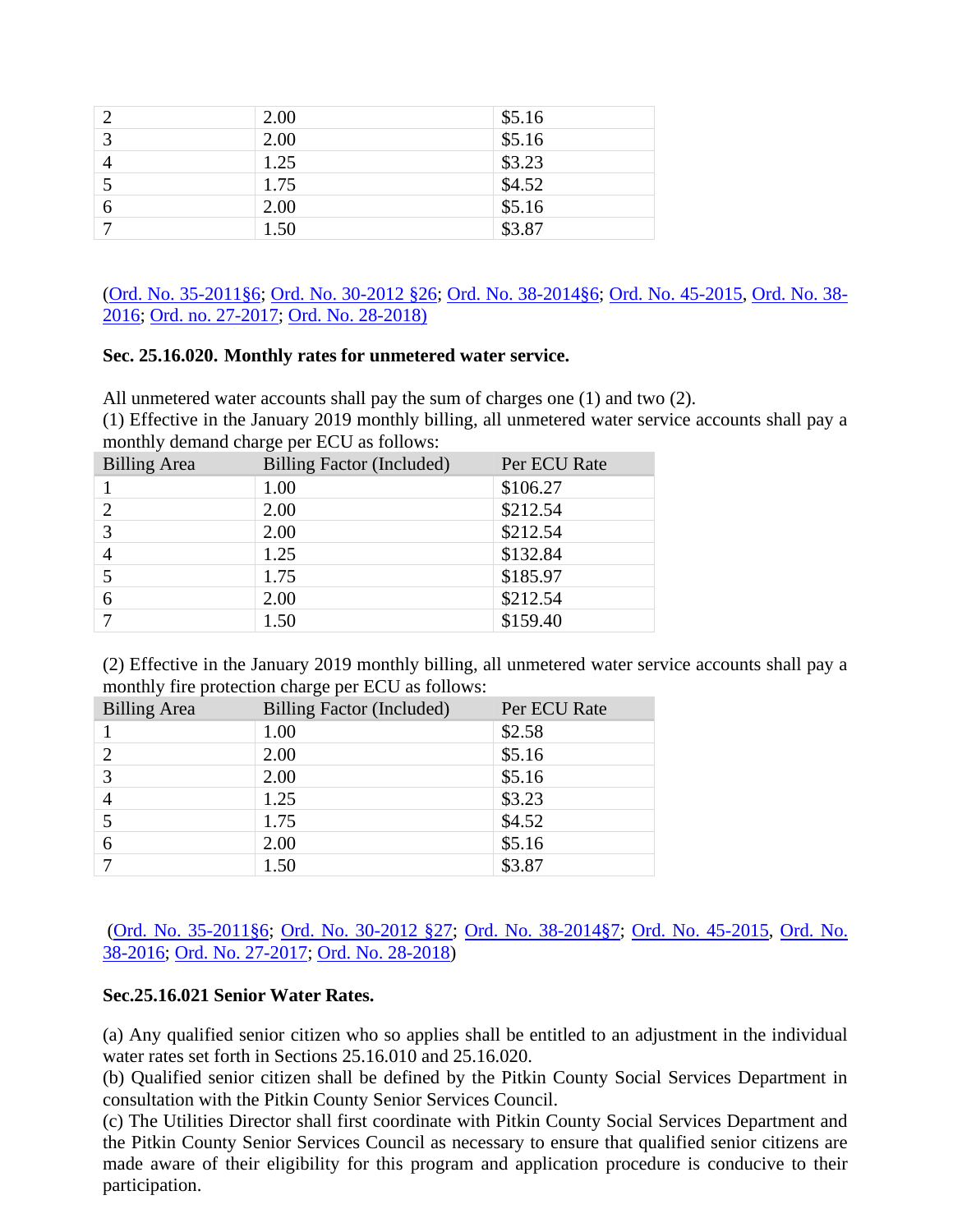(d) A metered residence owned or leased by qualified seniors shall pay on a monthly basis the sum of charges one (1) through four (4) that follow:

(1) Effective in the January 2019 monthly billing, all senior metered accounts shall pay a monthly demand charge per ECU as follows:

| <b>Billing Area</b> | Billing Factor (Included) | Percentage of<br><b>Regular Metered</b><br>Demand | Per ECU Rate |
|---------------------|---------------------------|---------------------------------------------------|--------------|
|                     | 1.00                      | 90%                                               | \$5.40       |
| $\overline{2}$      | 2.00                      | 90%                                               | \$10.80      |
| 3                   | 2.00                      | 90%                                               | \$10.80      |
| 4                   | 1.25                      | 90%                                               | \$6.75       |
|                     | 1.75                      | 90%                                               | \$9.45       |
| 6                   | 2.00                      | 90%                                               | \$10.80      |
|                     | 1.50                      | 90%                                               | \$8.10       |

(2) Effective in the January 2019 monthly billing, all senior metered accounts shall pay a monthly variable charge per ECU as follows:

|                   |        | Additional |                | Additional |                |                                                                                         |        |
|-------------------|--------|------------|----------------|------------|----------------|-----------------------------------------------------------------------------------------|--------|
| Usage             |        |            |                |            |                | Per $1,000$ Usage Per   Per $1,000$   Usage Per   Per $1,000$   Remaining   Per $1,000$ |        |
| Per ECU   Gallons |        | <b>ECU</b> | $Up  $ Gallons | <b>ECU</b> | $Up  $ Gallons | Usage Per   Gallons                                                                     |        |
| Up To             | Rate   | To         | Rate           | <b>To</b>  | Rate           | ECU Over Rate                                                                           |        |
| 4,000             | \$2.76 | 12,000     | \$3.54         | 16,000     | \$5.07         | 16,000                                                                                  | \$7.60 |

(3) Effective in the January 2019 monthly billing, all senior metered accounts within service area pumped zones shall pay a monthly pumping charge per 1,000 gallons as follows:

| # of Pumps | Rate Per 1,000 Gallons Pumped |
|------------|-------------------------------|
|            |                               |
|            |                               |
|            |                               |

(4) Effective in the January 2019 monthly billing, all senior metered accounts shall pay a monthly fire protection charge per ECU as follows:

| <b>Billing Area</b> | Billing Factor (Included) | of Per<br>Percentage<br>Metered Rate<br>Regular<br>Demand | <b>ECU</b> |
|---------------------|---------------------------|-----------------------------------------------------------|------------|
|                     | 1.00                      | 90%                                                       | \$2.32     |
| $\overline{2}$      | 2.00                      | 90%                                                       | \$4.64     |
| 3                   | 2.00                      | 90%                                                       | \$4.64     |
| 4                   | 1.25                      | 90%                                                       | \$2.90     |
|                     | 1.75                      | 90%                                                       | \$4.06     |
| 6                   | 2.00                      | 90%                                                       | \$4.64     |
|                     | 1.50                      | 90%                                                       | \$3.48     |

(e) An unmetered residence owned or leased by qualified senior citizens shall pay on a monthly basis the sum of charges one (1) through four (2) that follow:

(1) Effective in the January 2019 monthly billing, all senior unmetered accounts shall pay a monthly demand charge per ECU as follows:

|                     | .                         |                            |  |
|---------------------|---------------------------|----------------------------|--|
| <b>Billing Area</b> | Billing Factor (Included) | Percentage of Per ECU Rate |  |
|                     |                           | Regular                    |  |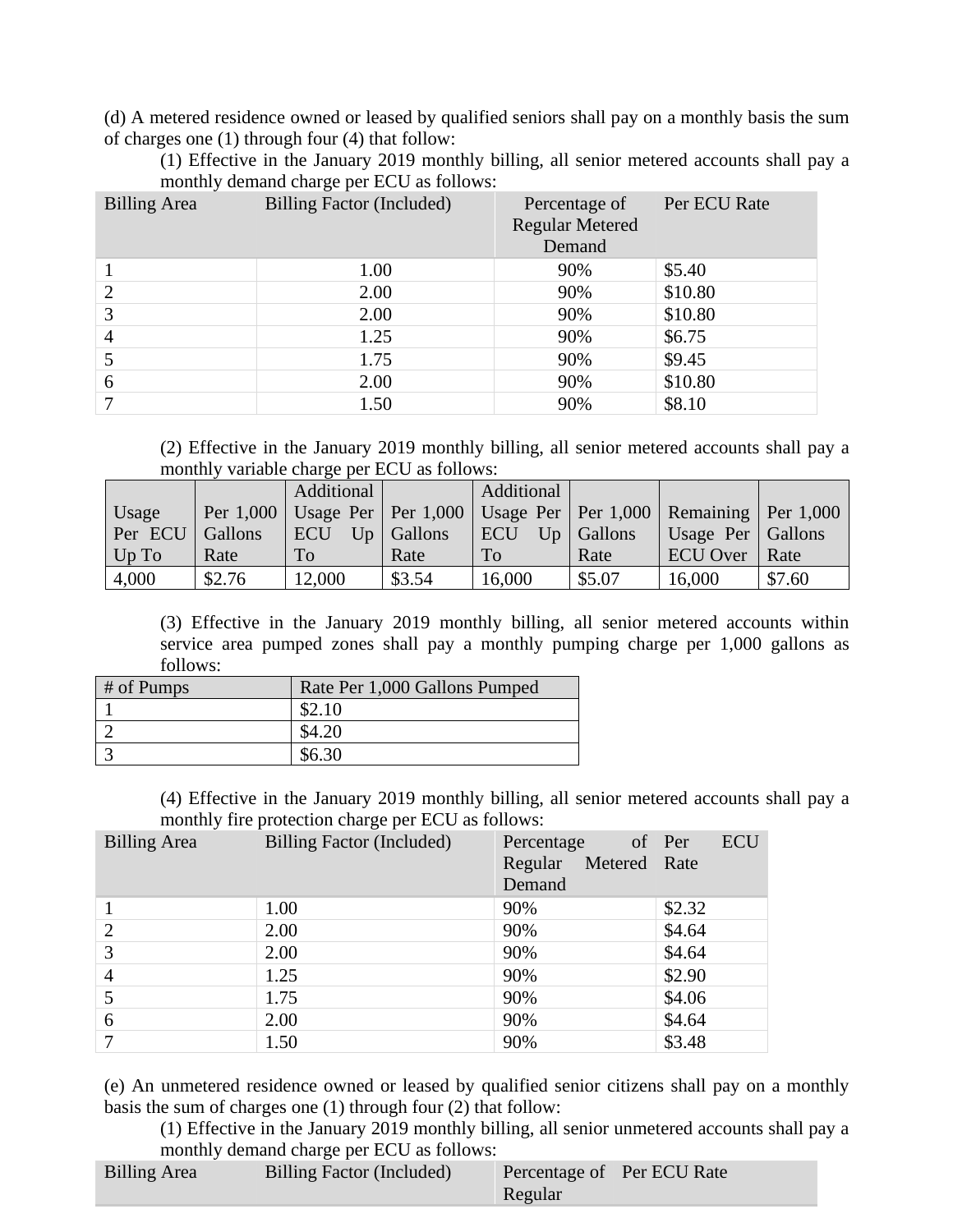|   |      | Unmetered<br>Demand |         |
|---|------|---------------------|---------|
|   | 1.00 | 30%                 | \$31.88 |
|   | 2.00 | 30%                 | \$63.76 |
| 3 | 2.00 | 30%                 | \$63.76 |
| 4 | 1.25 | 30%                 | \$39.85 |
| 5 | 1.75 | 30%                 | \$55.79 |
| 6 | 2.00 | 30%                 | \$63.76 |
|   | 1.50 | 30%                 | \$47.82 |

(2) Effective in the January 2019 monthly billing, all senior unmetered accounts shall pay a monthly fire protection charge per ECU as follows:

| <b>Billing Area</b> | Billing Factor (Included) | Percentage<br>Regular<br>Unmetered<br>Demand | <b>ECU</b><br>of Per<br>Rate |
|---------------------|---------------------------|----------------------------------------------|------------------------------|
|                     | 1.00                      | 30%                                          | \$0.77                       |
| 2                   | 2.00                      | 30%                                          | \$1.55                       |
| 3                   | 2.00                      | 30%                                          | \$1.55                       |
| 4                   | 1.25                      | 30%                                          | \$0.97                       |
|                     | 1.75                      | 30%                                          | \$1.35                       |
| 6                   | 2.00                      | 30%                                          | \$1.55                       |
| 7                   | 1.50                      | 30%                                          | \$1.16                       |

(Code 1971, § 23- 102; [Ord. No. 27-1985, § 1;](https://records.cityofaspen.com/WebLink/0/doc/8829/Page1.aspx) [Ord. No. 48-1986, § 1\(A\) \(B\)](https://records.cityofaspen.com/WebLink/0/doc/2981/Page1.aspx); [Ord. No. 51-1987,](https://records.cityofaspen.com/WebLink/0/doc/3047/Page1.aspx)  [§2;](https://records.cityofaspen.com/WebLink/0/doc/3047/Page1.aspx) [Ord. No. 1-](https://records.cityofaspen.com/WebLink/0/doc/3068/Page1.aspx) 1988, [§Ord. No. 8-1990, § 2;](https://records.cityofaspen.com/WebLink/0/doc/3219/Page1.aspx) [Ord. 39-1993, §7;](https://records.cityofaspen.com/WebLink/0/doc/3387/Page1.aspx) [Ord. No. 35-2011§8;](https://records.cityofaspen.com/WebLink/0/doc/163540/Page1.aspx) [Ord. No. 30-](https://records.cityofaspen.com/WebLink/0/doc/185014/Page1.aspx) [2012§28;](https://records.cityofaspen.com/WebLink/0/doc/185014/Page1.aspx) [Ord. No. 38-2014§8;](https://records.cityofaspen.com/WebLink/0/doc/205923/Page1.aspx) [Ord. No.45-](https://records.cityofaspen.com/WebLink/0/doc/211961/Page1.aspx) 2015, [Ord. No. 38-2016;](http://205.170.51.183/WebLink/0/doc/471374/Page1.aspx) [Ord. No. 27-2017;](https://records.cityofaspen.com/WebLink/0/doc/649832/Page1.aspx) [Ord. No.](https://records.cityofaspen.com/WebLink/0/doc/1412784/Page1.aspx.)  [28-2018\).](https://records.cityofaspen.com/WebLink/0/doc/1412784/Page1.aspx.)

Editor's note—Ord. No. 1-1988, § 1, adopted Jan. 25, 1988 amended former § 23-102 by amending previously uncodified Subsection (d) and at the discretion of the editor these provisions have been included herein and revised slightly in order to delete references to "out-of-the-City service charge" and "location of resident," inasmuch as former § 23-101 does not discern between in-City and outof-City residence location.

# <span id="page-43-0"></span>**Sec. 25.16.022. Late payment charge.**

Payments for water service, utility investment charges, system development charges, hook-up fees, and utilities review fees shall be due thirty (30) days after billed date. Any amount due, but not received by the City by the due date, shall be subject to a past due monthly interest charge of one and one-half percent (1½%) of the total amount due; subject, however, to a minimum charge of three dollars (\$3.00). Balances of less than five dollars (\$5.00) shall not be subject to this charge. [\(Ord. 36-1996, §§ 2, 3;](https://records.cityofaspen.com/WebLink/0/doc/3635/Page1.aspx) [Ord. No. 45-1999, § 16 \(part\);](https://records.cityofaspen.com/WebLink/0/doc/5651/Page1.aspx) [Ord. No. 30-2012 §29,](https://records.cityofaspen.com/WebLink/0/doc/185014/Page1.aspx) **[Ord. No. 38-2016](http://205.170.51.183/WebLink/0/doc/471374/Page1.aspx)**.)

## <span id="page-43-1"></span>**Sec. 25.16.030. Meter regulations; mandatory metering.**

(a) Except as expressly provided in this Chapter, all water service shall be metered.

(b) The installation of all meters shall conform to specifications of the Water Department.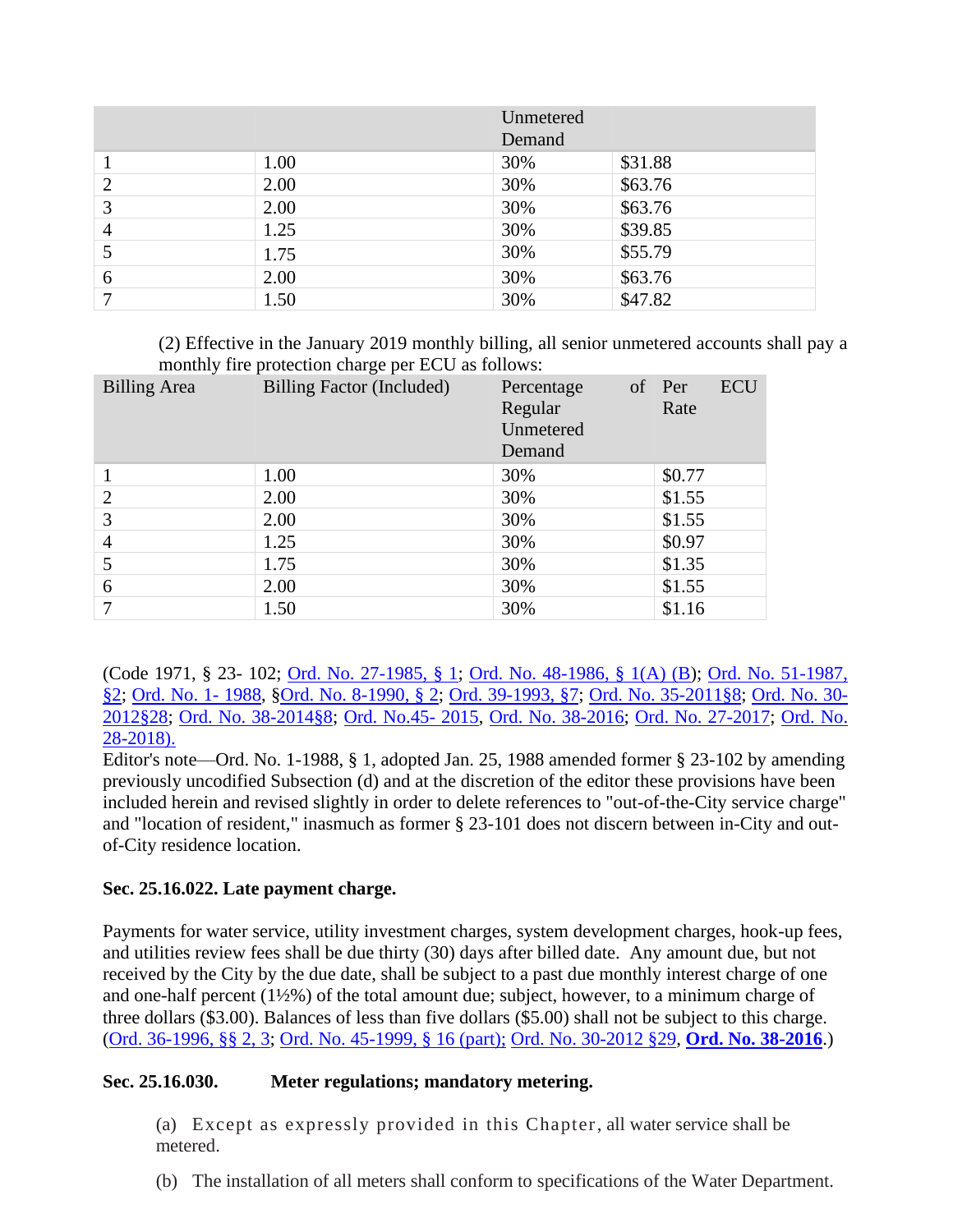(c) The Water Department may, in its sole discretion, install a meter on any connection which has not been converted to metered service by June 1, 1985 and shall charge the customer all costs of such installation. The Water Department may also, in its sole discretion, disconnect any water service which has not been converted to metered service by June 1, 1985 and may not reconnect such service until it is metered. The customer shall pay all costs of any such connection and reconnection including any utility investment charges, system development fees and hook-up charges which may be due. (Code 1971, § 23-104; [Ord. No. 27-1985,](http://205.170.51.183/WebLink8/DocView.aspx?id=8829&dbid=0) § 1; [Ord. No.](http://205.170.51.183/WebLink8/0/doc/185014/Page1.aspx)  [30-2012](http://205.170.51.183/WebLink8/0/doc/185014/Page1.aspx) §30)

# <span id="page-44-0"></span>**Sec. 25.16.035. Backflow prevention and cross-connection control.**

(a) The purpose of this backflow prevention and cross-connection control program is to protect the City's water system from contaminants or pollutants that could enter the distribution system by backflow from a customer's water supply system through the service connection. As a supplier of public drinking water, the City of Aspen has the authority to survey all service connections within the City's water distribution system to determine whether any connection is a cross-connection; to control all service connections within the distribution system that are cross-connections; to charge a fee for the administration of the cross-connection control program; to maintain records of surveys and the installation, testing and repair of all backflow prevention assemblies permitted or required under this program; and to administer, implement and enforce the provisions of this crossconnection control program.

(b) The provisions of this section apply to all commercial, industrial, multi-family, and single family residential service connections with the City's potable water system.

(c) Definitions:

(1) "ACTIVE DATE" means the first day that a backflow prevention assembly or backflow prevention method is used to control a cross-connection in each calendar year.

(2) "AIR GAP" is a physical separation between the free flowing discharge end of a potable water supply pipeline and an open or non-pressure receiving vessel installed in accordance with standard AMSE A112.1.2.

(3) "BACKFLOW" means the undesirable reversal of flow of water or mixtures of water and other liquids, gases or other substances into the public water systems distribution system from any source or sources other than its intended source.

(4) "BACKFLOW CONTAMINATION EVENT" means backflow into a public water system from an uncontrolled cross connection such that the water quality no longer meets the Colorado Primary Drinking Water Regulations or presents an immediate health and/or safety risk to the public.

(5) "BACKFLOW PREVENTION ASSEMBLY" means any mechanical assembly installed at a water service line or at a plumbing fixture to prevent a backflow contamination event, provided that the mechanical assembly is appropriate for the identified contaminant or pollutant at the cross connection and is an in-line field-testable assembly.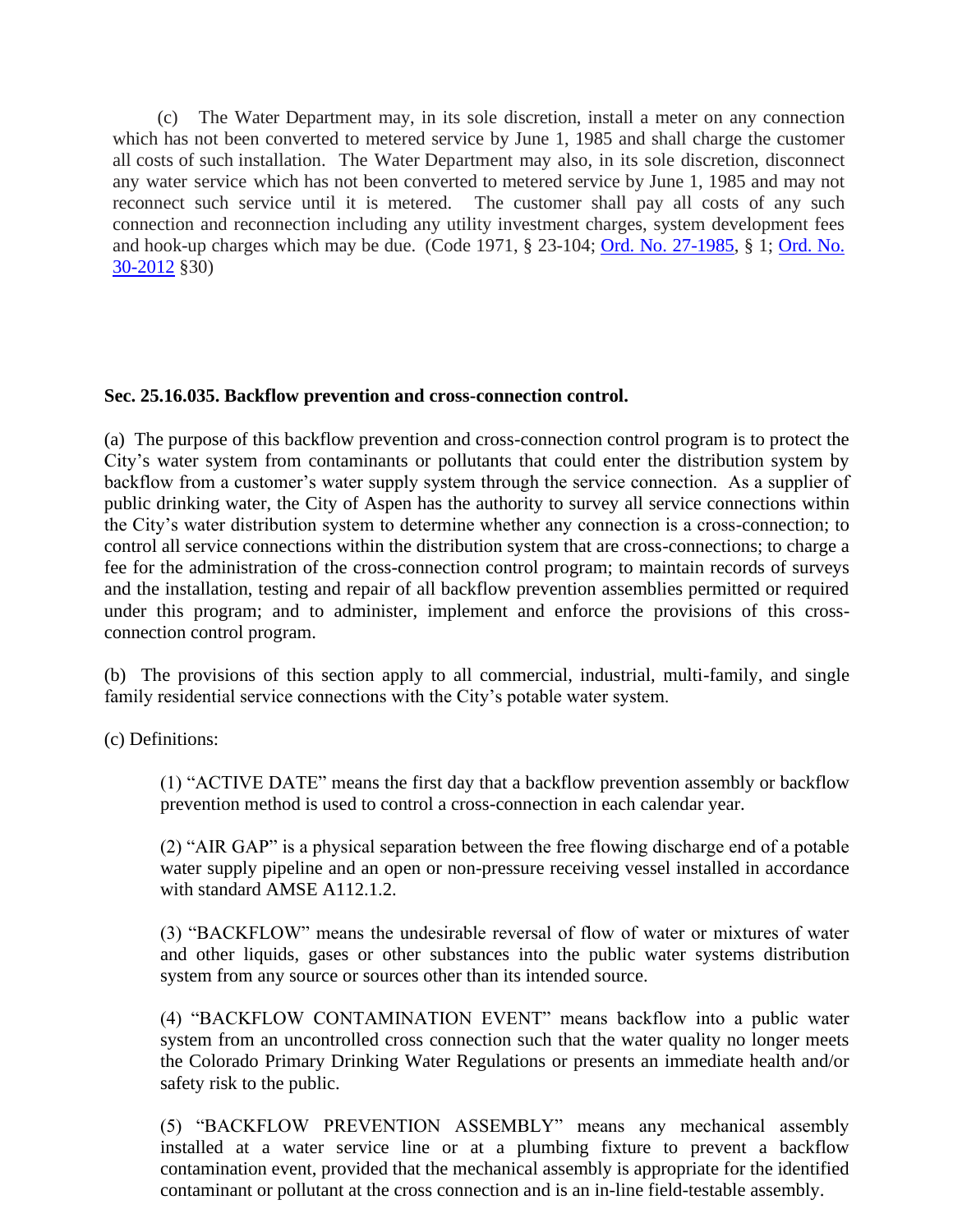(6) "BACKFLOW PREVENTION METHOD" means any method and/or non-testable device installed at a water service line or at a plumbing fixture to prevent a backflow contamination event, provided that the method or non-testable device is appropriate for the identified contaminant or pollutant at the cross connection.

(7) "CERTIFIED CROSS-CONNECTION CONTROL TECHNICIAN" means a person who possesses a valid Backflow Prevention Assembly Tester certification from one of the following approved organizations: American Society of Sanitary Engineering (ASSE) or the American Backflow Prevention Association (ABPA). If a certification has expired, the certification is invalid.

(8) "CONTAINMENT" means the installation of a backflow prevention assembly or a backflow prevention method at any connection to the City's water system that supplies an auxiliary water system, location, facility, or area such that backflow from a cross connection into the City's water system is prevented.

(9) "CONTAINMENT BY ISOLATION" means the installation of backflow prevention assemblies or backflow prevention methods at all cross connections identified within a customer's water system such that backflow from a cross connection into the City's water system is prevented.

(10) "CONTROLLED" means having an appropriate and properly installed, maintained, and tested or inspected backflow prevention assembly or backflow prevention method that prevents backflow through a cross connection.

(11) "CROSS CONNECTION" means any connection that could allow any water, fluid, or gas such that the water quality could present an unacceptable health and/or safety risk to the public, to flow from any pipe, plumbing fixture, or a customer's water system into a public water system's distribution system or any other part of the public water system through backflow

(12) "MULTI-FAMILY" means a single residential connection to the City water system's distribution system from which two or more separate dwelling units are supplied water.

(13) "SERVICE CONNECTION" – means any connection of a water supply or premises plumbing system to the City of Aspen's water distribution or system.

(14) "SINGLE-FAMILY" means:

- i. A single dwelling which is occupied by a single family and is supplied by a separate service line; or
- ii. A single dwelling comprised of multiple living units where each living unit is supplied by a separate service line.

(15) "UNCONTROLLED" means not having an appropriate and/or properly installed and maintained and tested or inspected backflow prevention assembly or backflow prevention method, or the backflow prevention assembly or backflow prevention method does not prevent backflow through a cross connection.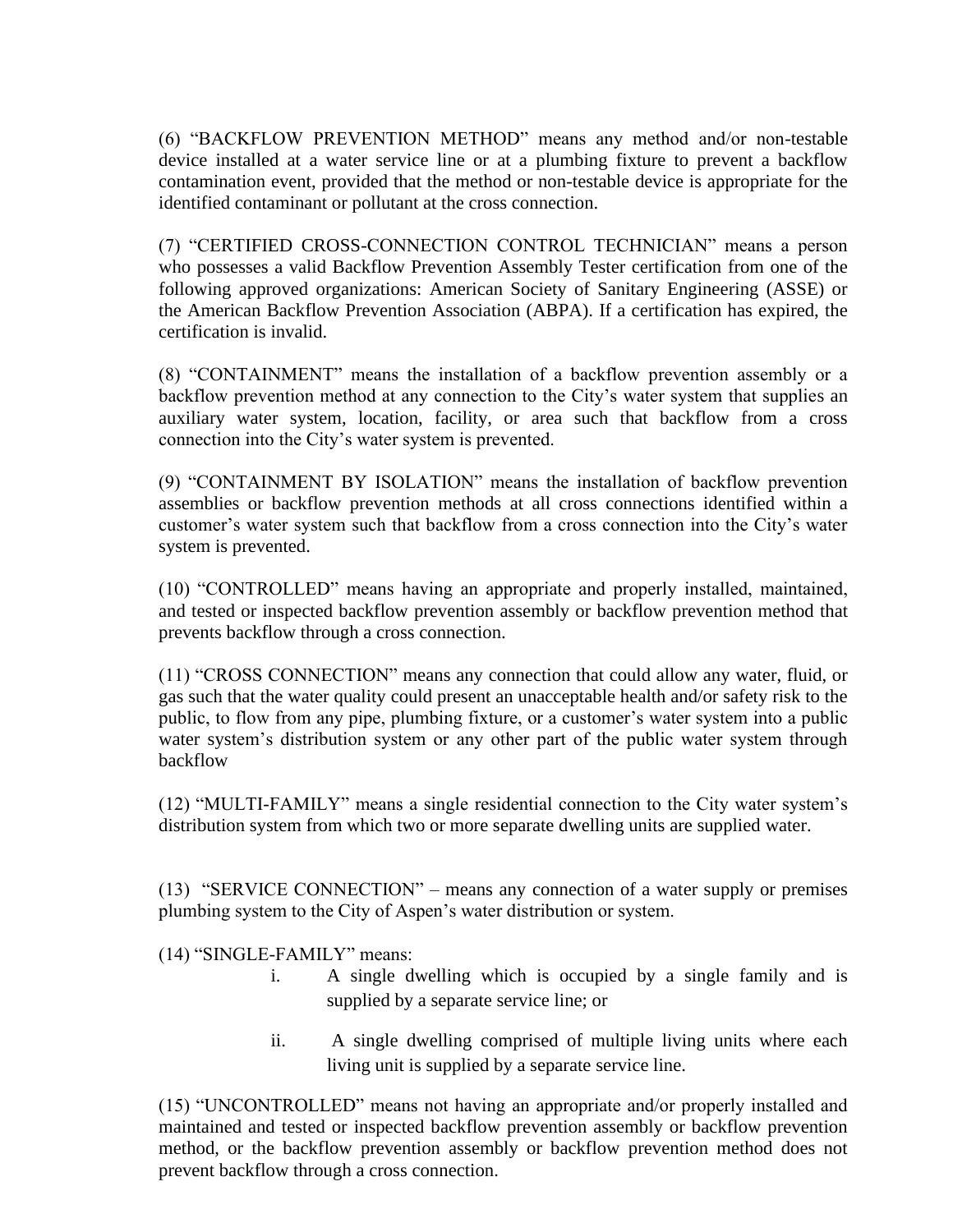(16) "WATER SUPPLY SYSTEM" means a water distribution system, piping, connection fittings, valves and appurtenances within a building, structure, or premises. Water supply systems are also referred to commonly as premises plumbing systems.

(d) Requirements:

(1) Commercial, industrial, multi-family, and single family service connections shall be subject to a survey for cross connections. If a cross connection has been identified, an appropriate backflow prevention assembly and or method shall be installed at the customer's water service connection within ninety (90) days of its discovery. The assembly shall be installed downstream of the water meter or as close to that location as deemed practical by the public water system. If the assembly or method cannot be installed within ninety (90) days, the Utilities Department shall take action to control or remove the cross connection, suspend service to the cross connection, and/or receive an alternative compliance schedule from the Colorado Department of Public Health and Environment.

(2) In no case shall it be permissible to have connections or tees between the meter and the containment backflow prevention assembly, unless such connections or tees are adequately controlled to achieve containment by isolation.

> i. In instances in which an appropriate backflow preventer cannot be installed to achieve containment, the property owner must install approved backflow prevention devices or methods at all crossconnections within the premises plumbing system to achieve containment by isolation.

(3) Backflow prevention assemblies and methods shall be installed in a location which provides access for maintenance, testing and repair, and in accordance with the guidelines and requirements set forth in the Plumbing Code currently observed by the City of Aspen.

(4) Reduced pressure principle backflow preventers shall not be installed in a manner or location that is subject to flooding.

(5) Provisions shall be made to provide adequate drainage from the discharge of water from reduced pressure principle backflow prevention assemblies. Such discharge shall be conveyed in a manner which does not impact waters of the state.

(6) All assemblies and methods shall be protected to prevent freezing. Those assemblies and methods used for seasonal services may be removed upon cessation of those seasonal services in lieu of being protected from freezing. Any and all assemblies and methods that are removed from seasonal points of service in lieu of being protected from freezing must be reinstalled and tested by a certified cross connection control technician prior to recommencing seasonal service.

(7) Where a backflow prevention assembly or method is installed on a water supply system using storage water heating equipment such that thermal expansion causes an increase in pressure, an approved, listed, and adequately sized expansion tank or other approved device having a similar function to control thermal expansion shall be installed.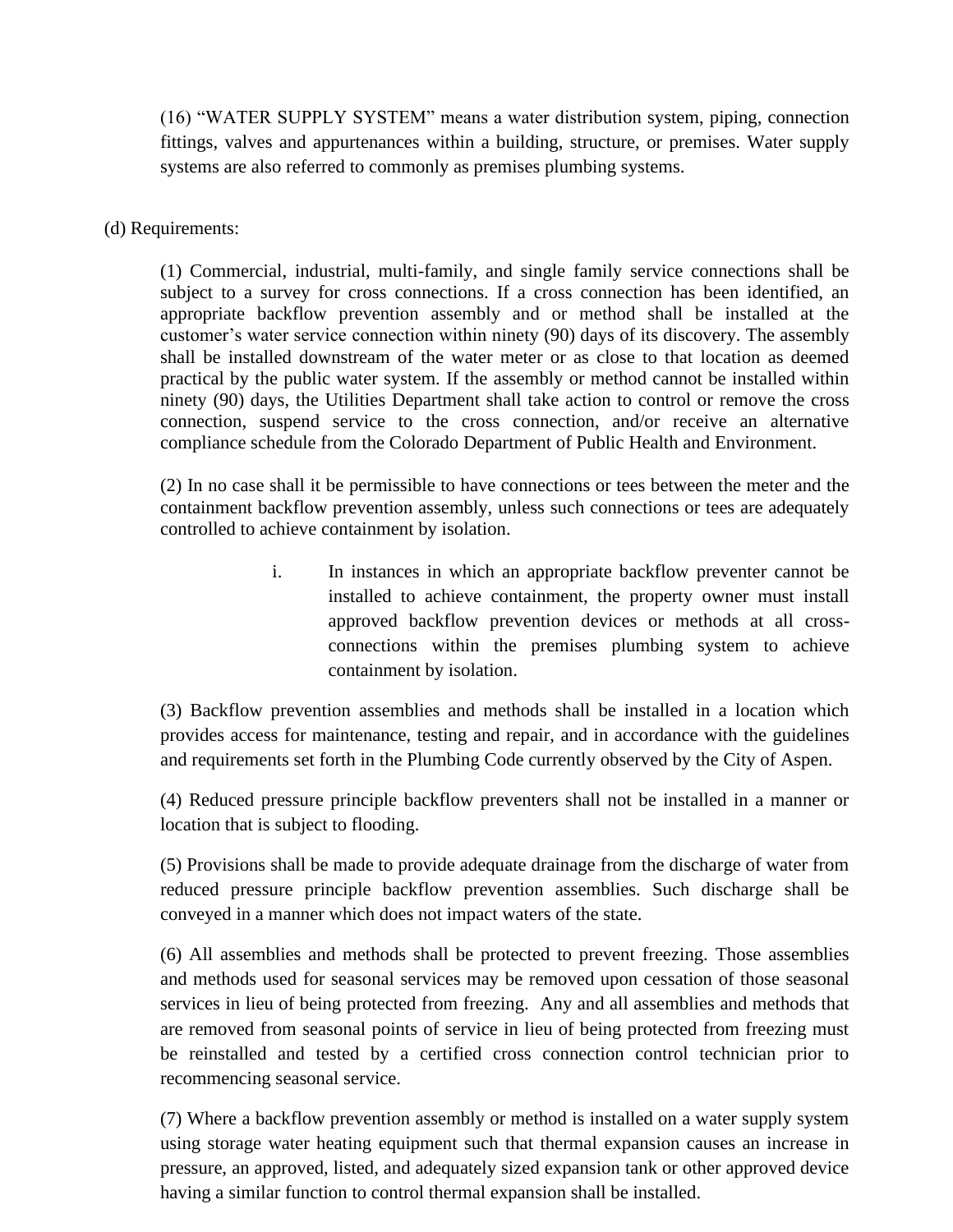(8) All backflow prevention assemblies shall be inspected and tested at the time of installation, and inspected and tested at least once annually thereafter. Such tests must be conducted by a Certified Cross-Connection Control Technician.

(9) The City Utilities Department shall require inspection, testing, maintenance and as needed repairs and replacement of all backflow prevention assemblies and methods, and of all required installations within a customer's premises plumbing system in the cases where containment assemblies and or methods cannot be installed.

(10) All costs for design, installation, maintenance, testing and as needed repair and replacement are to be borne by the customer.

(11) No grandfather clauses exist except for fire sprinkler systems in which the installation of a backflow prevention assembly or method will compromise the integrity of the fire sprinkler system.

(12) All building plans for new buildings must be submitted to the City of Aspen Water and Engineering Departments for review, and must be approved by both Departments prior to the provision of water service. Building plans must show:

- i. Water service type, service line size, and location;
- ii. Water meter size and location;
- iii. Backflow prevention assembly size, type, and location;
- iv. Fire sprinkler system type, line size, location, and type of backflow prevention assembly.

(13) All fire sprinkler lines shall have a minimum protection of an approved double check valve assembly for containment of the system.

(14) All glycol (ethylene or propylene), or antifreeze systems shall have an approved reduced pressure principle backflow preventer for containment.

(15) Dry fire systems shall have an approved double check valve assembly installed upstream of the air pressure valve.

(16) In cases wherein the installation of a backflow prevention assembly or method will compromise the integrity of the fire sprinkler system, the City Utilities Department can choose to not require the backflow protection. In such cases, the City Utilities Department will measure chlorine residual at a location representative of the service connection once a month and perform periodic bacteriological testing at the site. If the City Utilities Department suspects water quality issues, the Department will evaluate the practicability of requiring that the fire sprinkler system be flushed periodically and require such flushing where practicable.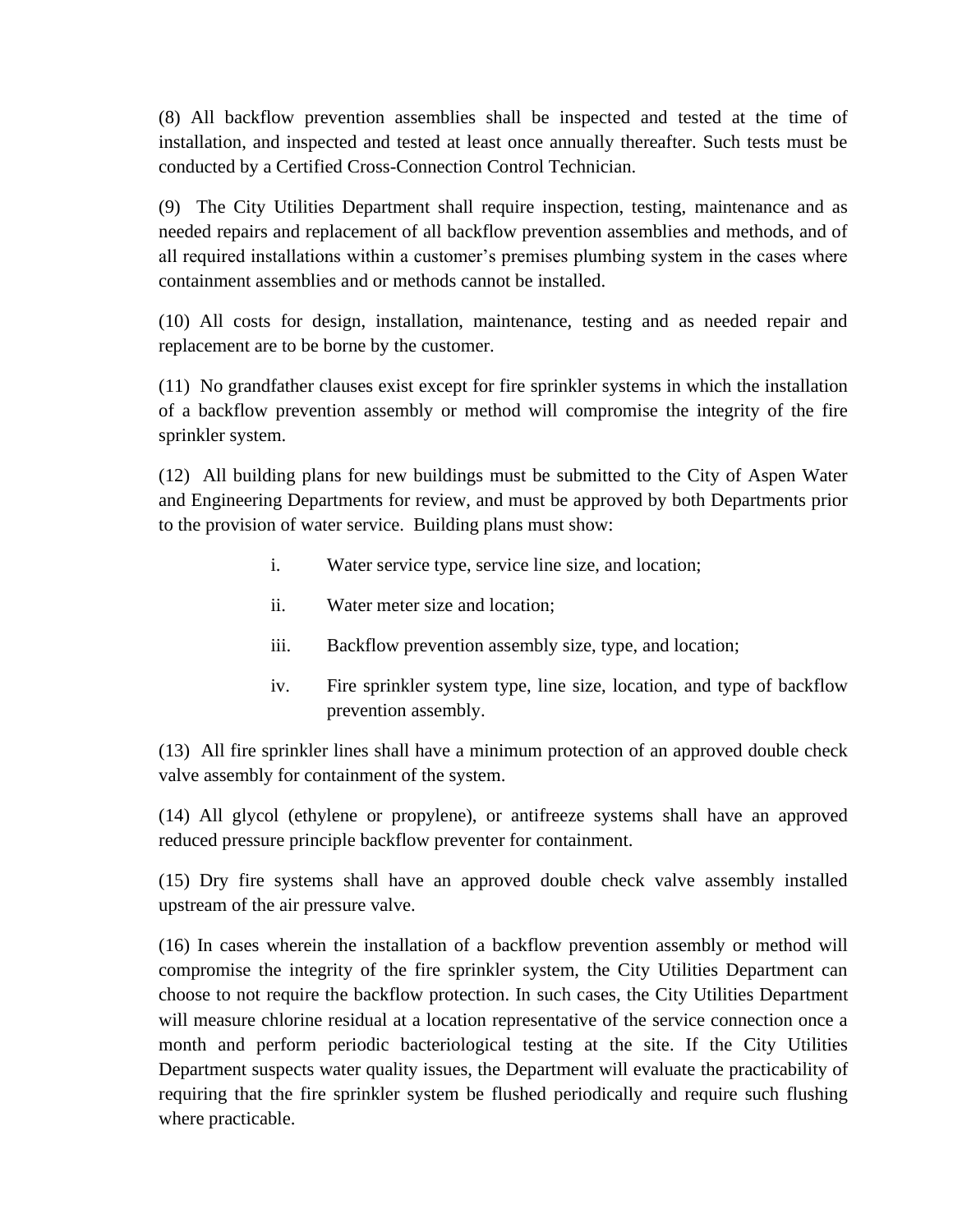(e) Backflow prevention assemblies or methods shall be tested by a Certified Cross-Connection Control Technician upon installation and tested at least once annually thereafter. The tests shall be conducted at the expense of the customer.

(1) Any backflow prevention assemblies or methods that are non-testable shall be inspected at least once annually by a certified cross-connection control technician and replaced at least every five years by a master plumber. The inspections and replacements shall be made at the expense of the customer.

(2) As necessary, backflow prevention assemblies or methods shall be repaired and retested or replaced and tested at the expense of the customer whenever the assemblies or methods are found to be defective.

(3) Testing gauges shall be tested and calibrated for accuracy at least once annually.

(f) Reporting and Recordkeeping:

(1) Copies of records of test reports, repairs and retests, or replacements shall be kept by the customer for a minimum of three (3) years.

(2) Copies of records of test reports, repairs and retests shall be submitted to the Utilities Department by mail, e-mail, or hand-delivery by the testing company or testing technician.

(3) Information on test reports shall include, but may not be limited to,

- i. Assembly or method type
- ii. Assembly or method location
- iii. Assembly make, model and serial number
- iv. Assembly size
- v. Test date; and

vi. Test results including all results that would justify a pass or fail outcome

vii. Certified cross-connection control technician certification agency

- viii. Technician's certification number
- ix. Technician's certification expiration date
- x. Test kit manufacturer, model and serial number
- xi. Test kit calibration date

(4) The Utilities Department must notify the Colorado Department of Public Health and Environment's Water Quality Control Division ("CDPHE") of any suspected or confirmed backflow contamination event and consult with the CDPHE on any appropriate corrective measures no later than 24 hours after learning of the backflow contamination event. The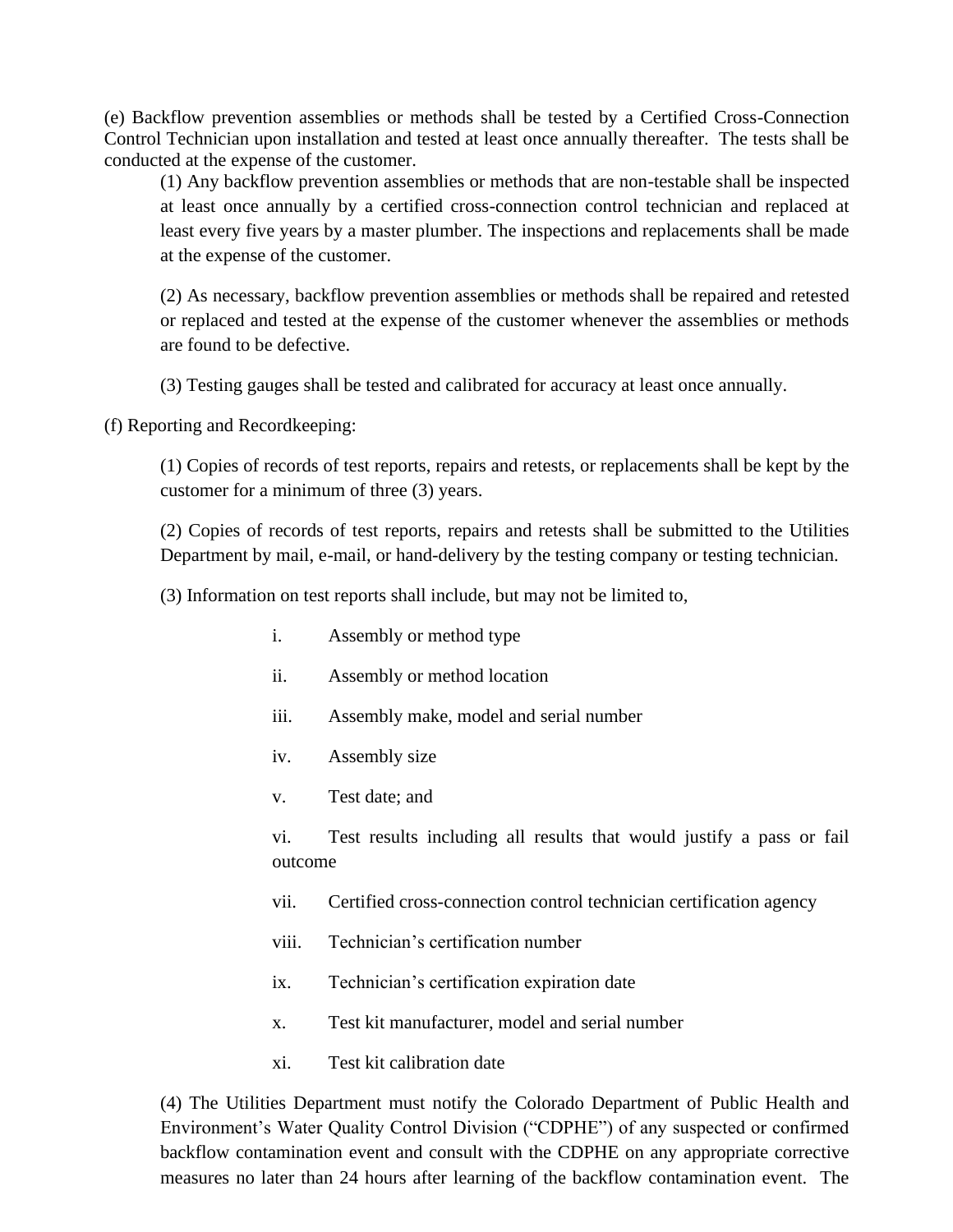Utilities Department shall notify the CDPHE within 48 hours after it becomes aware of any backflow prevention and cross-connection control violation or any backflow prevention and cross-connection control treatment technique violation. The CDPHE shall distribute public notice of violations as specified in and required by Colorado Primary Drinking Water Regulation 11.

(g) A properly credentialed representative of the City Utilities Department shall have the right of entry to survey any and all buildings and premises for the presence of cross-connections and/or possible contamination risks or hazards, and for determining compliance with this section. This right of entry shall be a condition of water service from the City in order to protect the health, safety, and welfare of customers throughout the City's water distribution system.

(h) Compliance:

(1) Customers shall cooperate with the installation, inspection, testing, maintenance, and as needed repair and replacement of backflow prevention assemblies and with the survey process. For any identified uncontrolled cross-connections, the Utilities Department shall complete one of the following actions within ninety (90) days of its discovery:

- i. Control the cross connection
- ii. Remove the cross connection
- iii. Suspend service to the cross connection

(2) The Utilities Department shall give notice of violation in writing to any owner whose plumbing system has been found to present a risk to the City's water distribution system through any uncontrolled cross connection(s). The notice shall state that the owner must install a backflow prevention assembly or method at each service connection to the owner's premises to achieve containment, or that the owner must install a backflow prevention assembly on each cross-connection hazard on the premises plumbing system to achieve containment by isolation. The notice of violation will give a date by which the owner must comply.

> i. In instances in which a backflow prevention assembly or method cannot be installed to achieve containment, the owner must install approved backflow prevention assemblies or methods at all cross-connections within the owner's water supply system to achieve containment by isolation. The notice of violation will give a date by which the owner must comply.

(3) On or before May 1, 2017, and on or before May 1 of each year thereafter, the Utilities Department shall develop and submit to the Colorado Department of Public Health and Environment its written backflow prevention and cross-connection control annual report for the prior calendar year, as required by Colorado Primary Drinking Water Regulation 11.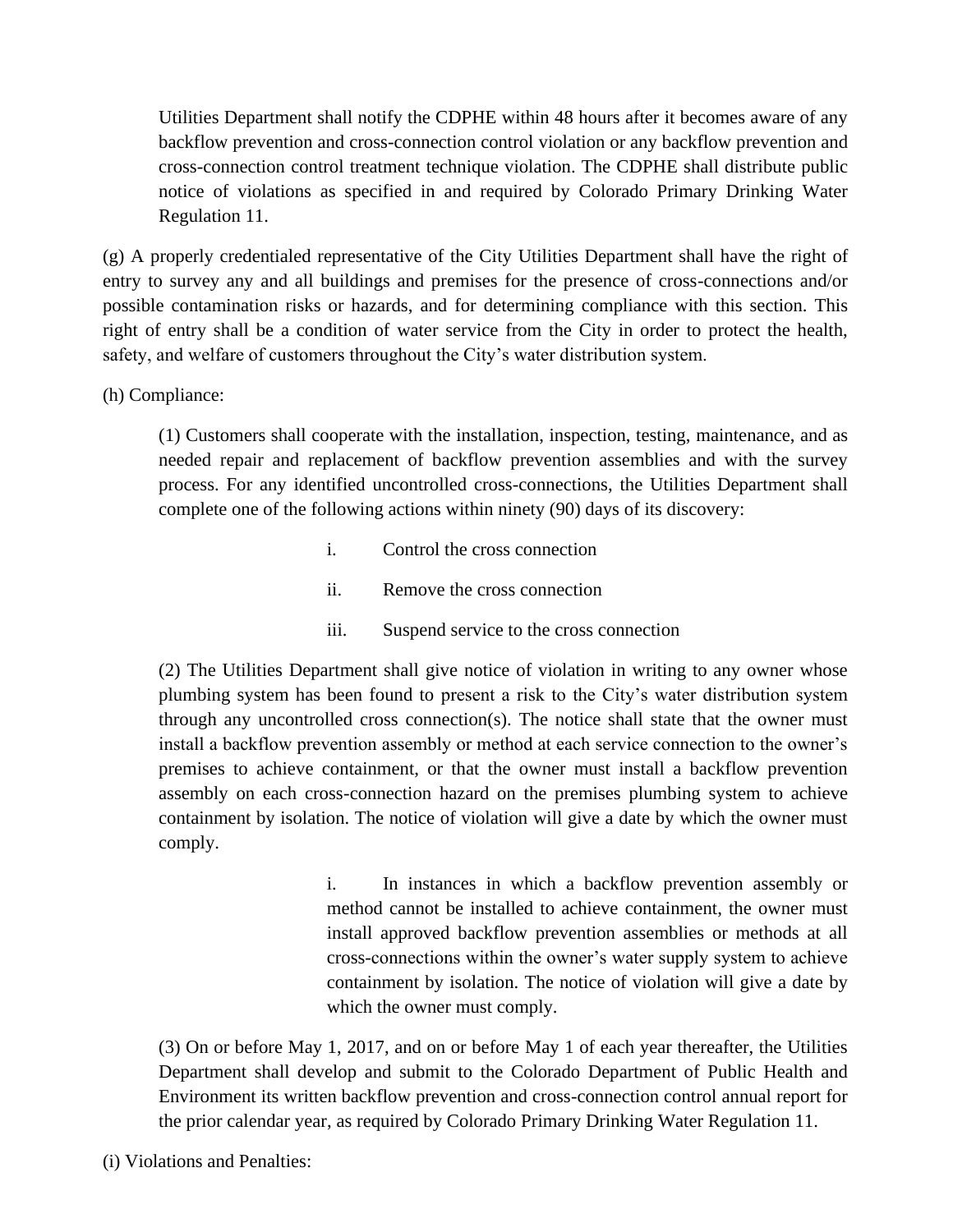(1) It shall be unlawful for any City water customer to operate the customer's premises plumbing system or water supply system contrary to or in violation of any of the provisions of this Code.

(2) A violation of any of the provisions of the Code shall constitute a misdemeanor, punishable upon conviction by a fine, imprisonment, or both a fine and improvement, as set forth in Section 1.04.080 of this Code. A separate offense shall be deemed committed on each day or portion thereof that the violation of any of the provisions of this Code occurs or continues unabated after the time limit set for abatement of the violation.

(3) Failure to comply with the terms of this Article, including but not limited to failure to pay the necessary fees, charges and taxes, and failure to otherwise comply with the terms of this Article shall constitute an offense and a violation thereof. Every person violating this Article shall be punished, upon conviction, by a fine of not less than Fifty Dollars (\$50.00) nor more than Five Hundred Dollars (\$500.00), or by imprisonment for not more than ten (10) days, or both such fine and imprisonment for each offense. Delinquency for each calendar month shall constitute a separate offense. (**[Ord. No. 38-2016](http://205.170.51.183/WebLink/0/doc/471374/Page1.aspx)**)

# <span id="page-50-0"></span>**Sec. 25.16.040. Receipts.**

On payment of any water rates or charges, the Finance Department shall issue a receipt therefor stating the date of payment, the amount of money received, from whom received and on what premises the water was used. (Code 1971, § 23-105; [Ord. No. 27-1985,](http://205.170.51.183/WebLink8/DocView.aspx?id=8829&dbid=0) § 1; [Ord. No. 30-](http://205.170.51.183/WebLink8/0/doc/185014/Page1.aspx) [2012](http://205.170.51.183/WebLink8/0/doc/185014/Page1.aspx) §31)

# <span id="page-50-1"></span>**Sec. 25.16.050. Liability for payment; lien and court action for nonpayment.**

(a) The Water Department shall disconnect the water service to any consumer who fails to pay any water service charges, utility investment charges, or utilities review fees fifteen (15) days after their due date.

(b) All the rates and charges specified in this Chapter shall be paid by the owner of the premises on which the water is used. All such water rates and charges from the time such shall be due and chargeable shall become and remain a lien upon the premises until such rates or charges shall be paid. Water rates and charges may be collected against any owner by suit, such action to be in the name of the City in any court having jurisdiction thereof and to be prosecuted as an action at law personally against such owner or by a suit in equity for the enforcement of such lien.

(c) Any lien for unpaid water rates and charges against any premises may also be collected as provided by the statutes of the State for the collection of taxes and other liens and assessments against real estate. (Code 1971, § 23-106; [Ord. No. 27-1985, § 1;](https://records.cityofaspen.com/WebLink/0/doc/8829/Page1.aspx) [Ord. No. 30-2012 §32,](https://records.cityofaspen.com/WebLink/0/doc/185014/Page1.aspx) [Ord. No.](http://205.170.51.183/WebLink/0/doc/471374/Page1.aspx)  [38-2016.\)](http://205.170.51.183/WebLink/0/doc/471374/Page1.aspx)

## <span id="page-50-2"></span>**Sec. 25.16.060. Water service connect and disconnect charges.**

A service charge of forty dollars (\$40.00) is hereby established for each new account that is setup for water service. If a disconnection is made in accordance with Section 25.16.050 above because of nonpayment of water service charges, utility investment charges or utilities review fees, the disconnect charge of sixty dollars (\$60.00) shall be due prior to reconnection of water service. (Code 1971, § 23-107; [Ord. No. 27-1985, § 1;](https://records.cityofaspen.com/WebLink/0/doc/8829/Page1.aspx) [Ord. No. 53-1992, § 1;](https://records.cityofaspen.com/WebLink/0/doc/4888/Page1.aspx) [Ord. No. 68-1994, § 13;](https://records.cityofaspen.com/WebLink/0/doc/3486/Page1.aspx) [Ord.](https://records.cityofaspen.com/WebLink/0/doc/5651/Page1.aspx)  [No. 45-1999, § 16 \[part\]](https://records.cityofaspen.com/WebLink/0/doc/5651/Page1.aspx); [Ord. No. 30-2012 §33;](https://records.cityofaspen.com/WebLink/0/doc/185014/Page1.aspx) [Ord. No 38-2014, §9,](https://records.cityofaspen.com/WebLink/0/doc/205923/Page1.aspx) [Ord. No. 38-2016\)](http://205.170.51.183/WebLink/0/doc/471374/Page1.aspx)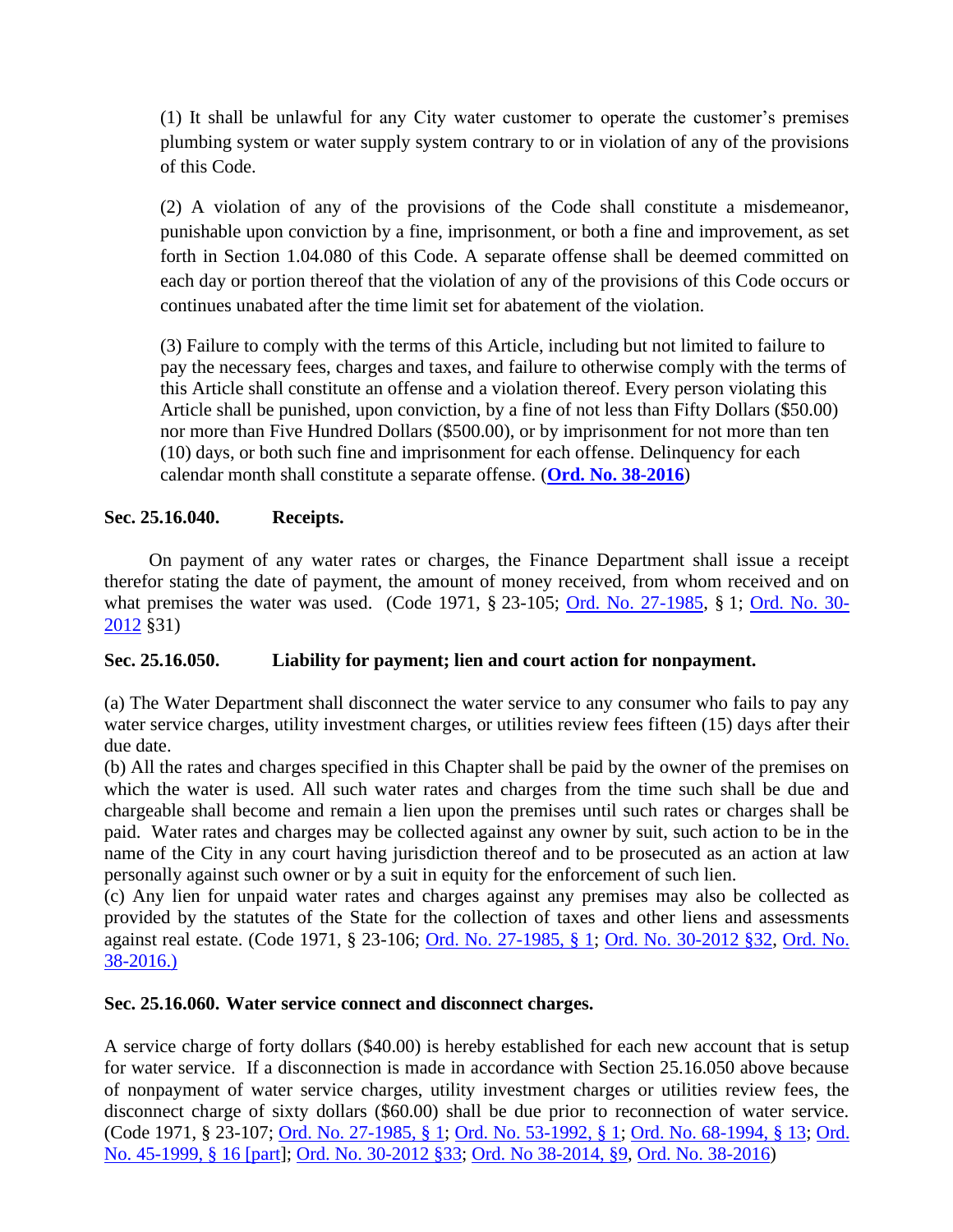## <span id="page-51-0"></span>**Sec. 25.16.061. Discontinuance of service.**

(a) Grounds for discontinuance. If any utility service charges remain unpaid for fifteen (15) days after their due date, the City may terminate service for the type of utility service for which payment has not been made. In addition, the City may terminate a utility service for violation of any rule or regulation concerning such utility as set forth in this Title.

(b) Notice of termination. In order to terminate any services the City shall send a notice of termination by first class mail or, at the City's option, by certified mail, return receipt requested, or by posting in a conspicuous place at or near the main entrance to the premises served by such utility service to the customer listed on the City records and, at the City's option, to the occupant of the premises served and/or the owner of the premises served.

(c) Effective date of discontinuance of service. The effective date of the discontinuance of utility service shall be Ten (10) days after the mailing by the City of a notice of termination.

(d) When utility service is not discontinued. Utility service shall not be discontinued:

(1) Between 12:00 p.m. on Friday and 8:00 a.m. on the following Monday or between 12:00 p.m. on the day prior to and 8:00 a.m. on the day following any federal holiday or City holiday.

(2) During any period when termination of service would be especially dangerous to the health or safety of any residential customer or permanent resident of the customer's household and such customer has established that he/she was unable to pay for the service as regularly billed by the City or is able to pay for such service but only in reasonable installments. Termination of service that would be especially dangerous to the health or safety of the residential customer or a permanent resident of the customer's household means that the termination of service would aggravate an existing medical condition or create a medical emergency for the customer or a permanent resident of the customer's household. Such shall be deemed to be the case when a physician licensed by the State makes a certification thereof in writing and said certification is received by the City. In the event a medical certification is delivered to or received by the City, a nondiscontinuance of service as herein prescribed shall be effective for sixty (60) days from the date of said medical certification. A residential customer may invoke the provisions of this paragraph no more than once during any period of twelve (12) consecutive months.

(3) In the event a customer at any time proffers full payment of any utility bill by cash or bona fide check to the City of Aspen Finance department.

(4) If violations of rules or regulations concerning the receipt or use of utility service have ceased.

(e) Reconnection. Nothing contained in this section shall preclude the City from charging a reconnection fee as required by Section 25.04.120 before reconnecting a utility service discontinued pursuant to this section. In addition, prior to reconnection, all charges for that type of utility service must be paid to the City.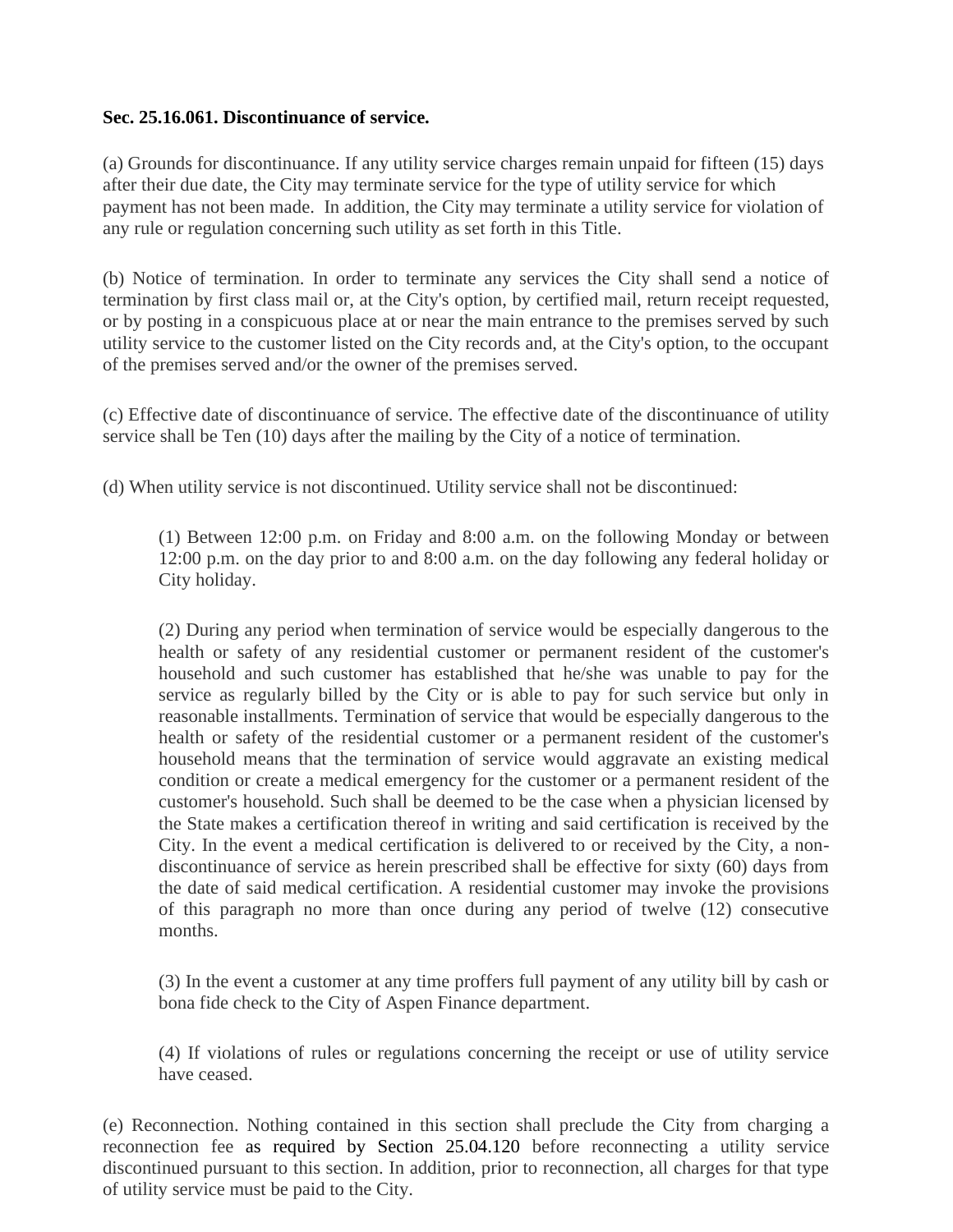(f) Delivery of notice. Notwithstanding anything to the contrary in this section, whenever reference is made herein to a notice or other document being mailed or delivered, that phrase shall mean that the notice or other document is either deposited in the United States mail, postage paid, first class or certified mail, return receipt requested, at the City's option, or physically delivered to the addressee, which physical delivery will be accomplished by either handing to someone over eighteen (18) years of age at the premises served or by posting upon the main entrance of the premises served by the utility service in a conspicuous place. [\(Ord. No. 38-2016\)](http://205.170.51.183/WebLink/0/doc/471374/Page1.aspx)

#### <span id="page-52-0"></span>**Sec. 25.16.070. No turn-on without payment of unpaid water charges.**

In any case where the water has been shut off from any premises, for any causes stated in this Chapter or at the request of the owner of the premises, the Water Department shall not turn it on again or order it to be turned on until all outstanding water rates and charges have been paid and the owner requests the service by making application and receives a permit for such connection. (Code 1971, § 23-108; [Ord. No. 27-1985,](http://205.170.51.183/WebLink8/DocView.aspx?id=8829&dbid=0) § 1; [Ord. No. 30-2012](http://205.170.51.183/WebLink8/0/doc/185014/Page1.aspx) §34)

# <span id="page-52-1"></span>**Sec. 25.16.080. Determination of charge when more than one business exists in one building.**

Whenever more than one (1) business shall be carried on in any one (1) store, room or other building, it shall be the duty of the Superintendent to decide whether or not more than one (1) charge for water service shall be made for such use. (Code 1971, § 23-109; [Ord. No. 27-1985,](http://205.170.51.183/WebLink8/DocView.aspx?id=8829&dbid=0) § 1; [Ord. No.30-2012](http://205.170.51.183/WebLink8/0/doc/185014/Page1.aspx) §35)

#### <span id="page-52-2"></span>**Sec. 25.16.090. Deposit for water service.**

(a) When applying for water service at a new location, each applicant shall be required to place a cash deposit in the following manner:

Residential service: One hundred dollars

(\$100.00). Commercialservice:

- (1) An amount equal to the service bills for the subject property for the three (3) highest months of usage during the prior year, if the applied-for use of the property is similar to the prior use; or
- (2) If there is no similar prior space or use on which to compute the amount provided in Subsection (a) Paragraph (1) above, then an amount to be determined by the Finance Director within his or her sole discretion and based on a reasonable estimate of three (3) months' service for a space and use similar to the subject property.

(b) Subject to the approval of the Utilities Director based on previous credit history with the City utilities, the owner of the premises on which the water is used may approve waiver of their tenant's deposit requirement. To request approval of the Utilities Director, the owner must complete an application which informs the owner of the possibility of a lien upon the premises for unpaid bills, pursuant to Section 25.04.090 above.

(c) These deposits will be held by the Director of Finance until service is discontinued and final service bills are paid and will accrue interest at five percent (5%) per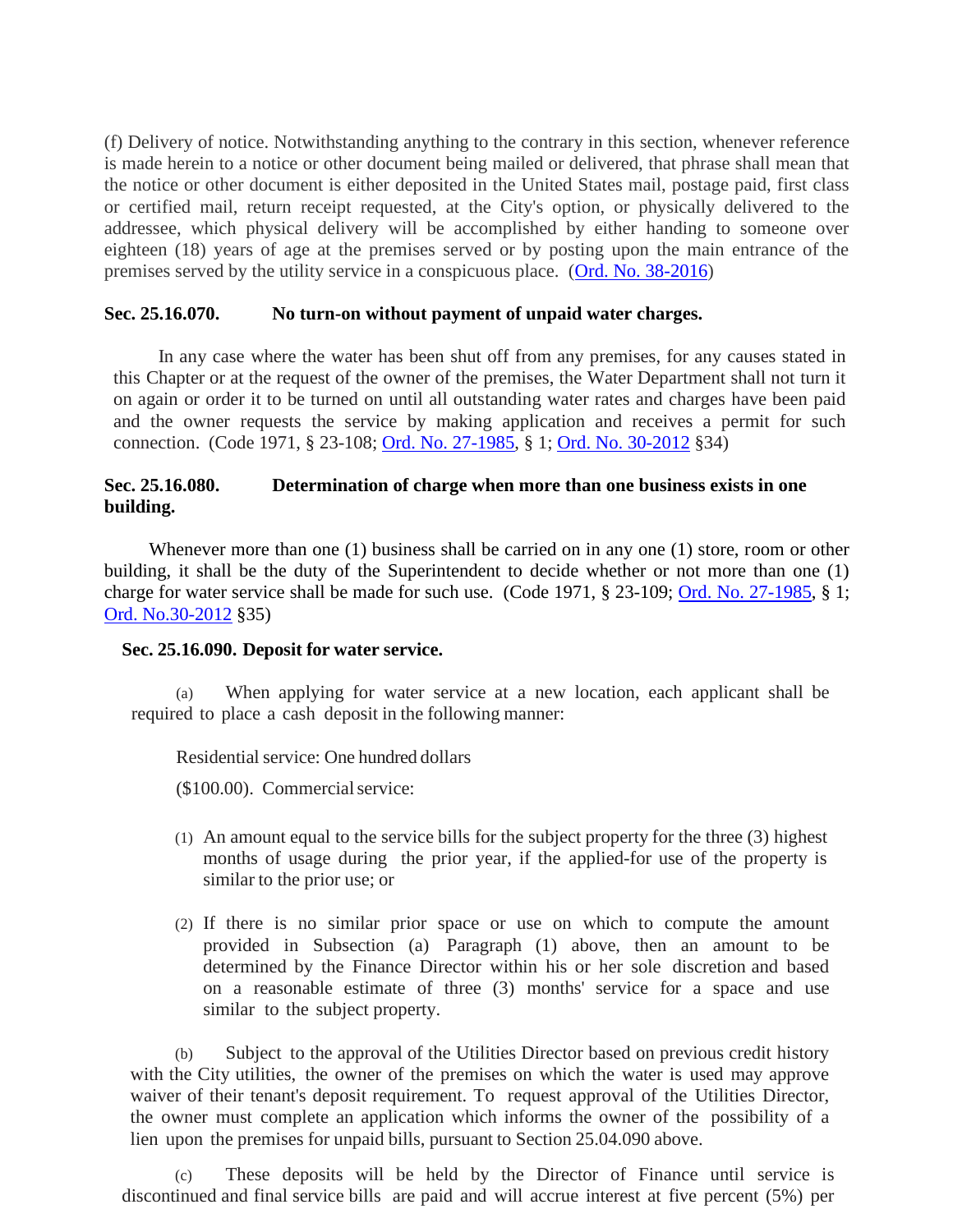annum starting thirty (30) days after receipt of the monies until the date of disconnection. Return of the unused portion of the deposit plus interest will be made within forty- five (45) days from date the final billing is issued. Effective January 1, 2013 no deposit will accrue interest.

(Ord. No. [30-2012](https://records.cityofaspen.com/WebLink/0/doc/185014/Page1.aspx) §36; [Ord. No. 38-2014§10\)](https://records.cityofaspen.com/WebLink/0/doc/205923/Page1.aspx)

#### <span id="page-53-0"></span>**Sec. 25.16.100. Billing errors.**

(a) When an error has been made in a water utility account, the following shall apply:

Each water utility customer is responsible for using reasonable diligence to review billing statements and for immediately notifying the utility of a billing error.

(1) When the water utility determines that a utility customer has overpaid for utility service and the overpayment occurred no more than twenty-four (24) months before the date the error is made know to the utility, the utility will issue to the customer a credit to the Customer's account without interest, as reimbursement for the overpayment.

Previous Customer accounts at same service location will be reviewed to determine if they were affected by the overbilling. If it is determined that an overbilling affected a previous Customer with the twenty-four month period as described herein, reasonable efforts will be made to locate the Customer and refund any amounts owed due to the overbilling.

Any refund check mailed to the last known address of the Customer and returned unpaid to the City or not cashed by the Customer within two (2) years of either the date of delivery or mailing of the check, will be retained by the City and will be credited as miscellaneous revenue for the utility service which was overpaid.

Prior to final determination of an overbilling refund credit or refund, each of the following conditions must be met:

- a. the customer could not have discovered the error with reasonable inquiry prior to the date of discovery;
- b. documentation evidencing the overpayment is available in utility records or has been provided to the utility; and
- c. The utility confirms the accuracy and sufficiency of the documentation based on utility records.
- d. The overbilling is not the result of changes, modifications, updates, or alterations by the Customer or its agent that affects the metering accuracy, multiplier, or other metering components without evidence of prior notification to and approval of the Utility.
- (2) When the Utility determines that a current utility customer has been undercharged and has underpaid for utility service, the customer shall be billed for the correct amount unless the undercharges occurred more than six (6) months before the date the error is discovered and the following conditions are met: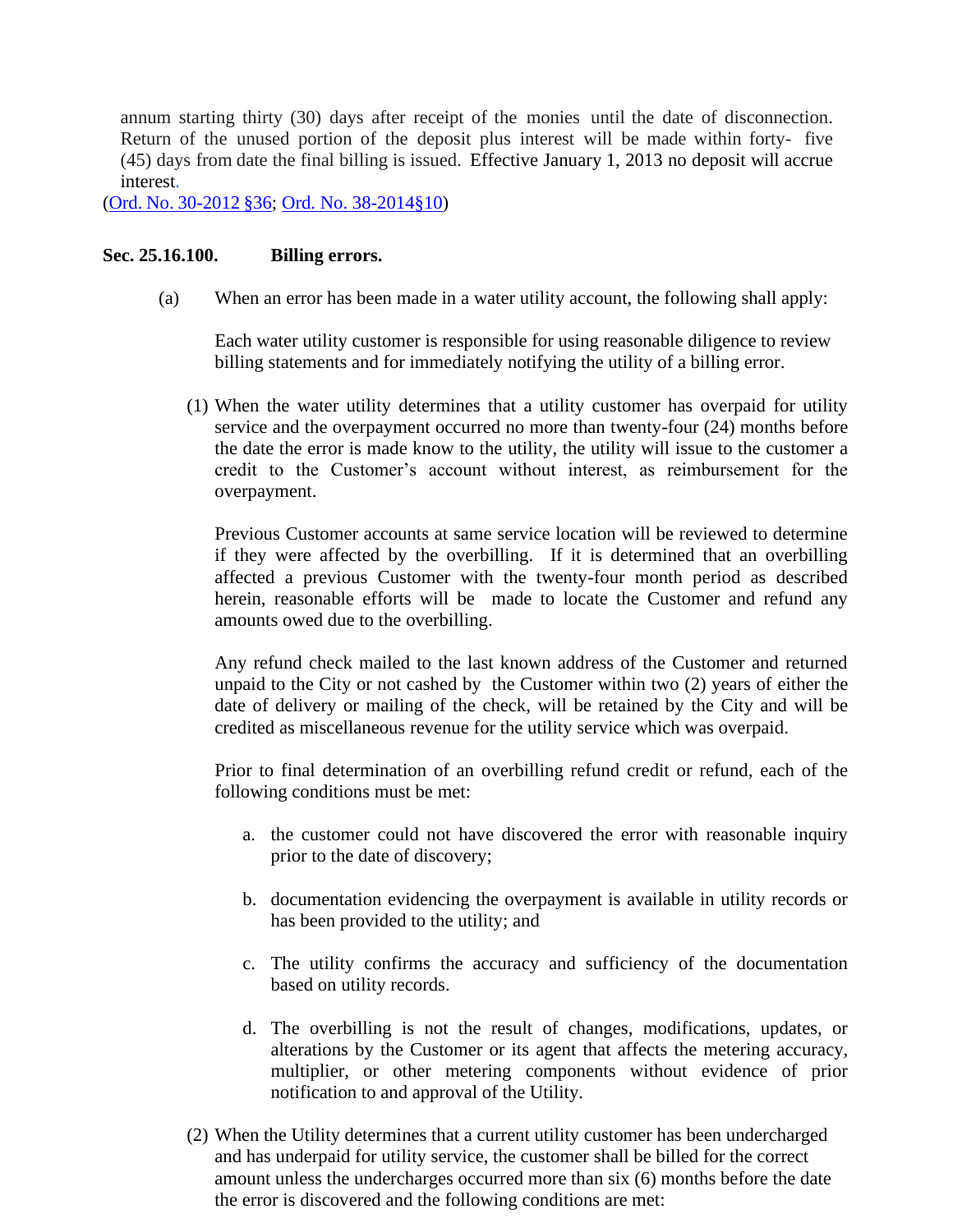a. The customer could not have discovered the error with reasonable inquiry.

b. Each utility customer is responsible for using reasonable diligence to review billing statements and for immediately notifying the utility of a billing error.

c. Bills for corrected usage and other utility rate code charges shall be due and payable in the same manner as regular bills for service.

In the event of an inaccurate billing due to the diversion or theft of utility service, the City retains the right to back bill for the entire period of occurrence.

(3) Any attempt or action by a utility customer to mislead the utility with regard to a billing error shall be a violation of code, punishable by fine as provided for wherein. Each day upon which any violation shall continue shall constitute a separate offense, punishable as such. Additionally, the Utility reserves the right to pursue other compensation or charges to the fullest extent of the law.

(Code 1971, §23-110; [Ord. No. 27-1985,](http://205.170.51.183/WebLink8/DocView.aspx?id=8829&dbid=0) §1; [Ord. No. 68-1994,](http://205.170.51.183/WebLink8/0/doc/3486/Page1.aspx) §15; [Ord. No. 57-2000,](http://205.170.51.183/WebLink8/0/doc/10058/Page1.aspx) §8; [Ord. No. 29-2011\)](http://205.170.51.183/WebLink8/0/doc/161868/Page1.aspx)

## **Chapter 25.18 STORMWATER SYSTEMS**

#### <span id="page-54-2"></span><span id="page-54-1"></span><span id="page-54-0"></span>**Sec. 25.18.010. Definitions.**

For the purposes of this Title, certain words or phrases are defined as follows:

*Development*. The proposed development creates at least five hundred (500) square feet of new impervious area.

*Redevelopment*. The proposed development disturbs at least five hundred (500) square feet of the existing impervious area. [\(Ord. No. 22, 2007,](http://205.170.51.183/WebLink8/0/doc/91496/Page1.aspx) §1)

#### <span id="page-54-3"></span>**Sec. 25.18.020. Stormwater system development fee.**

(a) A stormwater system development fee shall be assessed against all properties at the time of development or redevelopment of the property. The fee shall be assessed against the total impervious area of the development, not simply the increased impervious area, minus the amount of any stormwater system development fee actually previously paid by the landowner or the predecessor of the landowner for connection to the stormwater system. The system development fee shall be two dollars and eighty-eight cents (\$2.88) per square foot of total impervious area.

(b) The calculation for the credit to be given for property on which the structures are substantially remodeled or rebuilt shall take into account the amount actually paid for stormwater system development fees in the records as maintained by the City. [\(Ord. No. 22, 2007,](http://205.170.51.183/WebLink8/0/doc/91496/Page1.aspx) §1)

#### <span id="page-54-6"></span><span id="page-54-5"></span><span id="page-54-4"></span>**Chapter 25.20 MISCELLANEOUS PROVISIONS Sec. 25.20.010. Tampering with meter prohibited.**

It shall be unlawful for any person to tamper with any water meter installed on any service connection on the water mains of the City or to place, install or put on or near any such meter any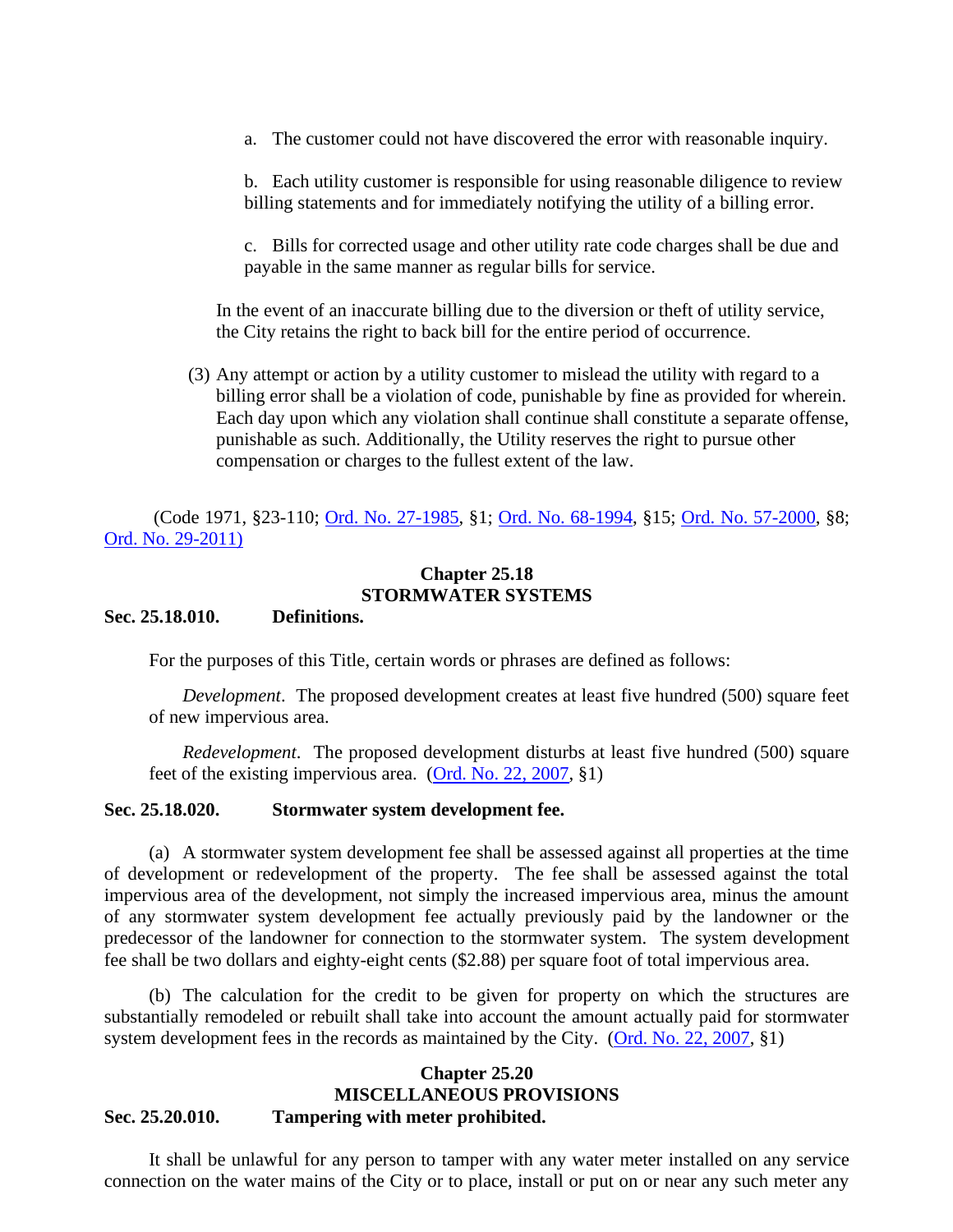instrument or device which will affect the operation thereof or the reading thereof. It is further declared to be unlawful to interfere with or prevent the Superintendent or any employee of the City from examining and reading any such meter. (Code 1971, §23-150; [Ord. No. 27-1985,](http://205.170.51.183/WebLink8/DocView.aspx?id=8829&dbid=0) §1)

# <span id="page-55-0"></span>**Sec. 25.20.020. Wasting of water prohibited.**

It shall be unlawful for any person using water from the City water system or any system connected thereto, to waste water. For purposes of this Section, *to waste water* shall mean any of the following: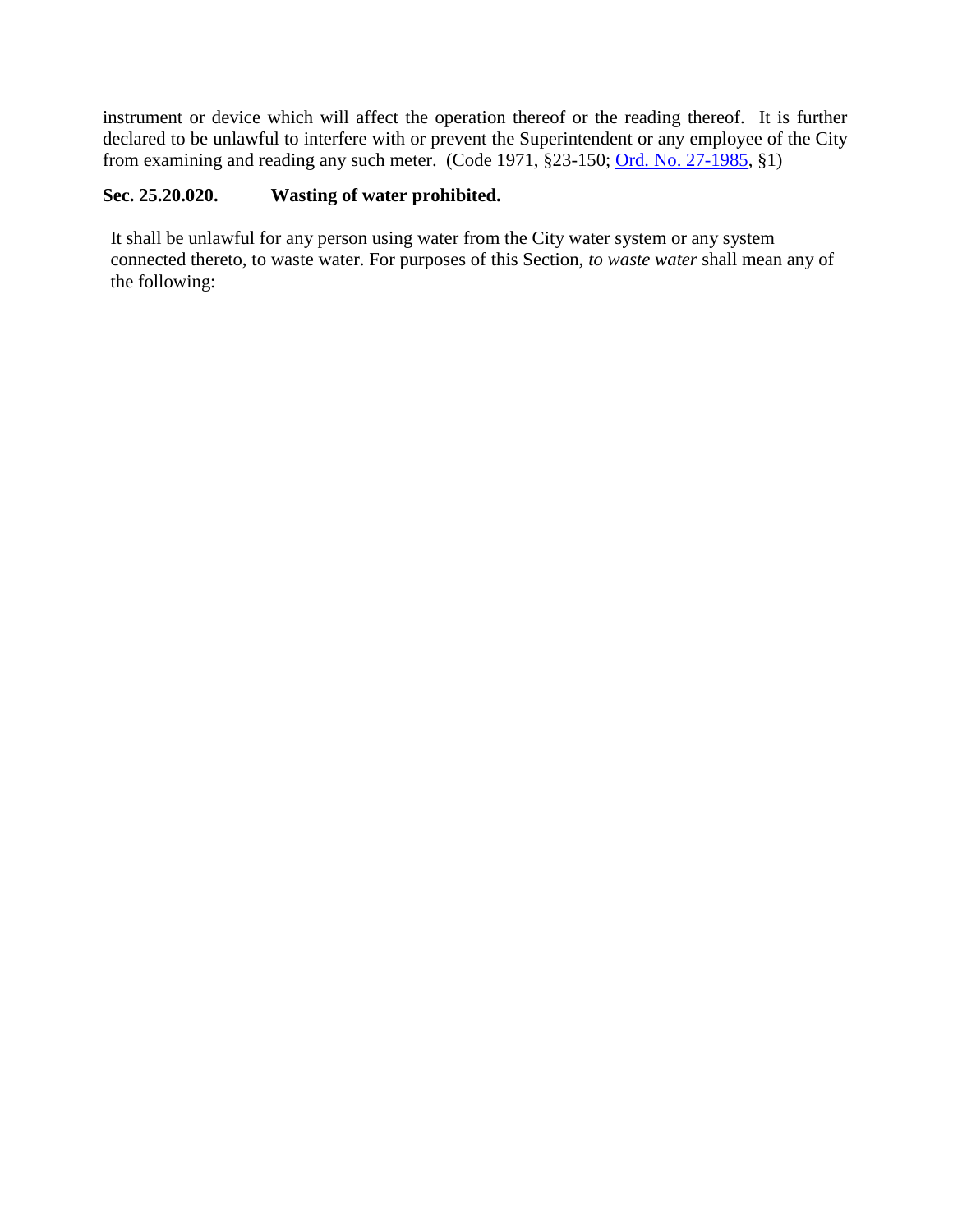(a) The unnecessary running of water, which is not applied to any beneficial use, through or out of any water closet, lavatory, urinal, bathtub, hose, hydrant, faucet or other fixture, appliance or apparatus whatsoever, through the neglect or by reason of faulty or imperfect plumbing or fixture; or

(b) The continuous application of water to lawns, sod, landscaping or amenity resulting in ponding or the flowing of water into drainage or storm drainage facilities; or

(c) Failure to repair an irrigation system unit which is known to be leaking. (Code 1971, §23- 151; [Ord. No. 27-1985, §1;](https://records.cityofaspen.com/WebLink/0/doc/8829/Page1.aspx) [Ord. No. 37-1991, §5\)](https://records.cityofaspen.com/WebLink/0/doc/3329/Page1.aspx)

(d) Violation of restrictions imposed in connection with a declared water shortage per Chapter 25.28.

(Code 1971, §23-151; [Ord. No. 27-1985,](http://205.170.51.183/WebLink8/DocView.aspx?id=8829&dbid=0) §1; [Ord. No. 37-1991,](http://205.170.51.183/WebLink8/0/doc/3329/Page1.aspx) §5)

## <span id="page-56-0"></span>**Sec. 25.20.030. Shut offs; emergency measures.**

(a) If after a permit to use water is issued, it is ascertained that water is being used on any premises not authorized by the permit or in a greater amount or for a different purpose than that provided for in the permit or if any water user fails or refuses to pay water charges for the use of water as the same shall become due, it shall be the duty of the Superintendent to terminate water service; providing, however, that the City shall give notice to the owners of premises prior to the time the water service is terminated.

(b) The Superintendent reserves the right to shut off the street mains for repairing the mains or making connections or extensions to the same or for the purpose of cleaning the same. No main shall be shut off except in emergency without prior notice to the water users affected. No licensed plumber or other person shall shut off the water from any of the City mains or make a tap thereon. In case of any emergency, the City Manager may restrict the use of water until the next meeting of the City Council. (Code 1971, §23-152; [Ord. No. 27-1985,](http://205.170.51.183/WebLink8/DocView.aspx?id=8829&dbid=0) §1 [Ord No. 30-2015\)](http://205.170.51.183/weblink/DocView.aspx?dbid=0&id=210788&page=1&cr=1)

## <span id="page-56-1"></span>**Sec. 25.20.040. Use of water on premises other than permit holder's.**

It shall be unlawful for any person having a permit to use water on his or her premises or any occupant of such premises to allow any person to take water from the premises unless the occupant or the owner of the premises on which he or she uses or intends to use such water has a permit to do so as provided in this Title. (Code 1971, §23-153; [Ord. No. 27-1985,](http://205.170.51.183/WebLink8/DocView.aspx?id=8829&dbid=0) §1)

#### <span id="page-56-2"></span>**Sec. 25.20.050. Use of lawn sprinklers and nozzles.**

It shall be unlawful for any person at any time to use water for sprinkling or irrigating through a hydrant or hose, without a nozzle or lawn sprinkler and no sprinkler opening used shall be more than three-eighths  $(\frac{3}{8})$  inch in diameter. The City Council shall have the authority to establish by resolution, motion or otherwise any and all other restrictions as to the use of water for sprinkling or irrigation and a violation of any such orders or regulations as imposed by the City Council shall be considered a violation of this Code. (Code 1971, §23-154; [Ord. No. 27-1985,](http://205.170.51.183/WebLink8/DocView.aspx?id=8829&dbid=0) §1)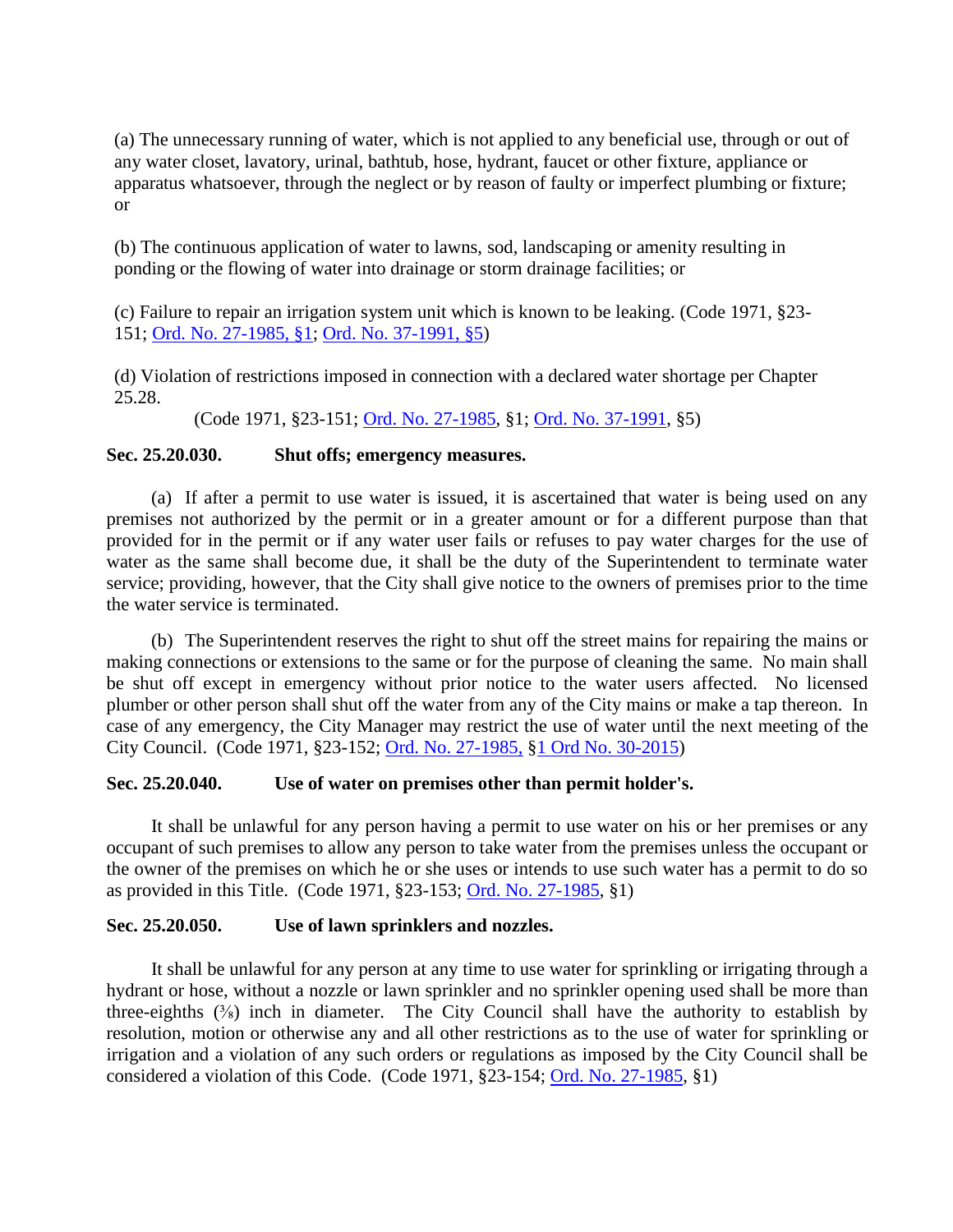#### <span id="page-57-0"></span>**Sec. 25.20.060. Use of water for sprinkling or irrigation during fire prohibited.**

It shall be unlawful to use water for sprinkling or irrigation purposes during any fire or while the Fire Department is using water for fire purposes and when the fire alarm is sounded. (Code 1971, §23-155; Ord. [No. 27-1985,](http://205.170.51.183/WebLink8/DocView.aspx?id=8829&dbid=0) §1)

#### <span id="page-57-1"></span>**Sec. 25.20.070. Determination as to whether inside or outside of City.**

(a) Except as set forth in Subsection (b) hereof, any water user or customer with a point of connection or of consumption outside the City limits shall be subject to the out-of-City service charge provided by Subsection 25.16.010(g) and to any other out-of-City rates, fees and charges imposed by virtue of this Title. If any use of water through a tap or connection is made outside the City limits, all use through such tap or connection shall be deemed outside of the City regardless of the location of the point of connection.

(b) Without regard to whether their service connection or use be outside the City municipal, quasi-municipal, other governmental agencies and school districts supported in whole or in part by general property taxes shall be deemed inside the City for purposes of assessing water rates or surcharges and any and all fees and charges imposed by virtue of this Chapter. (Code 1971, §23-156; [Ord. No. 27-1985,](http://205.170.51.183/WebLink8/DocView.aspx?id=8829&dbid=0) §1)

**Editor's note**—It should be noted that the current provisions of Code §25.16.010 do not make a distinction between "out-of-city" service and "in-city service," in relation to rates for water service. Also, §25.16.010 does not now contain a Subsection (g).

## <span id="page-57-2"></span>**Sec. 25.20.080. Consumer education.**

The Director of water shall develop a consumer education program to provide water consumers with information relating to water conservation. The consumer education program shall include, at a minimum, periodic distribution to water consumers of brochures on various water conservation topics. In addition, the Director of water may conduct seminars on water management techniques for both residential and commercial irrigation systems. (Code 1971, § 23-157; [Ord. No. 37-1991,](http://205.170.51.183/WebLink8/0/doc/3329/Page1.aspx) § 6)

#### **Chapter 25.24**

# <span id="page-57-5"></span><span id="page-57-4"></span><span id="page-57-3"></span>**SUPPLY OF MUNICIPAL WATER FOR SNOWMAKING PURPOSES Sec. 25.24.010. Definition of "snowmaking."**

*Snowmaking* shall be defined as the conversion of water to artificial snow through a permitted process and its placement on a Nordic ski trail or permitted ski area for the purpose of supplementing or augmenting natural precipitation. Snowmaking shall include the ancillary use of water for the irrigation of permitted ski areas for ski slopes maintenance and protection. Water utilized for snowmaking shall not be used for residential, commercial or industrial or other municipal purposes besides snowmaking. (Code 1971, § 23-160; [Ord. No. 27-1985,](http://205.170.51.183/WebLink8/DocView.aspx?id=8829&dbid=0) § 1; [Ord. No. 39-1993](http://205.170.51.183/WebLink8/0/doc/3387/Page1.aspx) § 8)

# <span id="page-57-6"></span>**Sec. 25.24.020. Authorization of contracts for the supply of municipal water for snowmaking purposes.**

Municipal water may only be supplied for snowmaking purposes pursuant to a contract which is approved by the City Council and whose terms include, at a minimum, the fees, charges and rates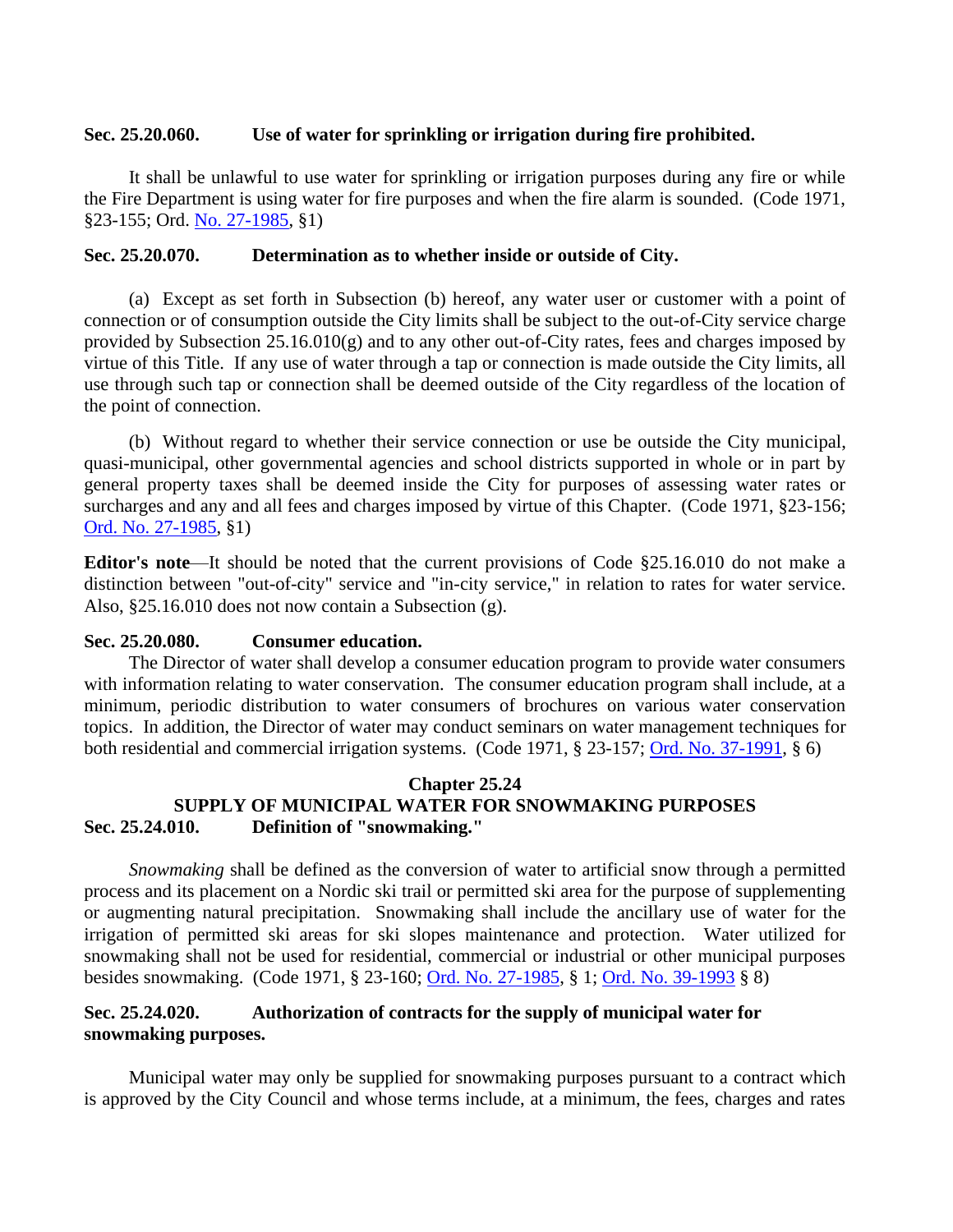established in Section 25.24.030 below. Any such contract may include any additional terms or considerations which the City Council deems appropriate. Any such contract shall be binding upon the parties for the entire term thereof under the said Section 25.24.030 below as in effect at the time the contract was made. (Code 1971, § 23-161; [Ord. No. 27-1985,](http://205.170.51.183/WebLink8/DocView.aspx?id=8829&dbid=0) § 1)

# <span id="page-58-0"></span>**Sec. 25.24.030. Water service rates for the supply of municipal water for snowmaking purposes.**

(a) Investment and hook-up charges. The utility investment and hook-up charges imposed by Sections 25.12.040 and 25.12.060 above shall not apply to the supply of municipal water for snowmaking purposes. The combined utility investment and hook-up charges for such water service shall be as set forth below:

| <b>Tap Size</b><br>(inches) | <b>Utility</b><br><b>Investment</b> | <b>ECU</b>      | Hook-up<br><b>Charge</b> |
|-----------------------------|-------------------------------------|-----------------|--------------------------|
| 6                           | \$50,000                            | $60.1 - 100.0$  | \$5,000                  |
| 8                           | 75,000                              | $100.1 - 150.0$ | 6,900                    |
| 10                          | 131,600                             | $150.1 - 270.0$ | 7,000                    |
| 12                          | 175,000                             | $270.1 - 432.0$ | 10,000                   |

In the event a tap size is requested different than the sizes set forth herein, the City Manager may establish combined utility investment and hook-up charges appropriate for the requested tap size. The combined utility investment and hook-up charges set forth herein are based upon the provision of raw or treated water service, at the option of the City, with the requirement that all water utility service to domestic and commercial customers shall be satisfied first and the provision of water service to snowmaking customers shall be on an interruptible basis as approved by the City Council in the individual contracts for snowmaking services. In the event that non-snowmaking service demands require a reduction in snowmaking service, all snowmaking customers shall have their service reduced on a first-in-time/first-in-right basis. Snowmaking customers having a contract of an earlier date shall be cut off or curtailed only after all snowmaking customers having contracts of a later date have been cut off.

(b) Water rates and charges. The water rates and charges imposed by Sections 25.16.010 and 25.16.020 above shall not apply to the supply of municipal water for snowmaking purposes. The rate per one thousand (1,000) gallons of municipal water supplied for snowmaking shall be computed as follows:

(1) The sum of the "total operating expenses before depreciation" and the "depreciation" figures contained in the City-audited financial statement for the water fund for the five (5) years immediately preceding the year of use shall be divided by the sum of the annual total treated water consumption contained in the City Water Department Annual Report for the five (5) years immediately preceding the year of use, deriving the resultant rate which is expressed in terms of dollars and cents per one thousand (1,000) gallons, which shall be multiplied by the number of one thousand (1,000) gallons increments delivered; provided, however, that if the City changes its accounting methods and such change results in an increased charge for the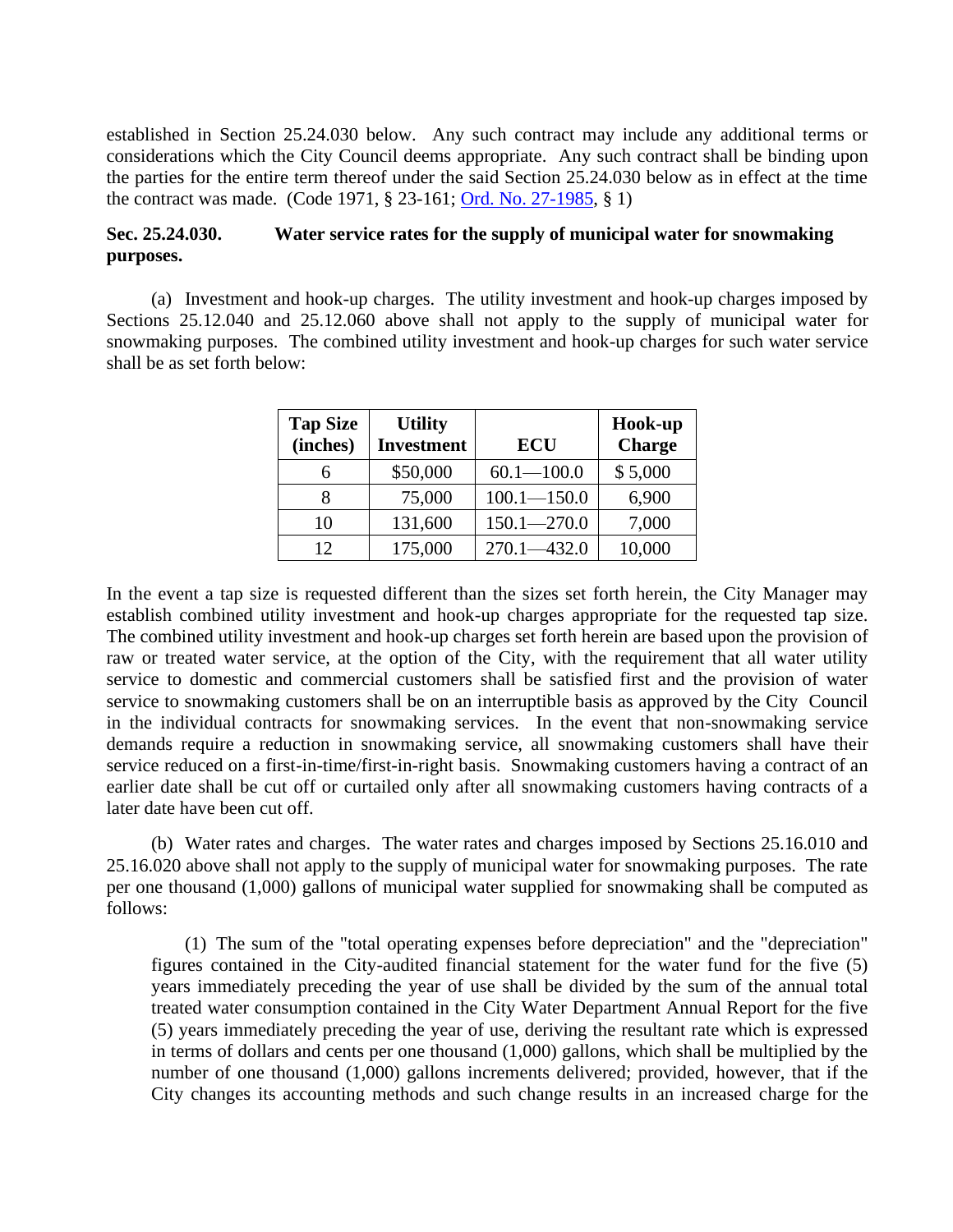supply of municipal water for snowmaking purposes that would not have resulted but for such change of accounting methods, any snowmaking water user, at its sole option and expense, may recompute such charge under the accounting method in existence prior to such change. If the City Finance Director (or comparable officer) concurs in such recomputed charge, that rate shall be paid by the snowmaking water user. In the event concurrence is not obtained, the snowmaking water user, at its sole option and expense, may retain a qualified certified public accountant, acceptable to the City finance Director (or comparable officer) to make such recomputations, which will then be binding upon the City and the snowmaking water user.

(2) The rate so established shall be applied uniformly for the succeeding period April  $16<sup>th</sup>$ through April 15<sup>th</sup> of the following year. The rate shall be annually redetermined for each April 16th through April 15<sup>th</sup> period during the term of any contract for the supply of municipal water for snowmaking purposes.

(3) The Council is authorized to charge for such additional costs as are necessary to fairly reflect the costs of supplying service. All such additional costs shall be reflected in the contract executed pursuant to Section 25.24.020 above.

(c) Fees and rates for in-City snowmaking; rates for out-of-City snowmaking. All fees and rates provided for herein shall be for in-City snowmaking use only. Due to the aerial extent of snowmaking, "in-City snowmaking" shall be defined as snowmaking for which the point of connection to the City water system is located within the City boundaries. Fees and rates for out-of-City snowmaking shall be double those fees and rates provided for in Subsections (a) and (b) of this Section. (Code 1971, § 23-162; [Ord. No. 27-1985,](http://205.170.51.183/WebLink8/DocView.aspx?id=8829&dbid=0) § 1)

# **Chapter 25.28 WATER SHORTAGES**

## <span id="page-59-2"></span><span id="page-59-1"></span><span id="page-59-0"></span>**Sec. 25.28.010. Applicability.**

a. This Chapter shall become effective upon a finding by the City Council that the City is facing a shortage in its supply of water. Such a finding shall be made by resolution. To the extent reasonable, findings of applicability of the stages set forth in this Chapter shall be coordinated with similar findings by other water users in the same drainage basin. Findings by the State engineer and the Water Conservation Board may also be considered.

b. The provisions of this Chapter shall apply to the use of the treated water supply, pressurized and non-pressurized raw water, and reuse water of the City to the extent any city/customer agreements provide for curtailment of water use or suspension of water delivery during water shortages or emergencies.

c. When the resolution finding a water shortage is approved, the three-stage plan set forth in this Chapter shall be implemented. The duration of each stage and the restrictions to be imposed shall be decided by the City Council and included in the resolution finding the water shortage, according to the exigencies of the particular situation in question. It shall be an additional responsibility of the Water Superintendent, under direction of the City Manager, to ensure that the measures described for each implementation Stage are carried out and to provide sufficient coordination between City departments. (Code 1971, § 23-200; [Ord. No. 27-1985, § 1;](https://records.cityofaspen.com/WebLink/0/doc/8829/Page1.aspx) Ord. No.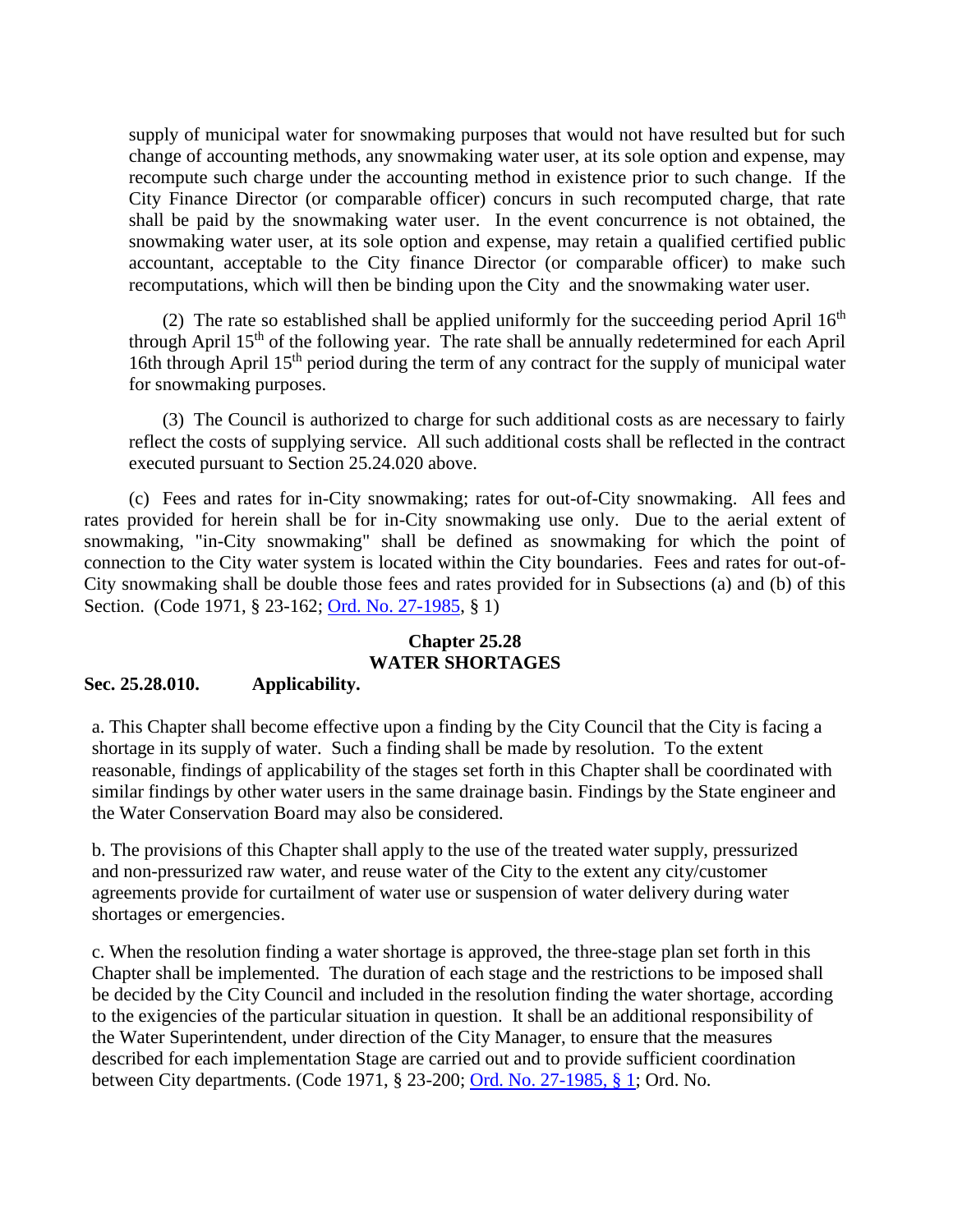# <span id="page-60-0"></span>**Sec. 25.28.015 Policy and priority.**

When water shortages occur, restrictions on the use of water are imposed in order to assure an adequate water supply for municipal water customers for all municipal purposes. However, the restrictions during shortages recognize that certain uses must have priority, especially in cases of extreme shortage. Therefore, during any declared shortage, the hierarchy of uses, and/or purposes, in descending order, to assist in interpretation and implementation of these restrictions, is: (1) water for necessary public health and safety; (2) protection of natural environment; (3) potable water supply; (4) reclaimed water supply; (5) raw water pressurized; (5) raw water non-pressurized; (6) hydroelectric power generation. Note that reuse/reclaimed water is not subject to curtailment in any of the three Water Shortage stages. [Ord No. 30-2015;](http://205.170.51.183/weblink/DocView.aspx?dbid=0&id=210788&page=1&cr=1) [Ord. No. 27-2017\)](https://records.cityofaspen.com/WebLink/0/doc/649832/Page1.aspx)

# <span id="page-60-1"></span>**Sec. 25.28.020. Stages.**

(a) Stage One. The objective of water use restrictions during this stage is a ten percent (10%) reduction in treated water use; ten percent (10%) reduction in pressurized raw water use; and, ten percent (10%) reduction in non-pressurized raw water use. Voluntary conservation is encouraged during this condition. During the period designated Stage One, the City Council, by resolution, shall adopt one or more of the following additional measures which may be altered by resolution of the City Council during a Stage One condition:

(1) There shall be potable water, pressurized raw water, and non-pressurized raw water lawn watering only to the extent determined permissible by the City Council according to the demands of the particular period in question. If no other specific schedule is adopted by City Council, an odd-even schedule shall be in effect on a voluntary basis. An "odd-even" schedule means that addresses ending in odd numbers and addresses ending in even numbers will water on alternate days, with odd numbers only irrigating on odd-numbered days and even numbers only irrigating on even-numbered days.

(2) Public education materials shall be provided to encourage efficient use of the available water supply.

(3) Public facilities will be directed to implement water use restrictions by administrative order, including: limiting irrigation of public parks and golf courses to an extent greater than the target reduction in overall water use; reducing street washing to minimum level necessary to comply with air quality standards and suspending fire hydrant flushing and testing except when required for completion and acceptance of a newly constructed water system.

(4) Upon declaration of Stage One water shortage, increases in water rates for tiers three (3) and four (4), (Sections 25.16.010 and 25.16.020 and 25.16.021), shall be imposed as mandated by the City of Aspen City Manager up to the maximum rates defined in Section 25.28.040.

(b) Stage Two. Prior to the expiration of Stage One, a period known as Stage Two shall be designated by the City Council, if the Council deems the entry of such stage necessary. The Council may continue Stage One or terminate the water shortage period at its discretion, by resolution. The objective of water conservation measures during Stage Two is a fifteen percent (15%) reduction in treated water use; seventeen and one-half percent (17.5%) reduction in pressurized raw water use; and, twenty percent (20%) reduction in non-pressurized raw water use; and, zero percent (0%)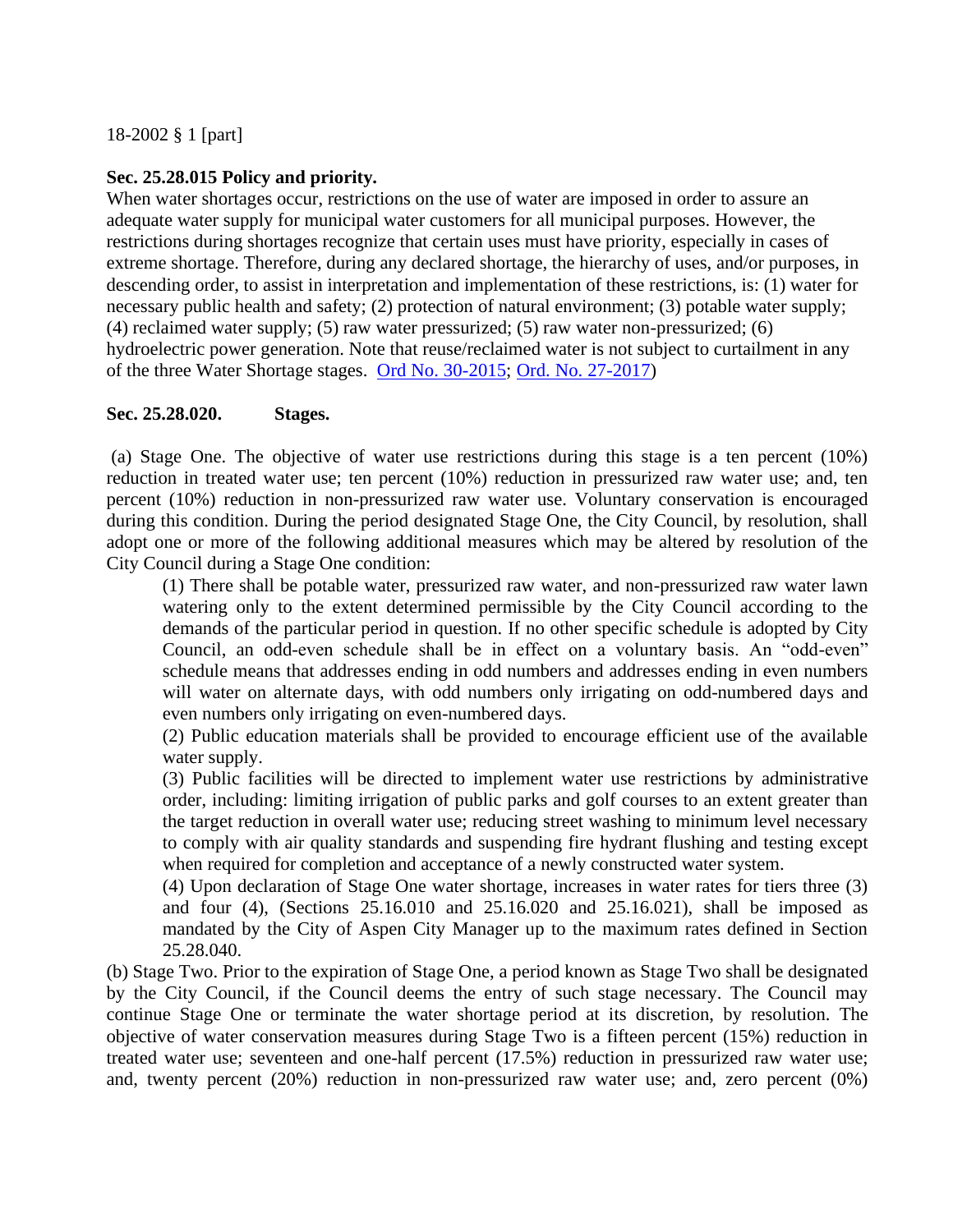reduction in reuse water use. Upon commencement of Stage Two, the City Council, by resolution, shall adopt one or more of the following additional measures, as well as any Stage One measures, which may be altered by resolution of the City Council during a Stage Two condition:

(1) There shall be no washing of sidewalks, driveways, parking areas, tennis courts, patios or other paved areas.

(2) There shall be no refilling of swimming pools with water furnished by the City.

(3) There shall be no noncommercial washing of privately owned cars, other motor vehicles, trailers or boats, except from a bucket and except that a hose equipped with a positive shut-off nozzle may be used for a quick rinse.

(4) No new public or private landscaping installations shall be allowed with the exception of that required as a minimum for erosion control of disturbed surfaces as determined by the City.

(5) No new water connections shall be authorized; however, existing authorizations shall be honored; provided, however, that this subsection (5) shall not apply to users on a well whose well has run dry.

(6) Watering of golf courses and parks shall be managed to achieve the reduction in water use based on type of specified water and delivery mechanism as set forth above.

(7) Water shall not be used for dust control, except pursuant to authorization from the City or Pitkin County Environmental Health Department and only to the extent necessary to comply with air quality standards.

(8) Except for fighting fire, there shall be no use of water from a fire or specially designated loading hydrant for human consumption or for use in connection with animals, street washing or construction water supply. Hydrant draft permits for any of the above uses shall be suspended for the duration of the Stage Two or Three designation.

(9) Watering of any lawn, garden, landscaped area, tree, shrub or other plant shall be prohibited from 9:00 a.m. to 5:00 p.m., except from a hand-held hose or container or drip irrigation system. These limitations are in addition to any applicable limits from Stage One (e.g., odd-even watering schedule). The allowable time limits for irrigation (both day of week and time of day) may be modified by City Manager in accordance with the need for water conservation.

(10) Flat rate water customer accounts shall be reviewed by City Manager and if metering is possible but not established within 10 days of mailing of notice to the customer, a fifty percent (50%) surcharge will be added. This surcharge shall be in addition to, and not in lieu of, any other penalty available for violation of this ordinance.

(11) Upon declaration of Stage Two water shortage, increases in water rates for tier three (3) and tier four (4), (Sections 25.16.010 and 25.16.020 and 25.16.021), shall be imposed as mandated by the City of Aspen City Manager up to the maximum rates defined in Section 25- 28.040.

(c) Stage Three. Prior to the completion of Stage Two, the City Council shall determine by resolution whether to: (1) terminate the water shortage period; (2) revert to Stage One; (3) extend the time for Stage Two; (4) alter the use restrictions; or (5) enter Stage Three. If entered, Stage Three shall last until the City Council determines by resolution that the water shortage no longer exists. The City Council shall have the power to revert back to Stage One or Stage Two in its discretion or alter the use conditions should circumstances during Stage Three change and suggest such a course of action. The objective of restrictions in effect during Stage Three is to obtain a twenty percent (20%)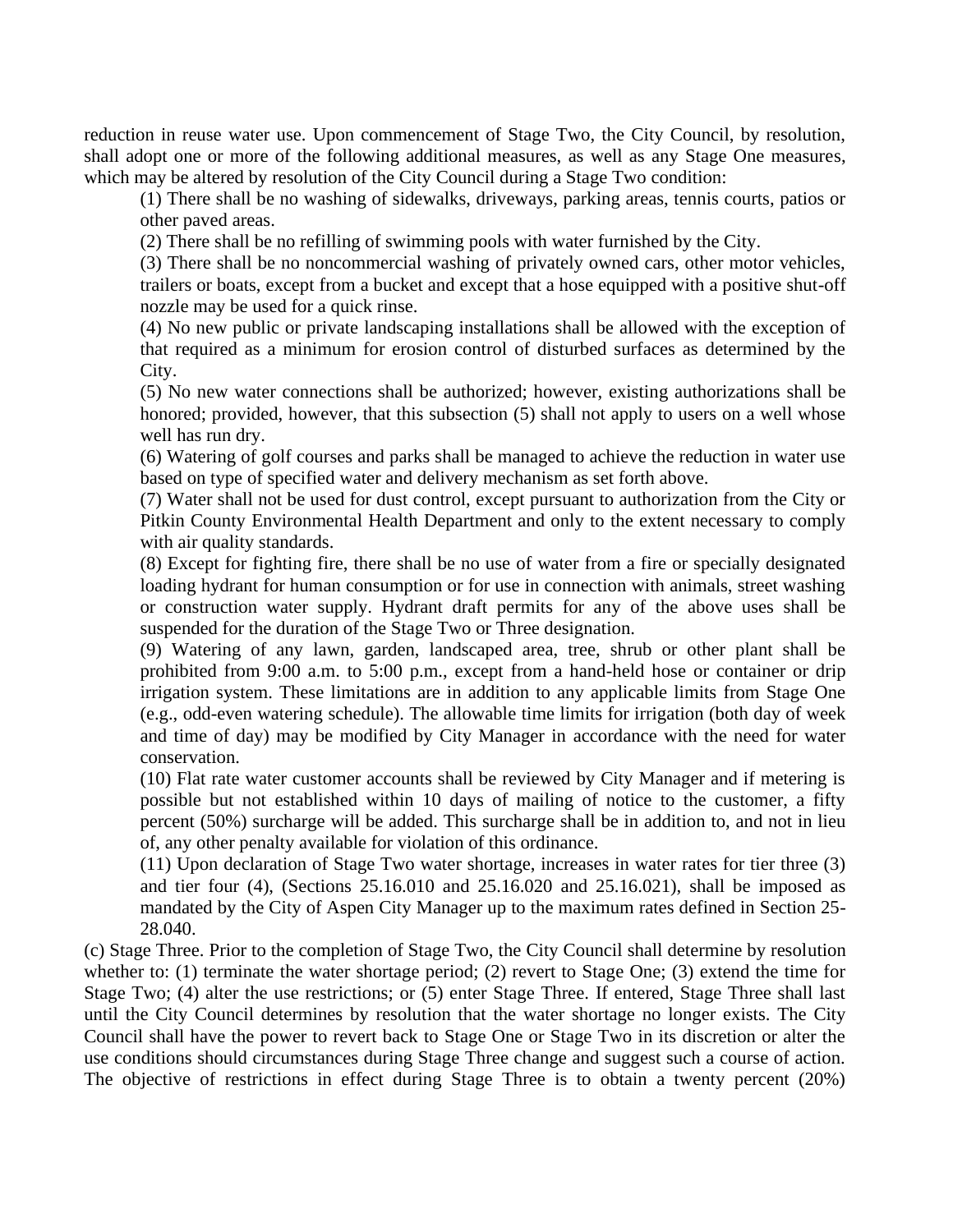reduction in treated water use; twenty-five percent (25%) reduction in pressurized raw water use; and, thirty percent (30%) reduction in non-pressurized raw water use. Upon commencement of Stage Three, the City Council, by resolution, shall adopt one or more of the following additional measures, as well as any Stage One or Two measures, which may be altered by resolution of the City Council during a Stage Three condition:

(1) Exterior watering shall be prohibited except from a hand-held hose or container.

(2) City Manager may authorize other specific measures to be implemented during Stage Three to increase water use as necessary to protect the public health, safety and welfare.

(3) Upon declaration of Stage Three water shortage, increases in water rates for tier three (3) and tier four (4), (Sections 25.16.010 and 25.16.020 and 25.16.021), shall be imposed as mandated by the City of Aspen City Manager up to the maximum rates defined in Section 25.28.040.

(Code 1971, § 23-201; [Ord. No. 27-1985,](http://205.170.51.183/WebLink8/DocView.aspx?id=8829&dbid=0) § 1; [Ord. No. 18-2002](http://205.170.51.183/WebLink8/DocView.aspx?id=21074&dbid=0) § 3; [Ord No. 15-2012;](http://205.170.51.183/WebLink8/DocView.aspx?id=171498&dbid=0) [Ord](http://205.170.51.183/weblink/DocView.aspx?dbid=0&id=210788&page=1&cr=1)  [No. 30-2015\)](http://205.170.51.183/weblink/DocView.aspx?dbid=0&id=210788&page=1&cr=1)

## <span id="page-62-0"></span>**Sec. 25.28.030. Violations and sanctions.**

(a) It shall be unlawful for any person to violate any mandatory restriction imposed under a Stage Two or Three water shortage as described in this Chapter.

(b) Prior to any disconnection for a violation, a written notice shall be placed on the property where the violation occurred and mailed to the person who is regularly billed for water service where the violation occurs and to any other person known to the City who is responsible for the violation or its correction. The notice shall describe the violation and order that it be corrected, cured or abated immediately or within such specified time as the City Manager determines is reasonable under the circumstances. If said order is not complied with, the Water Department may disconnect the service where the violation occurs. Disconnection following the procedures of this paragraph is also a possible sanction for other waste of water pursuant to the definitions provided in Section 25.20.020 regardless of whether a Stage One, Two or Three water shortage has been declared by City Council. (c) The fine for a first offense of violation of the restrictions established pursuant to this Ordinance shall be five hundred dollars (\$500.00).

(d) The penalty for the second and any subsequent offense shall be in accordance with Section 1.04.080 of the Municipal Code.

(e) As set forth in Section 1.04.120 of the Municipal Code, the application of any penalty for violations of this Chapter does not constitute the condoning or legalizing of any prohibited condition or prevent the abatement or enforced removal of such condition by any lawful means available to the City, nor does it preclude the City from pursuing disconnection of potable or non-potable water supplies for violation of Stage Two water shortage or Three water shortage. The penalties shall also be in addition to any water surcharges established pursuant to this Chapter.

(Code 1971, § 23-202; [Ord. No. 27-1985, § 1;](https://cityofaspen.kronos.net/wfc/navigator/lohttps:/records.cityofaspen.com/WebLink/0/doc/8829/Page1.aspxgon) [Ord. No. 18-2002 § 3 \[part\]](https://records.cityofaspen.com/WebLink/0/doc/21074/Page1.aspx) [Ord. No.30-2015\)](http://205.170.51.183/weblink/DocView.aspx?dbid=0&id=210788&page=1&cr=1)

## <span id="page-62-1"></span>**Sec. 25.28.040. Monthly rates for water shortages.**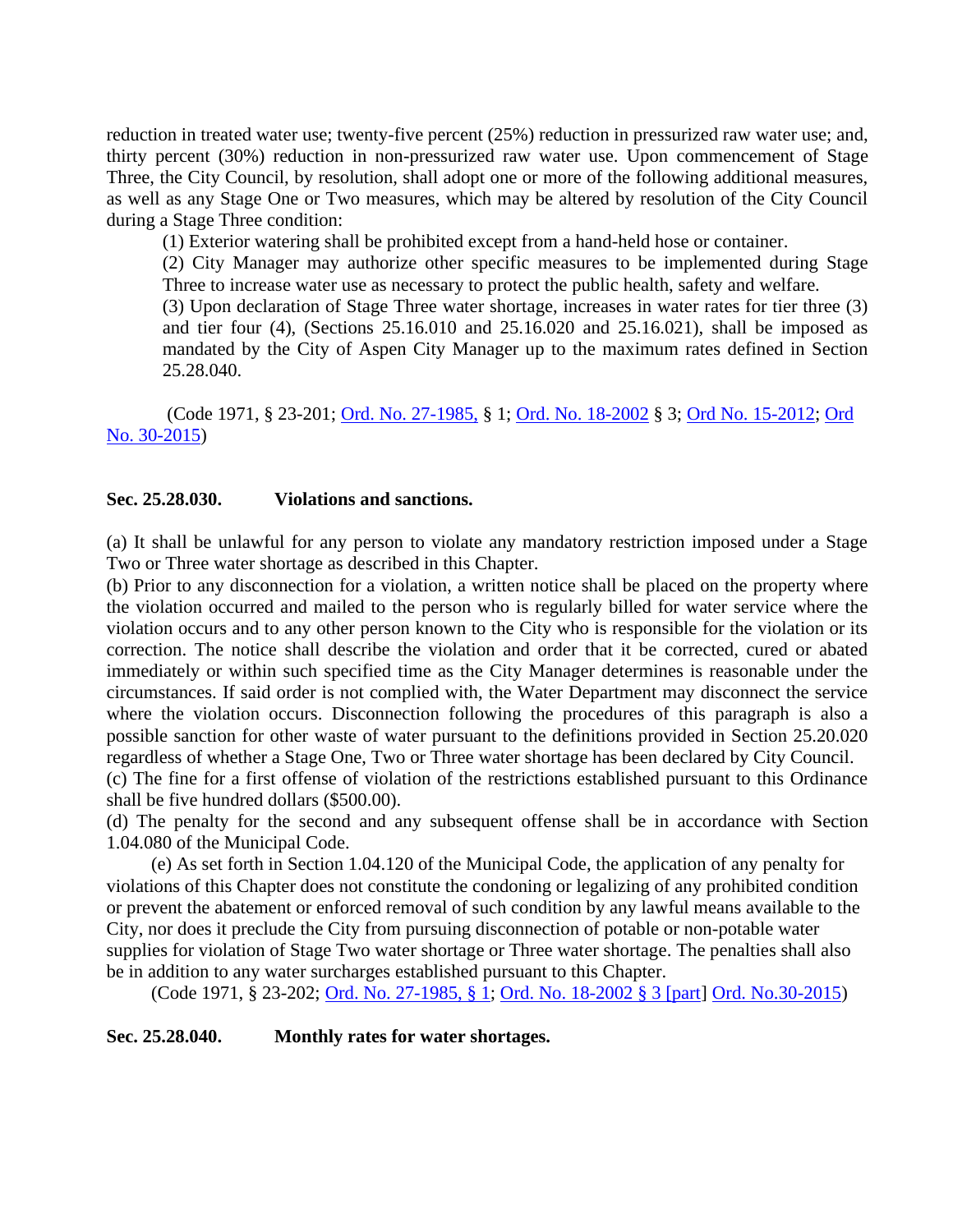Unless an alternative system of charges is adopted by City Council, the following temporary rates will be in effect during the time that City Council declares a water shortage.

(1) Four-Tier Rate Structure:

(a) A variable charge for the first and second tier of water consumption shall remain the same unless otherwise directed by the City of Aspen City Manager with a minimum of a 48-hour notification of the rate change via Public Notice on local radio and within daily local newspaper publications.

(b) A variable charge not to exceed a maximum of 175% of the existing per thousand gallons rate for tier three shall go into effect after a minimum of a 48-hour notification of this rate change by City of Aspen City Manager via Public Notice on local radio and within daily local newspaper publications.

(c) A variable charge not to exceed a maximum of 200% of existing per thousand gallons rate for tier four shall go into effect after a minimum of a 48-hour notification of this rate change by City of Aspen City Manager via Public Notice on local radio and within daily local newspaper publications. (Ord. No. 18-2002 § 3 [part]) (2) Two-Tier Rate Structure:

- (a) (d) In a two-tier rate structure, as applicable to wholesale water sales, second tier shall be subject to a 185% surcharge for a Stage One, Two and/or Three water shortage declaration.
- (b) [\(Ord. No. 18-2002](http://205.170.51.183/WebLink8/DocView.aspx?id=21074&dbid=0) § 3 [part]; [Ord. No. 15-2012;](http://205.170.51.183/WebLink8/DocView.aspx?id=171498&dbid=0) [Ord. No. 30-2015\)](http://205.170.51.183/weblink/DocView.aspx?dbid=0&id=210788&page=1&cr=1)

# **CHAPTER 25.30 WATER EFFICIENT LANDSCAPING STANDARDS**

## <span id="page-63-2"></span><span id="page-63-1"></span><span id="page-63-0"></span>**Sec. 25.30.010. Purpose.**

(a) Promote the values and benefits of healthy landscapes while recognizing the need to invest water and other resources as efficiently as possible.

(b) Establish a structure for planning, designing, installing, maintaining and managing waterefficient landscapes in new construction and renovated/rehabilitated projects.

(c) Use water efficiently without waste by setting a Maximum Applied Water Budget as an upper limit for water use and reduce water use to the lowest practical amount. [\(Ord. No. 16-2017;](https://records.cityofaspen.com/WebLink/0/doc/523065/Page1.aspx) [Ord. No. 28-2018\)](https://records.cityofaspen.com/WebLink/0/doc/1412784/Page1.aspx.)

## <span id="page-63-3"></span>**Sec. 25.30.020. Adoption of City of City of Aspen Water Efficient Landscaping Standards**

Pursuant to the powers and authority conferred by the laws of the State of Colorado and the Charter of the City of Aspen, there is hereby adopted and incorporated herein by reference as if fully set forth the City of Aspen Water Efficient Landscaping Standards as may be amended from time to time by City Council Ordinance. At least one (1) copy of the City of Aspen Water Efficient Landscaping Standards shall be available for inspection at the City of Aspen Utilities Department, the City of Aspen Parks department, and City of Aspen Community Development Department. [\(Ord.](https://records.cityofaspen.com/WebLink/0/doc/523065/Page1.aspx) [No. 16-2017;](https://records.cityofaspen.com/WebLink/0/doc/523065/Page1.aspx) [Ord. No. 28-2018\)](https://records.cityofaspen.com/WebLink/0/doc/1412784/Page1.aspx.)

## <span id="page-63-4"></span>**Sec. 25.30.0030. Applicability.**

(a) After June 22, 2017, the City of Aspen Water Efficient Landscaping standards shall apply to the following projects that use City of Aspen potable water: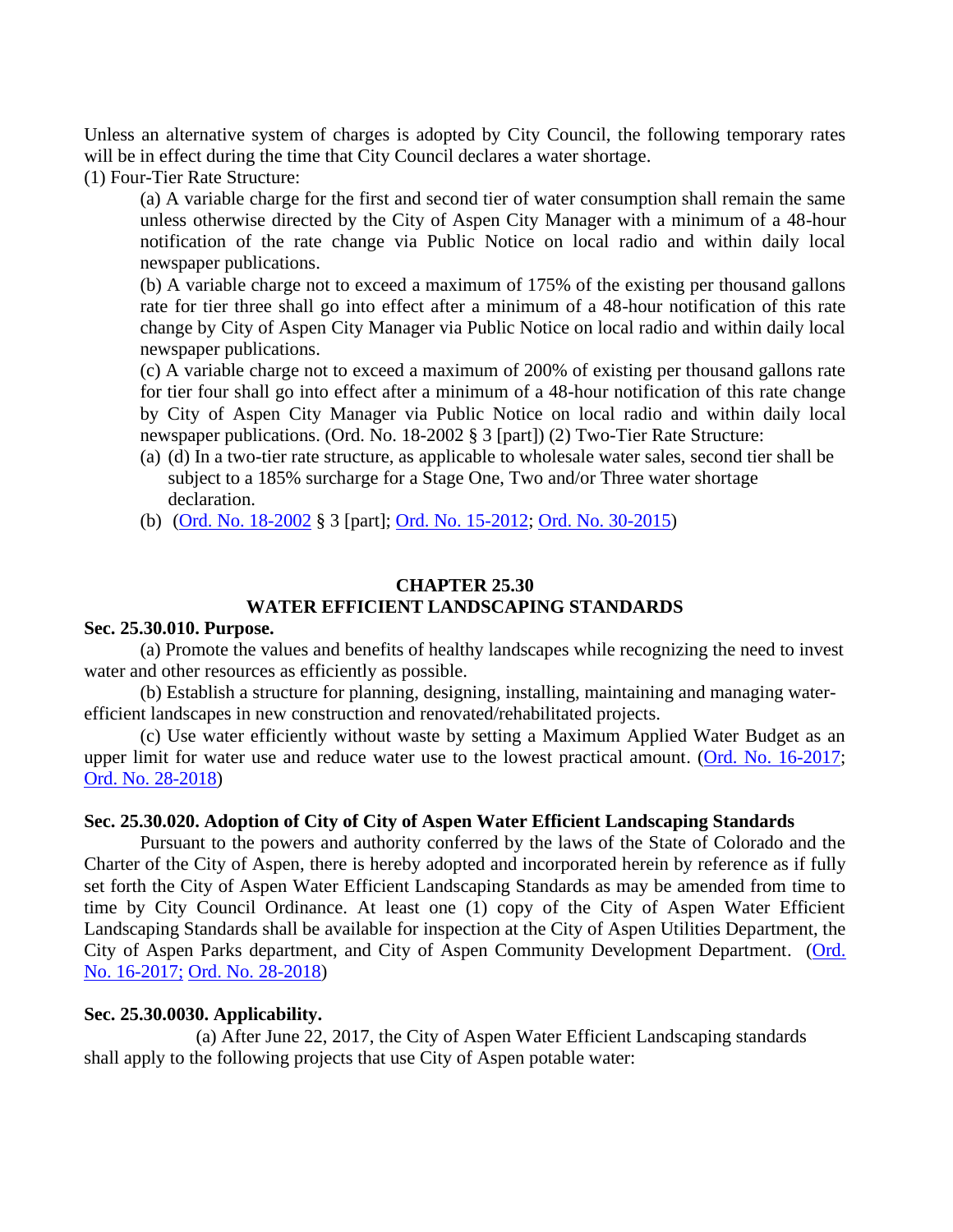(i) Landscaping, grading, installing or disturbing hardscapes, additions to structures, etc. that has a disturbance area greater than 1,000 square feet and greater than 25% of the entire site.

(ii) All new construction with internal work only that demolishes greater than 50% of the existing structure, (based on the entire square footage of rooms where floors, ceilings, or walls are exposed over the square footage of the structure).; [Ord. No. 17-2018;](https://records.cityofaspen.com/WebLink/0/doc/1035307/Page1.aspx) [Ord. No. 28-2018\)](https://records.cityofaspen.com/WebLink/0/doc/1412784/Page1.aspx.)

#### <span id="page-64-0"></span>**Sec. 25.30.040. Review Authority.**

Utilities Director, or designee, is authorized to make and enforce the rules and regulations contained in the Water Efficient Landscaping Standards in order to carry out the intent of the standards and this Chapter.

Where no specific or applicable rules, regulations, or standards appear to be set forth in the Water Efficient Landscaping Standards, other rules, regulations, or standards, and recommended practices, as published by professional associations, technical organizations, model code groups, and similar entities, may be used by the City for guidance. [\(Ord. No.16-2017;](https://records.cityofaspen.com/WebLink/0/doc/523065/Page1.aspx) [Ord. No. 28-2018\)](https://records.cityofaspen.com/WebLink/0/doc/1412784/Page1.aspx.)

#### <span id="page-64-1"></span>**Sec. 25.30.050. Review Procedure.**

A. Review Process. The Utilities Director shall have the authority on behalf of the City of Aspen to determine that all design and construction is completed to a level that is equal to or exceeds the requirements set forth in this Chapter and the Water Efficient Landscaping Standards. [\(Ord. No.](https://records.cityofaspen.com/WebLink/0/doc/523065/Page1.aspx)  [16-2017;](https://records.cityofaspen.com/WebLink/0/doc/523065/Page1.aspx) [Ord. No. 28-2018\)](https://records.cityofaspen.com/WebLink/0/doc/1412784/Page1.aspx.)

## <span id="page-64-2"></span>**Sec. 25.30.060. Variances.**

(a) The City may grant variances to the Water Efficient Landscaping Standards when practical difficulties or unnecessary hardships exist that cause inconsistencies with the purpose and intent of the standards.

(b) Requests for variances from the standards, policies, or submittal requirements of this document shall be submitted in writing with appropriate documentation and justification to the City Utilities Director. Variance requests must, at a minimum, contain the following:

- (i) Criteria under which the applicant seeks a variance;
- (ii) Justification for not complying with the standards;
- (iii) Proposed alternate criteria or standards to comply with the intent of the criteria;
- (iv) Supporting documentation, including necessary calculations;
- (v) The proposed variance's potential adverse impacts for adjacent landowners; and,

(vi) An analysis of the variance request, signed by a qualified landscape professional

or qualified irrigation design professional, depending on the topic of the request.

(c) Upon receipt of a complete application for a variance, the City Utilities Director shall prepare a statement to recommend that the variance be approved or denied or to request a modification of the proposed variance. [\(Ord. No. 16-2017;](https://records.cityofaspen.com/WebLink/0/doc/523065/Page1.aspx) [Ord. No. 28-2018\)](https://records.cityofaspen.com/WebLink/0/doc/1412784/Page1.aspx.)

## <span id="page-64-3"></span>**Sec. 25.30.070. Existing Compliance.**

(a) The City may grant a determination of compliance for existing projects meeting the minimum standards.